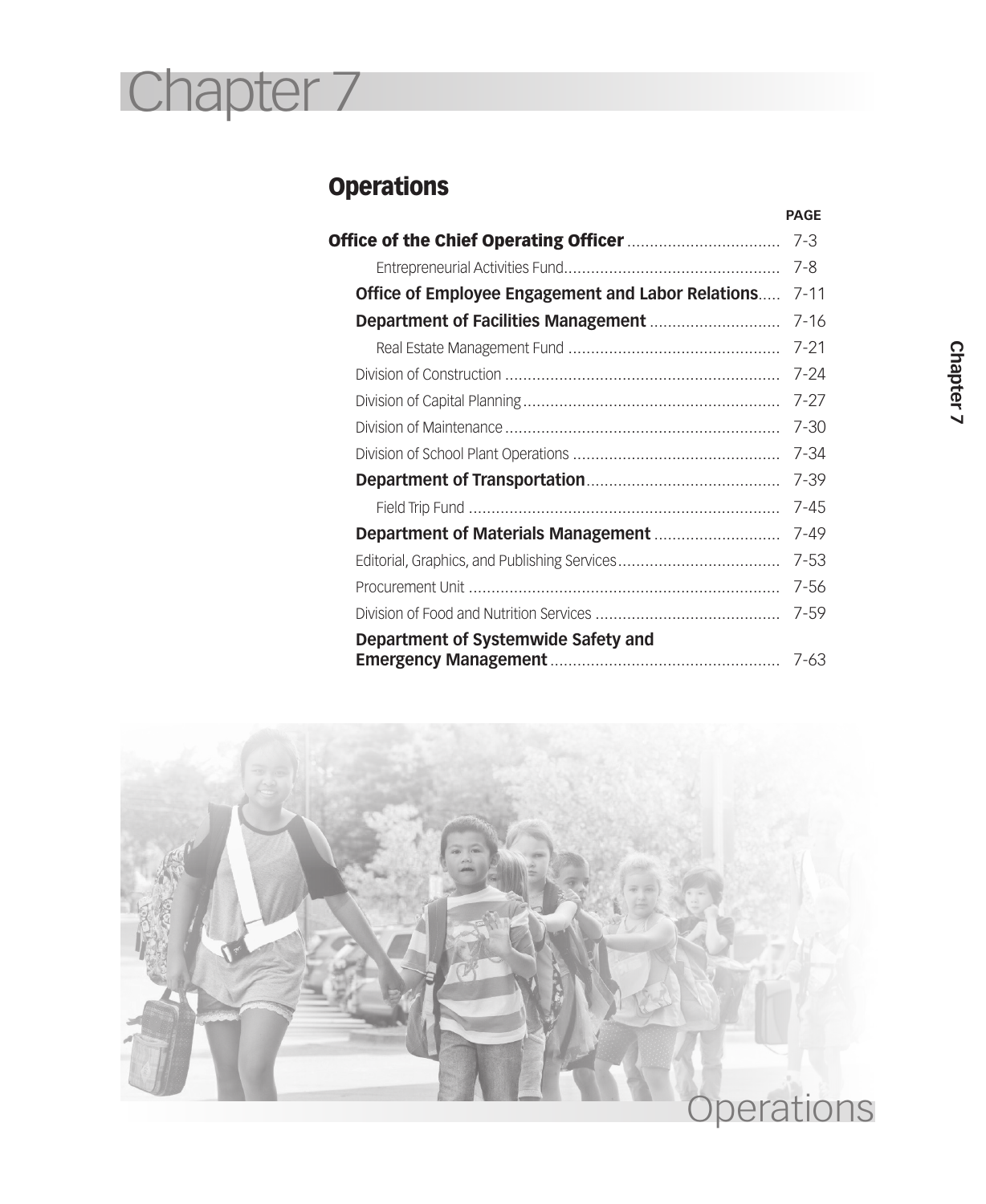# **Operations Summary of Resources**

# **By Object of Expenditure**

| <b>OBJECT OF EXPENDITURE</b>            | FY 2019<br><b>ACTUAL</b> | FY 2020<br><b>BUDGET</b> | FY 2020<br><b>CURRENT</b> | FY 2021<br><b>BUDGET</b> | FY 2021<br><b>CHANGE</b> |
|-----------------------------------------|--------------------------|--------------------------|---------------------------|--------------------------|--------------------------|
| <b>POSITIONS</b>                        |                          |                          |                           |                          |                          |
| Administrative                          | 30.000                   | 30.000                   | 30.000                    | 31.000                   | 1.000                    |
| Business/Operations Admin.              | 49.000                   | 49.000                   | 49.000                    | 49.000                   |                          |
| Professional                            | 3.000                    | 3.000                    | 3.000                     | 3.000                    |                          |
| <b>Supporting Services</b>              | 4,240.676                | 4,277.101                | 4,277.101                 | 4,389.914                | 112.813                  |
| <b>TOTAL POSITIONS</b>                  | 4,322.676                | 4,359.101                | 4,359.101                 | 4,472.914                | 113.813                  |
| 01 SALARIES & WAGES                     |                          |                          |                           |                          |                          |
| Administrative                          | \$4,396,406              | \$4,472,870              | \$4,472,870               | \$4,590,390              | \$117,520                |
| Business/Operations Admin.              | 4,748,365                | 5,338,498                | 5,338,498                 | 5,338,498                |                          |
| Professional                            | 385,226                  | 393,763                  | 393,763                   | 393,763                  |                          |
| <b>Supporting Services</b>              | 181,408,645              | 193,352,820              | 193,352,820               | 198,243,764              | 4,890,944                |
| <b>TOTAL POSITION DOLLARS</b>           | 190,938,642              | 203,557,951              | 203,557,951               | 208,566,415              | 5,008,464                |
| <b>OTHER SALARIES</b><br>Administrative |                          |                          |                           |                          |                          |
| Professional                            | 2,940,015                | 1,886,074                | 1,886,074                 | 2,115,098                | 229,024                  |
| <b>Supporting Services</b>              | 16,010,074               | 10,503,831               | 10,503,831                | 10,806,200               | 302,369                  |
| <b>TOTAL OTHER SALARIES</b>             | 18,950,089               | 12,389,905               | 12,389,905                | 12,921,298               | 531,393                  |
|                                         |                          |                          |                           |                          |                          |
| <b>TOTAL SALARIES AND WAGES</b>         | 209,888,731              | 215,947,856              | 215,947,856               | 221,487,713              | 5,539,857                |
| <b>02 CONTRACTUAL SERVICES</b>          | 26,384,618               | 23,469,047               | 23,469,047                | 32,639,547               | 9,170,500                |
| 03 SUPPLIES & MATERIALS                 | 46,124,566               | 41,436,537               | 41,436,537                | 42,486,595               | 1,050,058                |
| 04 OTHER                                |                          |                          |                           |                          |                          |
| Local/Other Travel                      | 211,788                  | 249.205                  | 249,205                   | 257,155                  | 7,950                    |
| Insur & Employee Benefits               | 12,845,203               | 14, 164, 122             | 14, 164, 122              | 14,215,469               | 51,347                   |
| <b>Utilities</b>                        | 37,956,950               | 40,062,130               | 40,062,130                | 40,479,040               | 416,910                  |
| Miscellaneous                           | 10,511,120               | 11,841,264               | 11,833,264                | 13,887,425               | 2,054,161                |
| <b>TOTAL OTHER</b>                      | 61,525,061               | 66,316,721               | 66,308,721                | 68,839,089               | 2,530,368                |
| <b>05 EQUIPMENT</b>                     | 19,524,761               | 19,427,483               | 19,427,483                | 21,098,400               | 1,670,917                |
| <b>GRAND TOTAL AMOUNTS</b>              | \$363,447,737            | \$366,597,644            | \$366,589,644             | \$386,551,344            | \$19,961,700             |
|                                         |                          |                          |                           |                          |                          |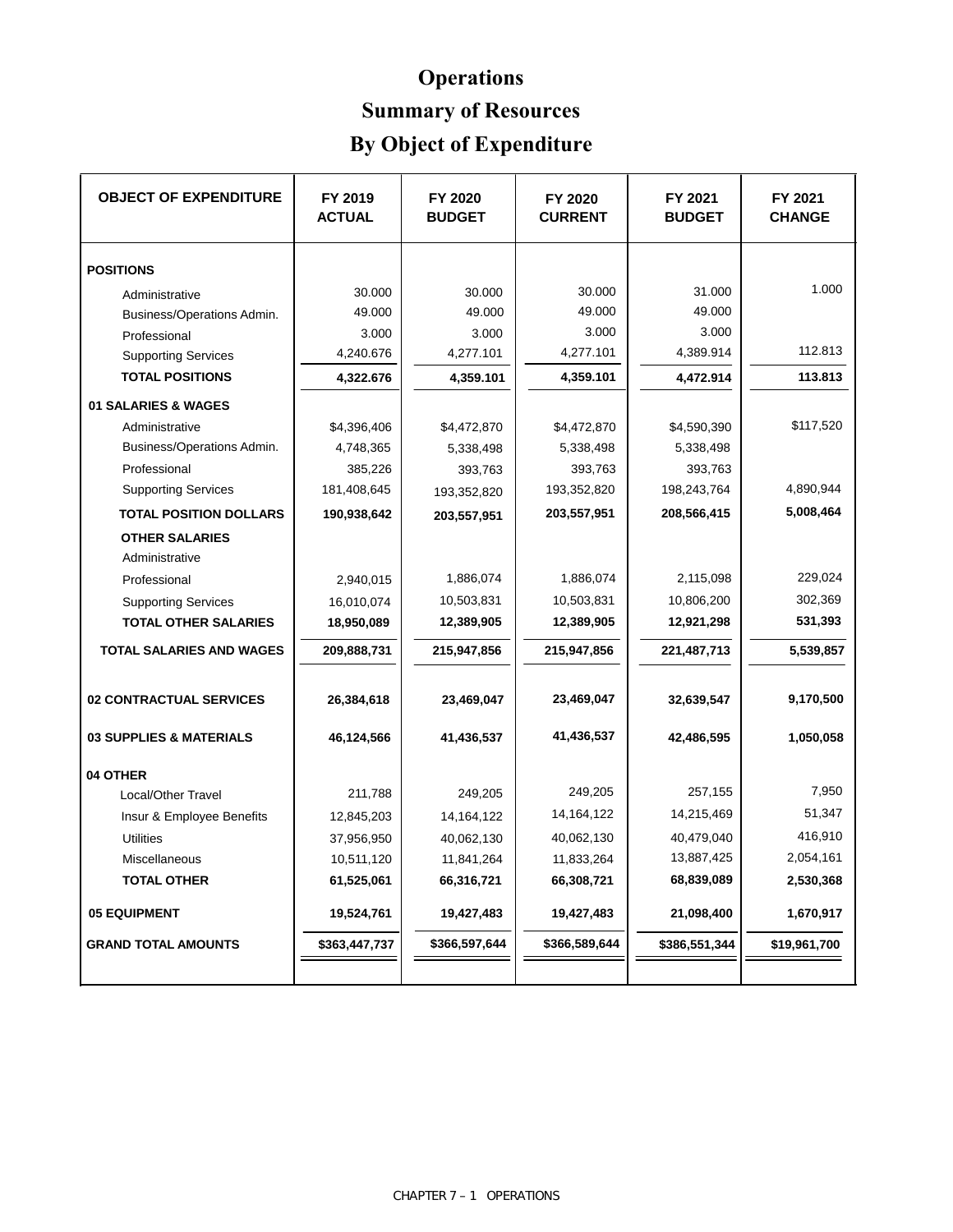# **Operations—Overview**



F.T.E. Positions 4,472.914

In addition, there are 67.5 positions funded by the Capital Improvements Program Budget, 22.0 funded by ICB. These non-operating budget positions are noted on other charts in this chapter. Also, there are 2,079.078 school-based positions shown on school charts in Chapter 1.

#### **FY 2021 OPERATING BUDGET**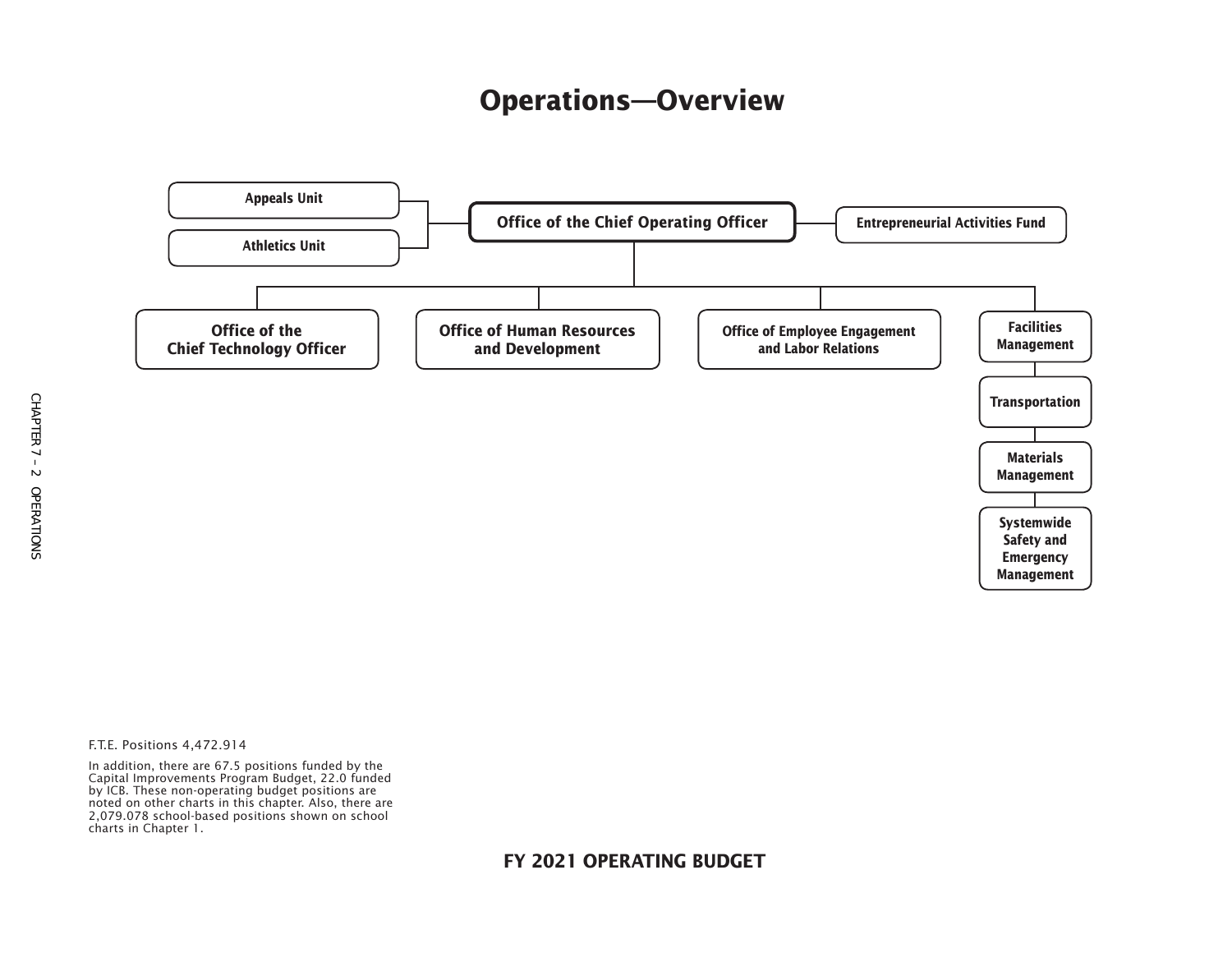Office of the Chief Operating Officer **331**

MISSION The Office of the Chief Operating Officer (OCOO) ensures a high functioning operation essential for equity and excellence in classrooms and schools, which are foundational to high levels of learning for all students.

#### MAJOR FUNCTIONS

#### **Employee Engagement and Labor Relations** *(Human Capital; Operational Excellence)*

The Office of Employee Engagement and Labor Relations (OEELR) establishes and maintains productive relationships with our employees and the four employee associations. OEELR addresses matters of employee conduct and discipline; promotes respectful and equitable work environments; conducts formal negotiations with the four recognized employee organizations; and assists administrators in implementing union contracts and Board of Education policies and regulations.

#### **Facilities Management** *(Operational Excellence)*

The Department of Facilities Management (DFM) is committed to operational performance excellence and continuous improvement with the primary goal to ensure that MCPS facilities meet the needs of all stakeholders. DFM supports student success by providing high quality learning environments through long-range planning, design and construction, operations and maintenance, property asset management, and resource conservation and sustainability.

#### **Materials Management** *(Operational Excellence)*

The Department of Materials Management (DMM) economically facilitates the delivery of approved, highquality products, meals, resources, and services in an environment of cooperation, integrity, and excellence that is essential to the educational success of all students in MCPS. DMM coordinates the functions and operations of the warehouse and distribution network; instructional and library material processing; editorial, graphics, and publishing services; procurement; and food and nutrition services.

#### **Systemwide Safety and Emergency Management**  *(Operational Excellence)*

The Department of Systemwide Safety and Emergency Management (DSSEM) is committed to promoting safe and secure environments for MCPS students and staff with the highest level of customer service to work toward the common goal of success for every student. DSSEM leverages technology as well as partners with the school community and public safety and law enforcement agencies to provide support, resources, and training to all MCPS schools and facilities. DSSEM provides 24-hour security for MCPS and school system assets; liaises with local, state, and federal law enforcement agencies; coordinates and implements comprehensive safety, security, and emergency preparedness programs for the school district; and develops and implements security initiatives for closed-circuit television camera, visitor management, and access control systems.

#### **Student Transportation** *(Operational Excellence)*

The Department of Transportation is responsible for the operation of regular and special program bus service for eligible students, vehicle maintenance and repair, employee recruiting and training, and transportation administrative services. Bus operations provide transportation services for more than 100,000 students daily. Ridership is composed of two categories—regular education and special education.

#### OVERVIEW OF BUDGET CHANGES

#### FY 2021 RECOMMENDED BUDGET

The FY 2021 recommended budget for this office is \$21,441,604, an increase of \$9,764,379 over the current FY 2020 budget. An explanation of this change follows.

#### *Same Service Level Changes—\$9,764,379 Continuing Salary Costs*

For FY 2021 lapse and turnover, the amount of unused budgeted salary that remains when an employee terminates service and is not immediately replaced or an employee terminates service and the backfill is hired at a lower salary, was calculated at \$33,575,500. In addition, the three year contract agreements that the Board of Education approved will expire at the end of FY 2020. Negotiations began in October 2019 with our three employee associations on new contracts to be effective July 1, 2020, and are continuing as of this publication. While final terms of these contracts have not yet been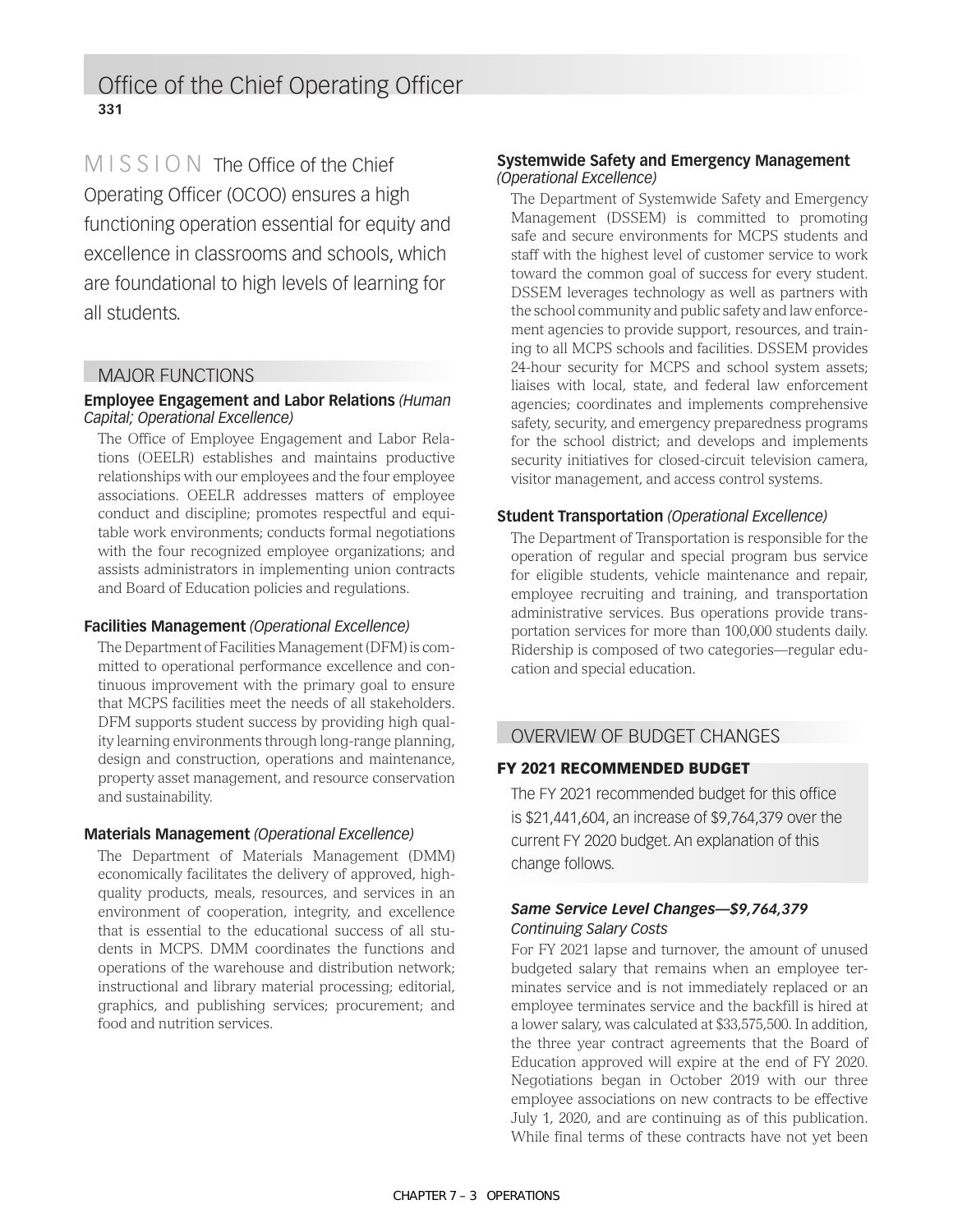### Office of the Chief Operating Officer **331**

agreed on, in order to plan for the requirements of the FY 2021 Operating Budget, funds are included in this budget to support the negotiated agreements once they are finalized. Depending on the outcome of negotiations, a budget amendment may be needed to either add funds or realign funds from other areas.

#### *Realignments to Meet Expenditure Requirements and Priorities—\$117,520*

There is a realignment from chapter 1, Schools, of \$117,520 for temporary part-time salaries to the Office of the Chief Operating Officer to fund a 1.0 coordinator position in the Appeals Unit. The position will support all inquiries related to student appeals.

#### *Enterprise Funds—\$8,180,000*

There is an additional \$8,000,000 budgeted in the School Bus Safety Camera Program Fund to cover additional revenue generated from the payment of citation fines by school bus camera tickets. These funds are a passthrough to Montgomery County with no impact on the tax-supported budget. The additional funding gives MCPS the appropriation authority to pay the county the ticket revenue received by MCPS. In addition, there is an increase of \$150,000 in the Student Online Learning Program for professional part-time salaries to support the increase in enrollment for student online learning programs. There also is an increase of \$30,000 in the Taylor Science Entrepreneurial Fund for program supplies.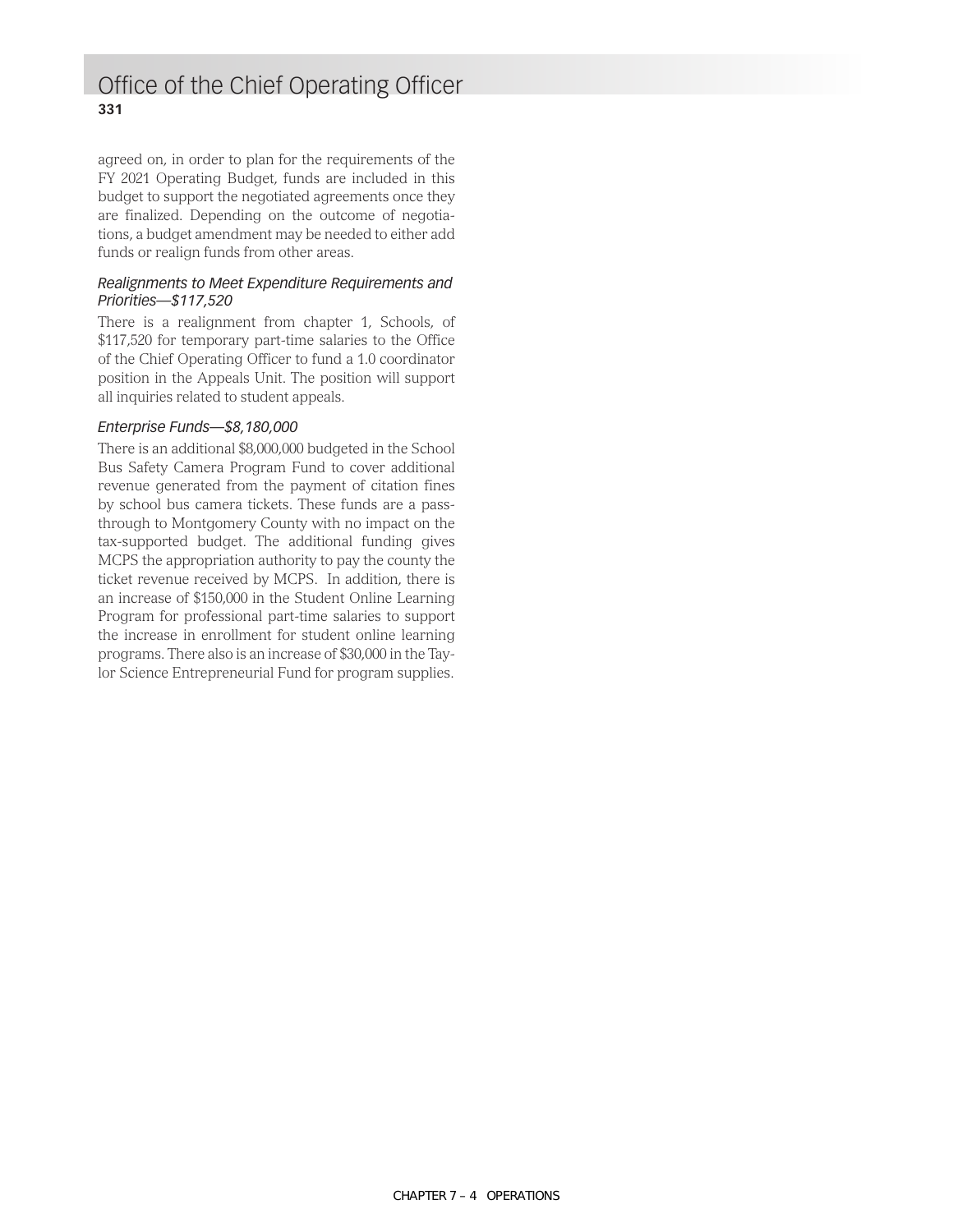# **Office of the Chief Operating Officer**

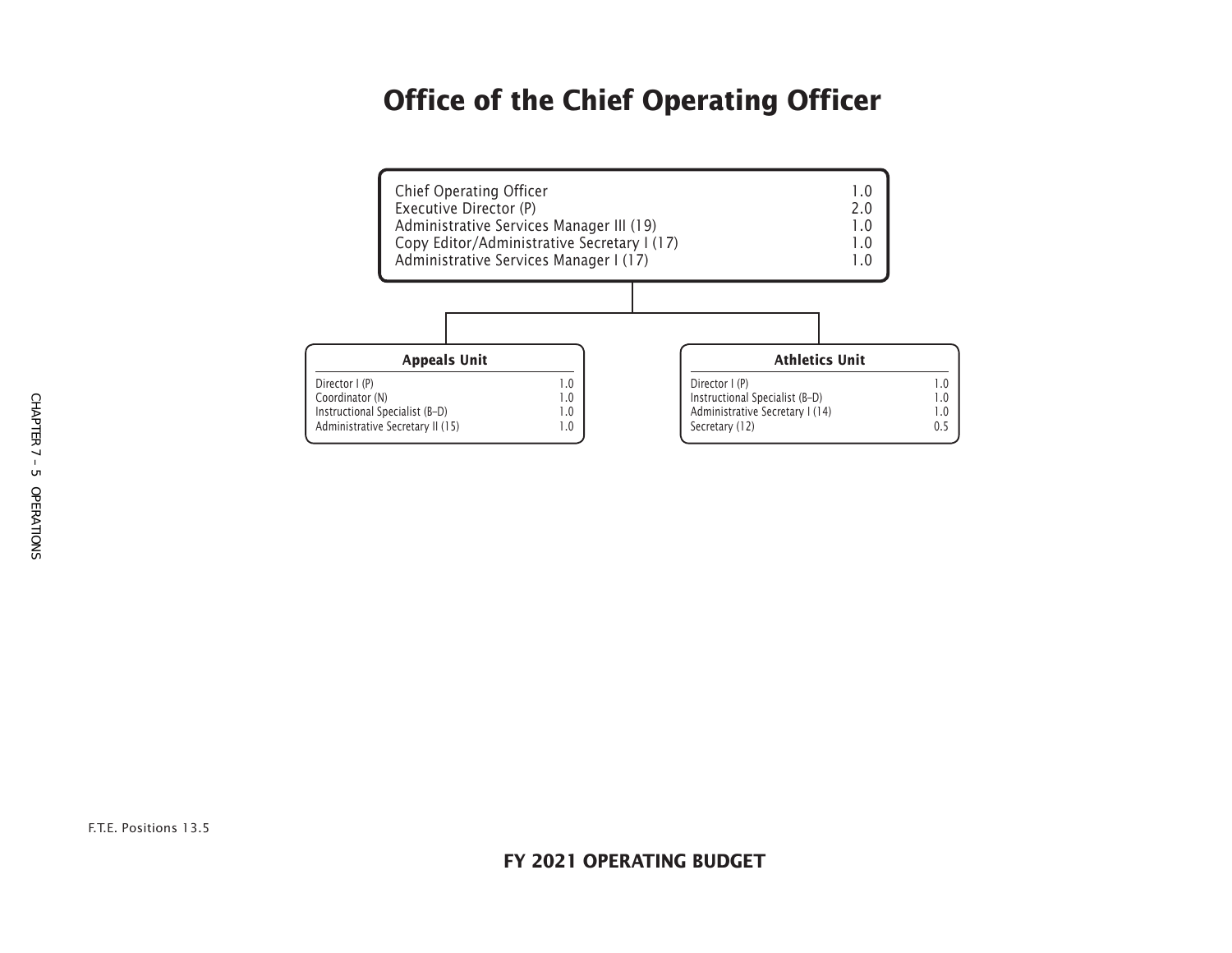### **Office of the Chief Operating Officer - 331**

| Description                                                                               | FY 2019<br>Actual     | FY 2020<br><b>Budget</b> | FY 2020<br>Current    | FY 2021<br><b>Request</b> | FY 2021<br>Change  |
|-------------------------------------------------------------------------------------------|-----------------------|--------------------------|-----------------------|---------------------------|--------------------|
| 01 Salaries & Wages                                                                       |                       |                          |                       |                           |                    |
| <b>Total Positions (FTE)</b><br><b>Position Salaries</b>                                  | 12.500<br>\$1,327,476 | 12.500<br>\$1,490,154    | 12.500<br>\$1,490,154 | 13.500<br>\$1,607,674     | 1.000<br>\$117,520 |
| <b>Other Salaries</b><br>Summer Employment<br><b>Professional Substitutes</b><br>Stipends |                       |                          |                       |                           |                    |
| <b>Professional Part Time</b><br><b>Supporting Services Part Time</b>                     |                       | 15,608                   | 15,608                | 15,608                    |                    |
| Other<br><b>Subtotal Other Salaries</b>                                                   | 30,360                | 2,631<br>18,239          | 2,631<br>18,239       | 2,631<br>18,239           |                    |
|                                                                                           |                       |                          |                       |                           |                    |
| <b>Total Salaries &amp; Wages</b>                                                         | 1,357,836             | 1,508,393                | 1,508,393             | 1,625,913                 | 117,520            |
| 02 Contractual Services                                                                   |                       |                          |                       |                           |                    |
| Consultants<br><b>Other Contractual</b>                                                   |                       | 2,500<br>900             | 2,500<br>900          | 2,500<br>900              |                    |
| <b>Total Contractual Services</b>                                                         |                       | 3,400                    | 3,400                 | 3,400                     |                    |
| 03 Supplies & Materials                                                                   |                       |                          |                       |                           |                    |
| <b>Textbooks</b><br>Media<br>Instructional Supplies & Materials                           |                       |                          |                       |                           |                    |
| Office<br>Other Supplies & Materials                                                      |                       | 6,900                    | 6,900                 | 6,900                     |                    |
| <b>Total Supplies &amp; Materials</b>                                                     | 4,192                 | 6,900                    | 6,900                 | 6,900                     |                    |
| 04 Other                                                                                  |                       |                          |                       |                           |                    |
| Local/Other Travel<br>Insur & Employee Benefits<br><b>Utilities</b><br>Miscellaneous      |                       | 7,863                    | 7,863                 | 7,863                     |                    |
| <b>Total Other</b>                                                                        | 7,991                 | 7,863                    | 7,863                 | 7,863                     |                    |
| 05 Equipment                                                                              |                       |                          |                       |                           |                    |
| Leased Equipment<br>Other Equipment                                                       |                       |                          |                       |                           |                    |
| <b>Total Equipment</b>                                                                    |                       |                          |                       |                           |                    |
| <b>Grand Total</b>                                                                        | \$1,370,019           | \$1,526,556              | \$1,526,556           | \$1,644,076               | \$117,520          |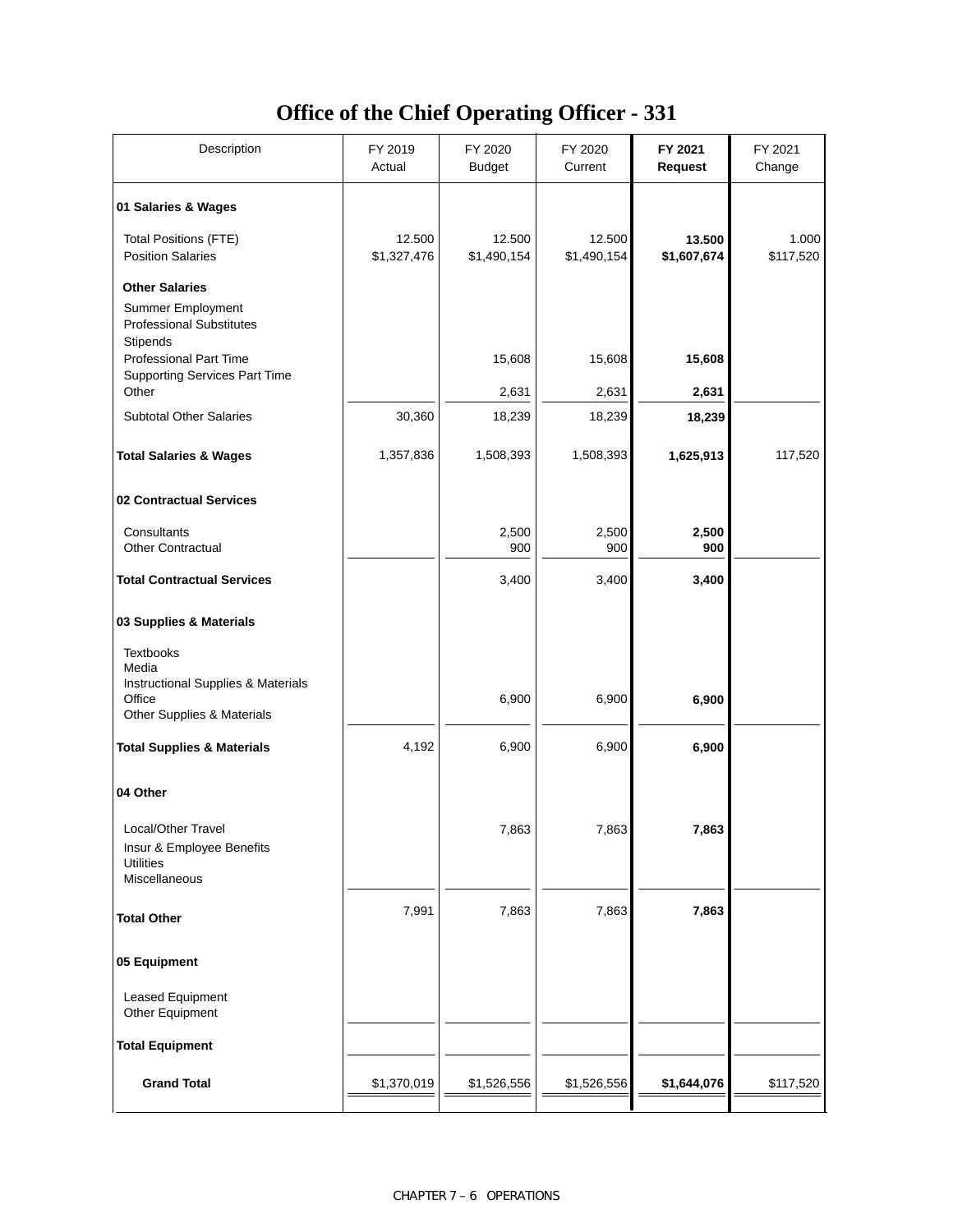| <b>CAT</b>     |     | 10<br>Mon<br><b>DESCRIPTION</b>   | FY 2019<br><b>ACTUAL</b> | FY 2020<br><b>BUDGET</b> | FY 2020<br><b>CURRENT</b> | FY 2021<br><b>REQUEST</b> | FY 2021<br><b>CHANGE</b> |
|----------------|-----|-----------------------------------|--------------------------|--------------------------|---------------------------|---------------------------|--------------------------|
| 1              |     | <b>Chief Operating Officer</b>    | 1.000                    | 1.000                    | 1.000                     | 1.000                     |                          |
| 2              | P   | Director I                        | 1.000                    | 1.000                    | 1.000                     | 1.000                     |                          |
| 2              | P   | Director I                        | 1.000                    | 1.000                    | 1.000                     | 1.000                     |                          |
| 1              | P   | <b>Executive Director</b>         | 1.000                    | 2.000                    | 2.000                     | 2.000                     |                          |
| $\overline{2}$ | N   | Coordinator                       |                          |                          |                           | 1.000                     | 1.000                    |
| 1              | G   | <b>Operations Manager</b>         | 1.000                    |                          |                           |                           |                          |
| $\overline{2}$ | BD. | <b>Instructional Specialist</b>   | 2.000                    | 2.000                    | 2.000                     | 2.000                     |                          |
| 1              | 19  | Admin Services Mgr III            | 1.000                    | 1.000                    | 1.000                     | 1.000                     |                          |
| 1              | 17  | Copy Editor/Admin Sec             | 1.000                    | 1.000                    | 1.000                     | 1.000                     |                          |
| 1              | 17  | Admin Services Manager I          | 1.000                    | 1.000                    | 1.000                     | 1.000                     |                          |
| $\overline{2}$ | 15  | Administrative Secretary II       | 1.000                    | 1.000                    | 1.000                     | 1.000                     |                          |
| 2              | 14  | <b>Administrative Secretary I</b> | 1.000                    | 1.000                    | 1.000                     | 1.000                     |                          |
| 2              | 12. | Secretary                         | .500                     | .500                     | .500                      | .500                      |                          |
|                |     | <b>Total Positions</b>            | 12.500                   | 12.500                   | 12.500                    | 13.500                    | 1.000                    |

# **Office of the Chief Operating Officer - 331**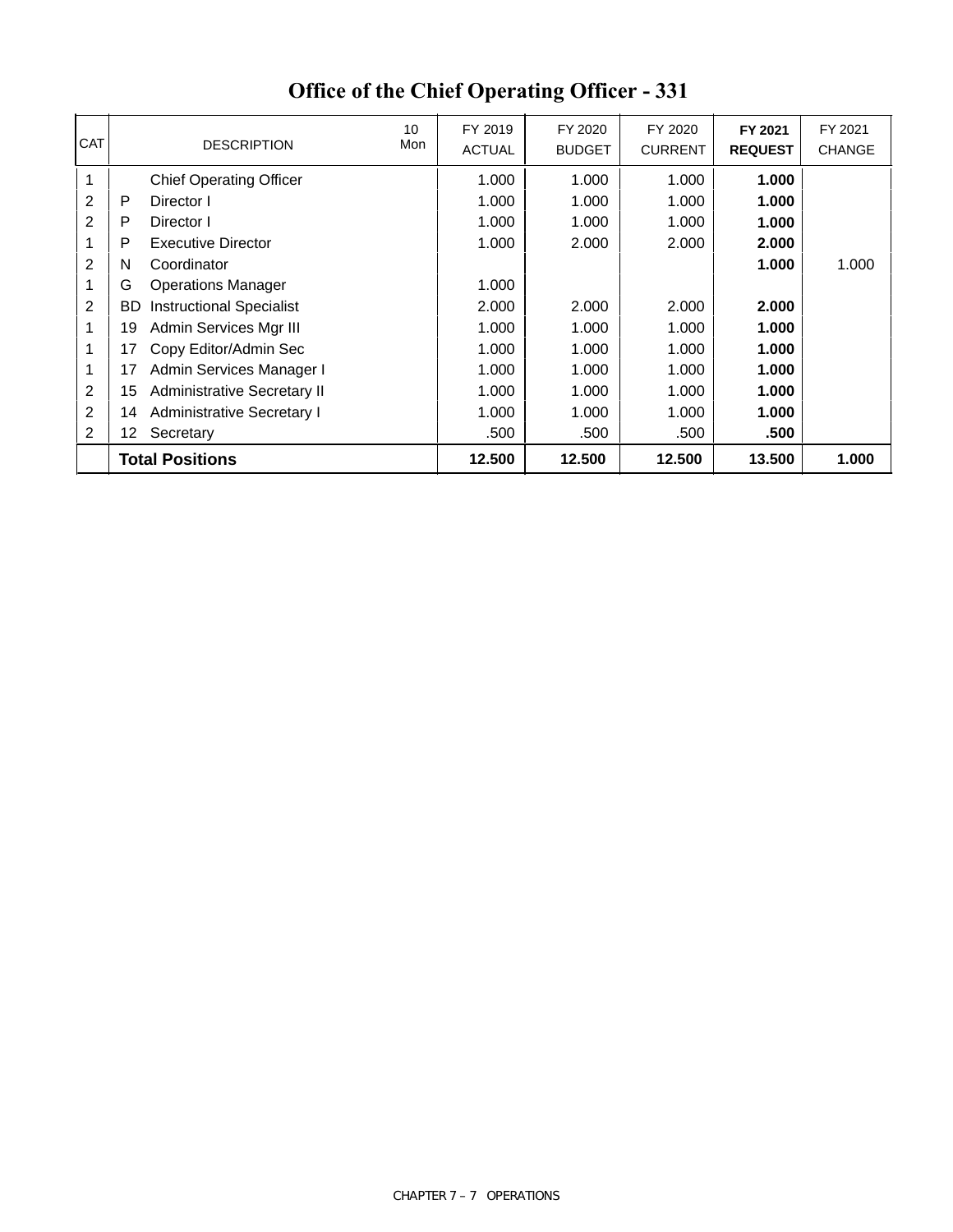# **Entrepreneurial Activities Fund**

| Instructional Specialist (B-D)              | 10            |
|---------------------------------------------|---------------|
| Communications Specialist/Web Producer (21) | 10            |
| Printing Equipment Operator IV (18)         | 1.0           |
| Customer Service Specialist (16)            | $1_{\cdot}$ 0 |
| School Registrar (16)                       | $1_{\cdot}$ 0 |
| Copier Repair Technician (15)               | 1.0           |
| Fiscal Assistant II (15)                    | 2.0           |
| Printing Equipment Operator I (11)          | 2.0           |
| Truck Driver/Warehouse Worker Shift 1 (11)  | 2 በ           |
|                                             |               |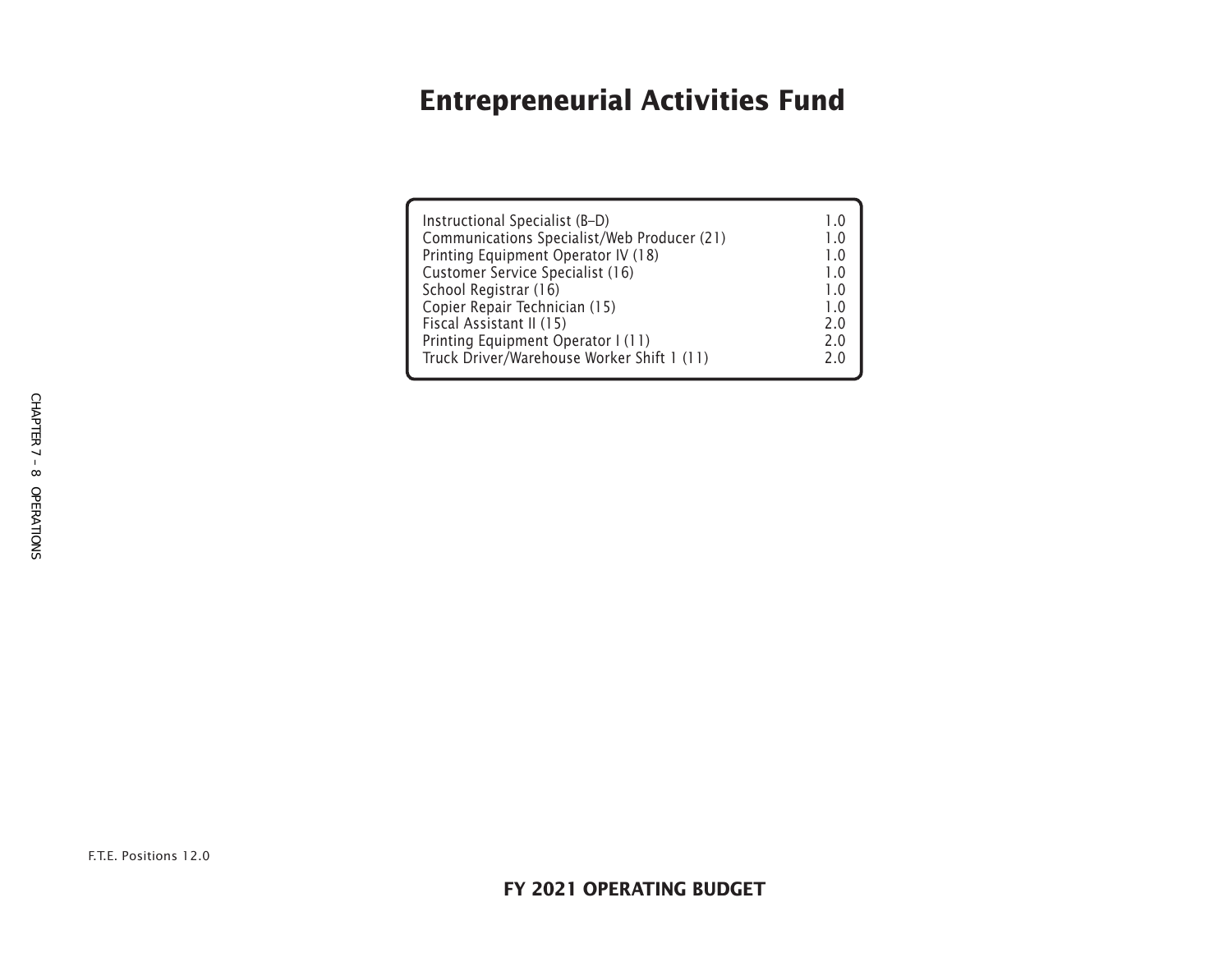### **Entrepreneurial Activities Fund - 800/820/821/822/823/824/825/826/827/828/829**

| Description                                                                                | FY 2019<br>Actual   | FY 2020<br><b>Budget</b>             | FY 2020<br>Current                   | FY 2021<br><b>Request</b>            | FY 2021<br>Change  |
|--------------------------------------------------------------------------------------------|---------------------|--------------------------------------|--------------------------------------|--------------------------------------|--------------------|
| 01 Salaries & Wages                                                                        |                     |                                      |                                      |                                      |                    |
| <b>Total Positions (FTE)</b><br><b>Position Salaries</b>                                   | 12.000<br>\$776,590 | 12.000<br>\$820,316                  | 12.000<br>\$820,316                  | 12.000<br>\$2,287,175                | \$1,466,859        |
| <b>Other Salaries</b><br><b>Summer Employment</b><br><b>Professional Substitutes</b>       |                     |                                      |                                      |                                      |                    |
| Stipends<br><b>Professional Part Time</b><br><b>Supporting Services Part Time</b><br>Other |                     | 48,417<br>320,987<br>34,339<br>9,834 | 48,417<br>320,987<br>34,339<br>9,834 | 45,387<br>480,649<br>34,339<br>9,834 | (3,030)<br>159,662 |
| <b>Subtotal Other Salaries</b>                                                             | 396,368             | 413,577                              | 413,577                              | 570,209                              | 156,632            |
| <b>Total Salaries &amp; Wages</b>                                                          | 1,172,958           | 1,233,893                            | 1,233,893                            | 2,857,384                            | 1,623,491          |
| 02 Contractual Services                                                                    |                     |                                      |                                      |                                      |                    |
| Consultants<br><b>Other Contractual</b>                                                    |                     | 490<br>8,047,500                     | 490<br>8,047,500                     | 490<br>16,045,500                    | 7,998,000          |
| <b>Total Contractual Services</b>                                                          | 11,352,909          | 8,047,990                            | 8,047,990                            | 16,045,990                           | 7,998,000          |
| 03 Supplies & Materials                                                                    |                     |                                      |                                      |                                      |                    |
| <b>Textbooks</b><br>Media                                                                  |                     |                                      |                                      |                                      |                    |
| Instructional Supplies & Materials<br>Office                                               |                     | 188,238                              | 188,238                              | 185,238                              | (3,000)            |
| Other Supplies & Materials                                                                 |                     | 334,138                              | 334,138                              | 391,655                              | 57,517             |
| <b>Total Supplies &amp; Materials</b>                                                      | 434,588             | 522,376                              | 522,376                              | 576,893                              | 54,517             |
| 04 Other                                                                                   |                     |                                      |                                      |                                      |                    |
| Local/Other Travel<br>Insur & Employee Benefits<br><b>Utilities</b><br>Miscellaneous       |                     | 18,285<br>280,608                    | 18,285<br>280,608                    | 17,785<br>279,476                    | (500)<br>(1, 132)  |
| <b>Total Other</b>                                                                         | 294,302             | 298,893                              | 298,893                              | 297,261                              | (1,632)            |
| 05 Equipment                                                                               |                     |                                      |                                      |                                      |                    |
| Leased Equipment<br>Other Equipment                                                        |                     | 27,517<br>20,000                     | 27,517<br>20,000                     | 20,000                               | (27, 517)          |
| <b>Total Equipment</b>                                                                     | 35,857              | 47,517                               | 47,517                               | 20,000                               | (27, 517)          |
| <b>Grand Total</b>                                                                         | \$13,290,614        | \$10,150,669                         | \$10,150,669                         | \$19,797,528                         | \$9,646,859        |
|                                                                                            |                     |                                      |                                      |                                      |                    |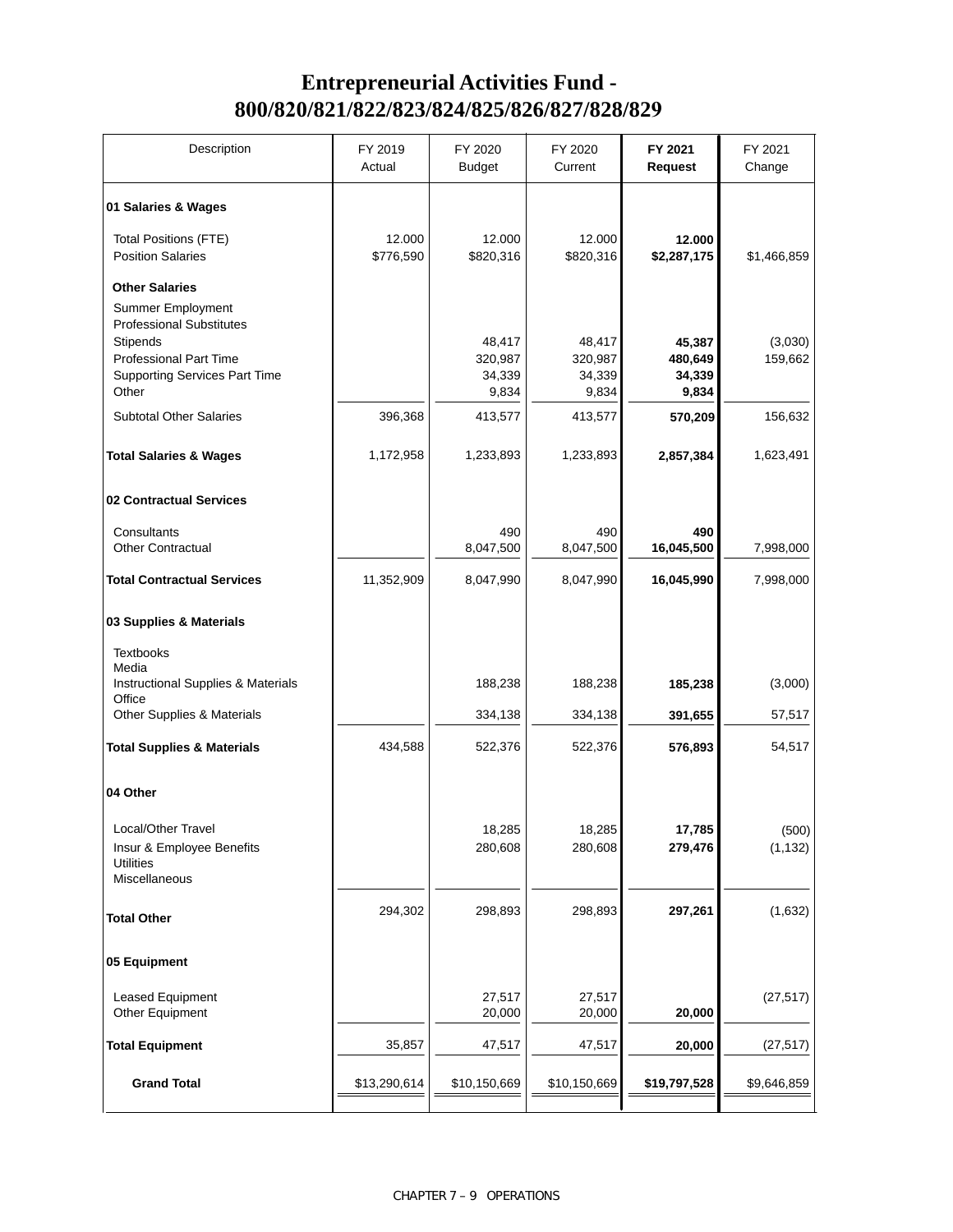|            |                                        | 10  | FY 2019       | FY 2020       | FY 2020        | FY 2021        | FY 2021       |
|------------|----------------------------------------|-----|---------------|---------------|----------------|----------------|---------------|
| <b>CAT</b> | <b>DESCRIPTION</b>                     | Mon | <b>ACTUAL</b> | <b>BUDGET</b> | <b>CURRENT</b> | <b>REQUEST</b> | <b>CHANGE</b> |
|            | 820 Entrepreneurial Activities Fund    |     |               |               |                |                |               |
| 81         | <b>Instructional Specialist</b><br>BD. |     | 1.000         | 1.000         | 1.000          | 1.000          |               |
| 81         | <b>Fiscal Assistant II</b><br>15       |     | 1.000         | 1.000         | 1.000          | 1.000          |               |
| 81         | Truck Drive/Whr Wkr Shift 1<br>11      |     | 2.000         | 2.000         | 2.000          | 2.000          |               |
|            | <b>Subtotal</b>                        |     | 4.000         | 4.000         | 4.000          | 4.000          |               |
|            | <b>822 Printing Services</b>           |     |               |               |                |                |               |
| 81         | Printing Equipment Operator IV<br>18   |     | 1.000         | 1.000         | 1.000          | 1.000          |               |
| 81         | <b>Customer Service Spec</b><br>16     |     | 1.000         | 1.000         | 1.000          | 1.000          |               |
| 81         | <b>Fiscal Assistant II</b><br>15       |     | 1.000         | 1.000         | 1.000          | 1.000          |               |
| 81         | Copier Repair Technician<br>15         |     | 1.000         | 1.000         | 1.000          | 1.000          |               |
| 81         | <b>Printing Equip Operator I</b><br>11 |     | 2.000         | 2.000         | 2.000          | 2.000          |               |
|            | <b>Subtotal</b>                        |     | 6.000         | 6.000         | 6.000          | 6.000          |               |
|            | 823 Student Online Learning            |     |               |               |                |                |               |
| 81         | Comm Spec/Web Producer<br>21           |     | 1.000         | 1.000         | 1.000          | 1.000          |               |
| 81         | School Registrar<br>16                 |     | 1.000         | 1.000         | 1.000          | 1.000          |               |
|            | <b>Subtotal</b>                        |     | 2.000         | 2.000         | 2.000          | 2.000          |               |
|            | <b>Total Positions</b>                 |     | 12.000        | 12.000        | 12.000         | 12.000         |               |

# **Entrepreneurial Activities Fund - 820/822/823**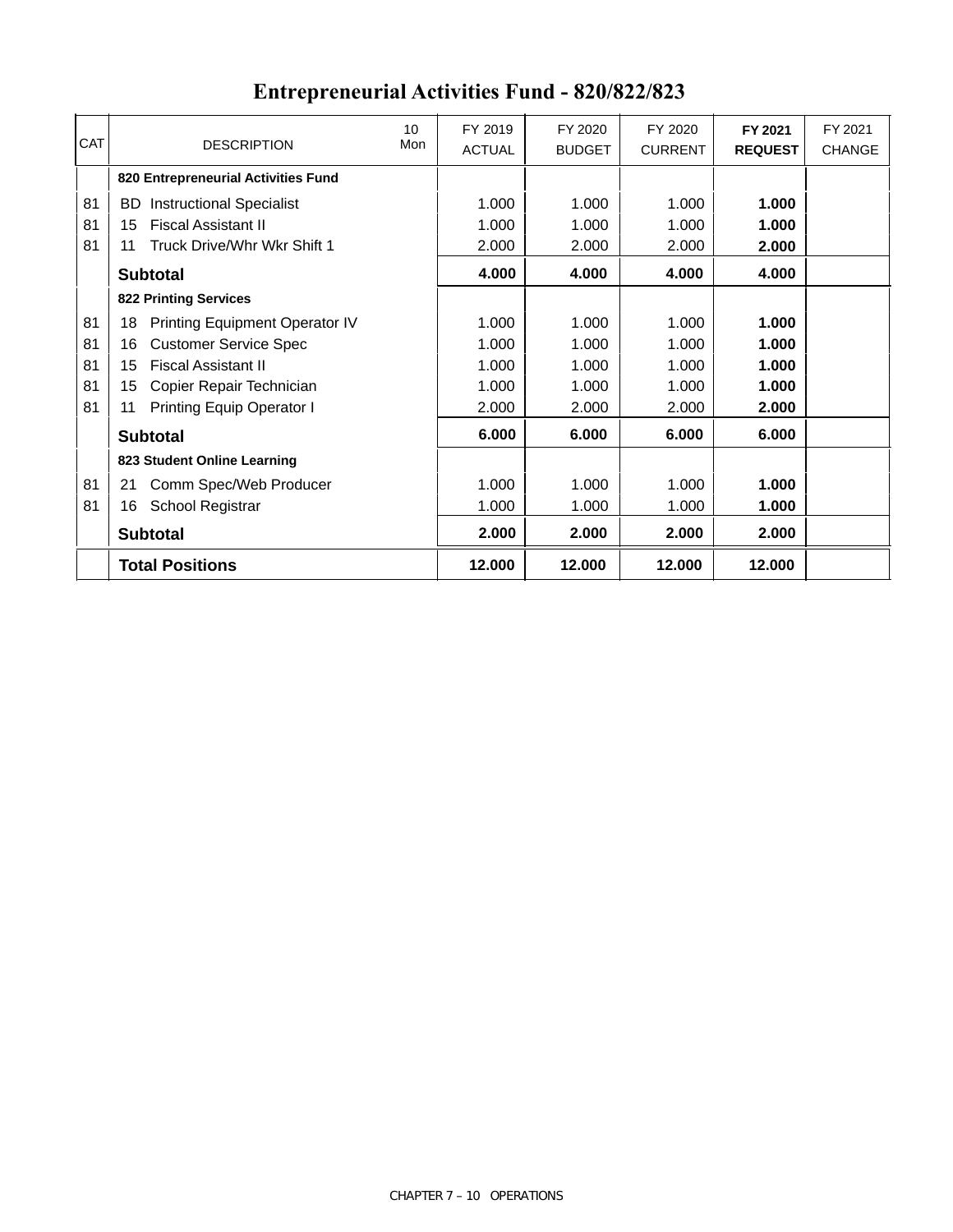MISSION The Office of Employee Engagement and Labor Relations (OEELR) establishes and maintains productive relationships with our employees and the three employee associations, to nurture a respectful organizational culture that strengthens the school system's ability to ensure all students thrive and achieve at the highest levels by negotiating and administering realistic and relevant union contracts, addressing matters of employee conduct and discipline, promoting respectful and equitable work environments, and assisting administrators in implementing union contracts and Board of Education policies and regulations.

#### MAJOR FUNCTIONS

#### **Labor Contract Administration** *(Human Capital; Operational Excellence)*

OEELR coordinates all employee relations activities with the employee associations that represent administrators/ principals, teachers, supporting services employees, and noncertified supervisory personnel. It conducts formal negotiations with the four recognized organizations on wages, hours, and other working conditions. It administers the negotiated agreements through regular contact with the employee associations, handles informal complaints, provides advice to management on contract interpretations, oversees the grievance and administrative complaint procedures, represents the Montgomery County Board of Education in grievance hearings and arbitrations, and prepares cases for presentation before the Public School Labor Relations Board, the Maryland State Board of Education, or court action.

#### **Negotiations with Employee Groups** *(Human Capital; Operational Excellence)*

OEELR is responsible for negotiating with the Montgomery County Education Association (MCEA), the Service Employees International Union (SEIU) Local 500, and the Montgomery County Association of Administrators and Principals (MCAAP). MCAAP represents administrative and supervisory personnel and noncertified supervisory personnel (MCAAP/Montgomery County Business and Operations Administrators) in separate bargaining units under one contract. The office administers all three negotiated agreements, manages informal complaints and grievances, prepares and presents arbitration cases, supports collaboration efforts enumerated in all three negotiated agreements, and provides support and training to MCPS supervisors and administrators. The office also is responsible for processing any requests for recognition of additional bargaining units or challenges of existing exclusive representatives by competing organizations.

#### **Compliance and Investigations** *(Operational Excellence)*

The Department of Compliance and Investigations (DCI) is responsible for investigating allegations of employee misconduct, harassment, workplace bullying, and Equal Employment Opportunity Commission violations, and works with principals and supervisors to address findings and implement progressive discipline as appropriate. DCI also works with administrators and staff to ensure appropriate accommodations are provided as outlined in the *Americans with Disabilities Act* of 1990. In addition, DCI consults and coordinates with the MCPS General Counsel to support litigation and legal proceedings for employee discipline, harassment, and unemployment claims.

### OVERVIEW OF BUDGET CHANGES

#### FY 2021 RECOMMENDED BUDGET

The FY 2021 recommended budget for this office is \$1,274,833, an increase of \$165,889 over the current FY 2020 budget. An explanation of this change follows.

#### *Same Service Level Changes—\$42,500*

#### *Realignments to Meet Expenditure Requirements and Program Priorities—\$40,000*

There is a realignment from chapter 6, Office of Student and Family Support and Engagement, of \$40,000 for contractual services to the Office of Employee Engagement and Labor Relations budget to support staff assistance with processing Child Protective Services (CPS) background check forms.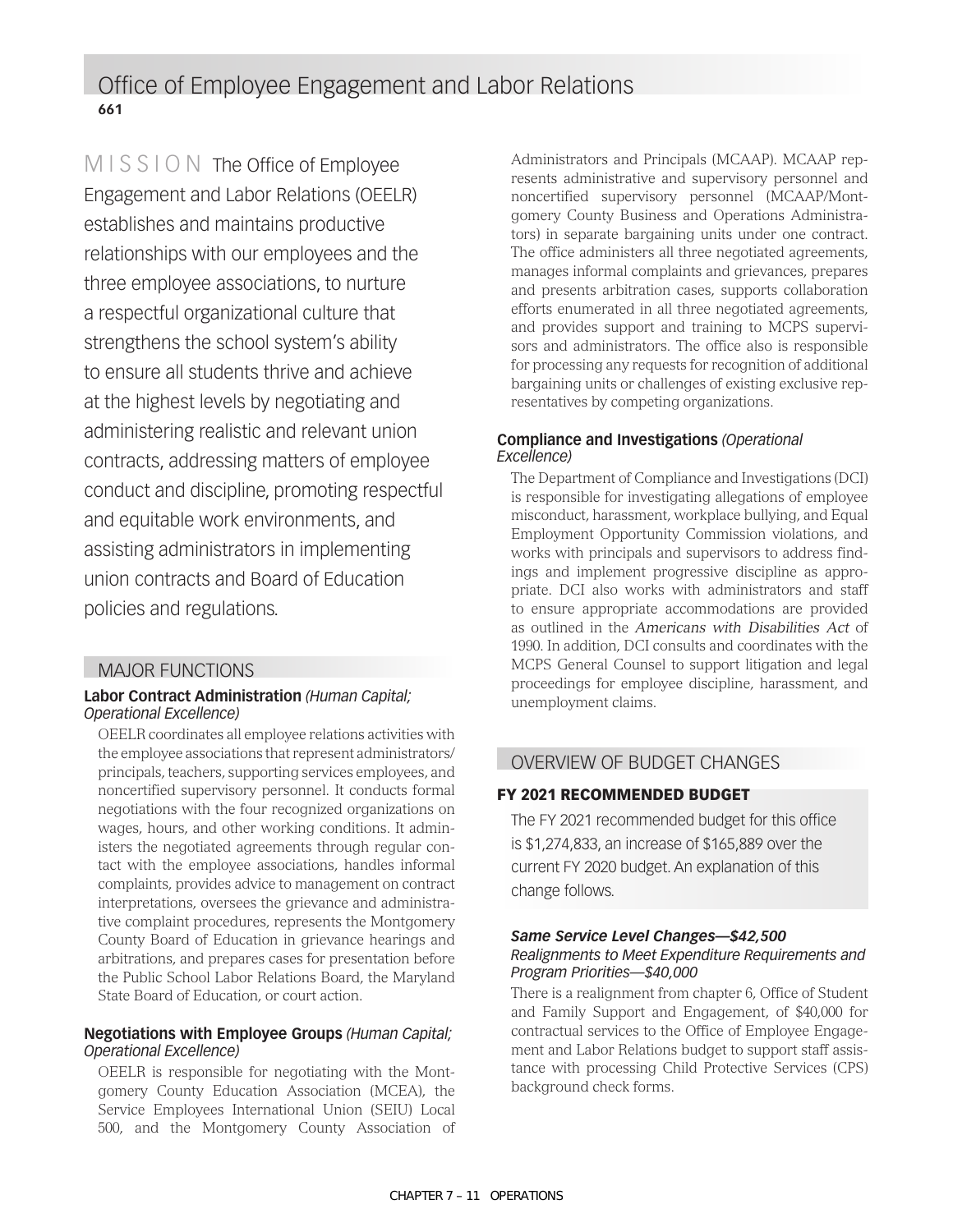### Office of Employee Engagement and Labor Relations **661**

#### *Other—\$2,500*

There is an increase of \$2,500 for office supplies to align with actual expenditures within the budget.

#### *Strategic Accelerator—\$123,389*

#### *Focus on Operational Excellence—\$123,389*

The budget includes one strategic accelerator that focuses on operational excellence. To fund this strategic accelerator, the budget includes \$72,392 for professional part-time salaries, \$29,997 for supporting services parttime salaries, and \$21,000 for staff development training. This strategic accelerator enables the office to more rapidly investigate and bring MCPS grievance related and other cases to closure and reduce the time employees remain on administrative leave. In addition, these funds also will support work associated with CPS background checks.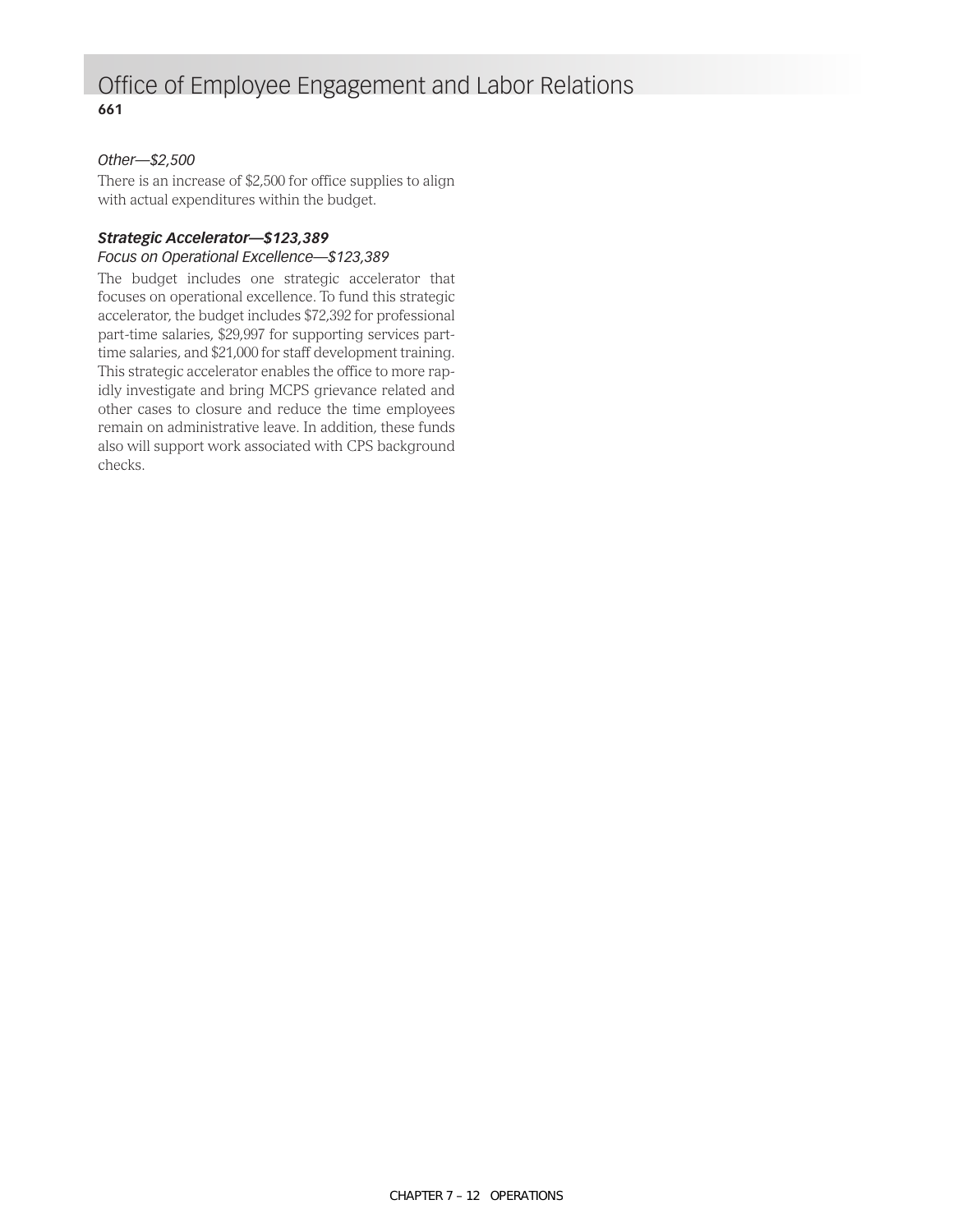# **Office of Employee Engagement and Labor Relations**

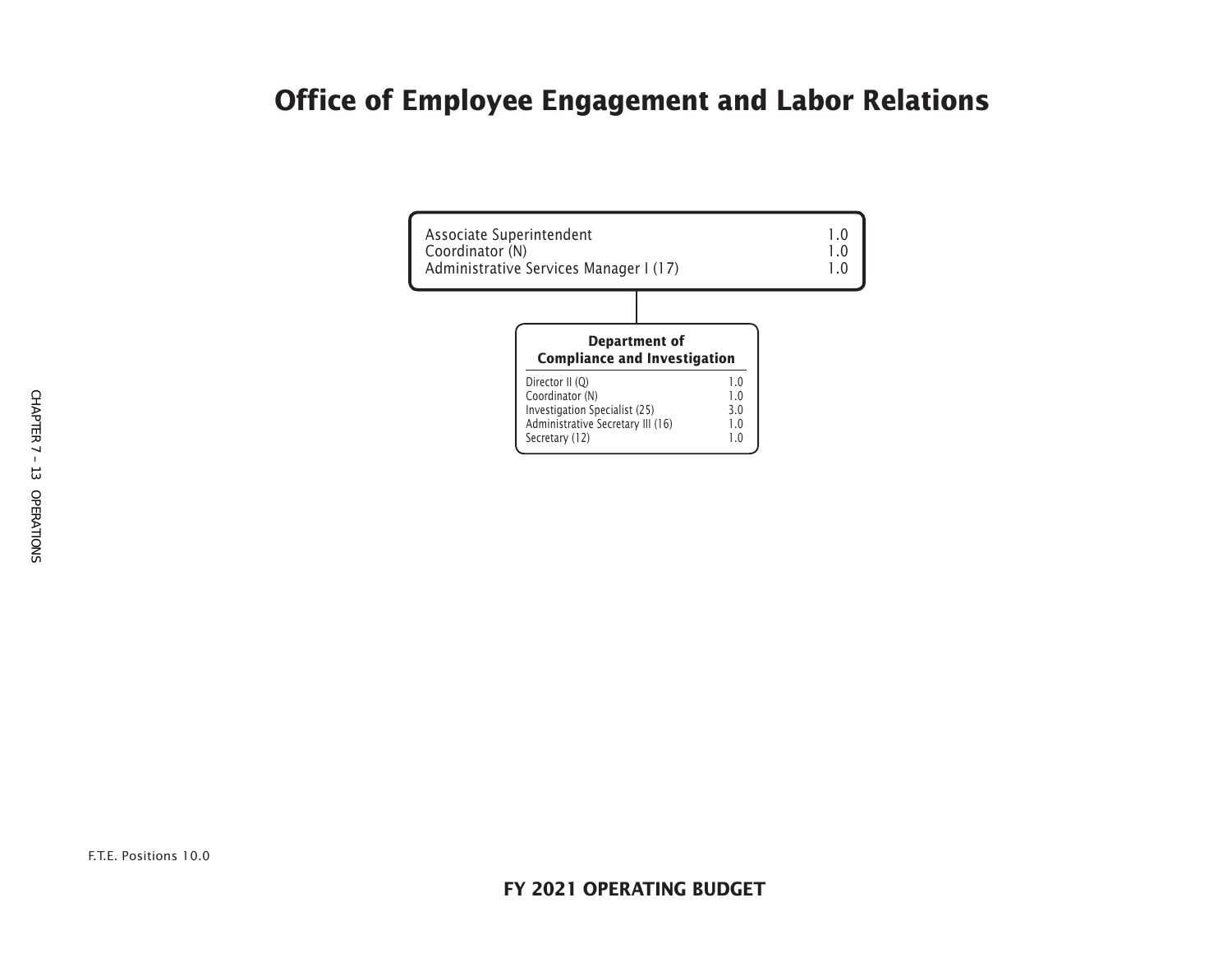### **Office of Employee Engagement and Labor Relations - 661**

| Description                                                                                       | FY 2019<br>Actual  | FY 2020<br><b>Budget</b> | FY 2020<br>Current    | FY 2021<br><b>Request</b> | FY 2021<br>Change |
|---------------------------------------------------------------------------------------------------|--------------------|--------------------------|-----------------------|---------------------------|-------------------|
| 01 Salaries & Wages                                                                               |                    |                          |                       |                           |                   |
| <b>Total Positions (FTE)</b><br><b>Position Salaries</b>                                          | 9.000<br>\$924,832 | 10.000<br>\$1,030,714    | 10.000<br>\$1,030,714 | 10.000<br>\$1,030,714     |                   |
| <b>Other Salaries</b><br>Summer Employment<br><b>Professional Substitutes</b>                     |                    |                          |                       |                           |                   |
| <b>Stipends</b><br><b>Professional Part Time</b><br><b>Supporting Services Part Time</b><br>Other |                    | 15,608<br>10,861         | 15,608<br>10,861      | 88,000<br>40,858          | 72,392<br>29,997  |
| <b>Subtotal Other Salaries</b>                                                                    | 87,271             | 26,469                   | 26,469                | 128,858                   | 102,389           |
| <b>Total Salaries &amp; Wages</b>                                                                 | 1,012,103          | 1,057,183                | 1,057,183             | 1,159,572                 | 102,389           |
| 02 Contractual Services                                                                           |                    |                          |                       |                           |                   |
| Consultants<br><b>Other Contractual</b>                                                           |                    | 42,385                   | 42,385                | 82,385                    | 40,000            |
| <b>Total Contractual Services</b>                                                                 | 20,995             | 42,385                   | 42,385                | 82,385                    | 40,000            |
| 03 Supplies & Materials                                                                           |                    |                          |                       |                           |                   |
| <b>Textbooks</b><br>Media<br>Instructional Supplies & Materials                                   |                    |                          |                       |                           |                   |
| Office<br>Other Supplies & Materials                                                              |                    | 5,000                    | 5,000                 | 7,500                     | 2,500             |
| <b>Total Supplies &amp; Materials</b>                                                             | 7,434              | 5,000                    | 5,000                 | 7,500                     | 2,500             |
| 04 Other                                                                                          |                    |                          |                       |                           |                   |
| Local/Other Travel<br>Insur & Employee Benefits                                                   |                    | 1,876                    | 1,876                 | 1,876                     |                   |
| <b>Utilities</b><br>Miscellaneous                                                                 |                    | 2,500                    | 2,500                 | 23,500                    | 21,000            |
| <b>Total Other</b>                                                                                | 3,155              | 4,376                    | 4,376                 | 25,376                    | 21,000            |
| 05 Equipment                                                                                      |                    |                          |                       |                           |                   |
| Leased Equipment<br>Other Equipment                                                               |                    |                          |                       |                           |                   |
| <b>Total Equipment</b>                                                                            |                    |                          |                       |                           |                   |
| <b>Grand Total</b>                                                                                | \$1,043,687        | \$1,108,944              | \$1,108,944           | \$1,274,833               | \$165,889         |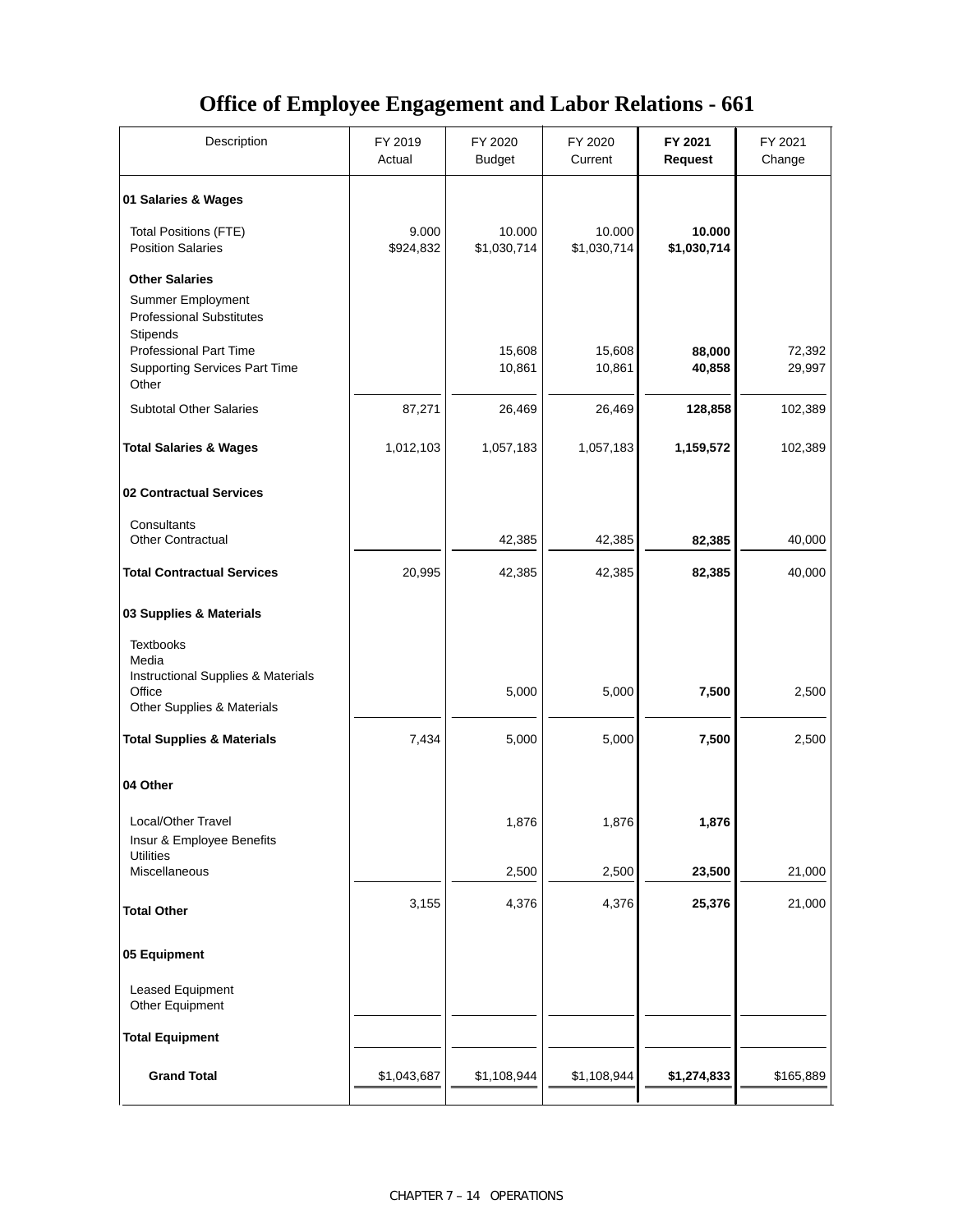| <b>CAT</b> |    | <b>DESCRIPTION</b>              | 10<br>Mon | FY 2019<br><b>ACTUAL</b> | FY 2020<br><b>BUDGET</b> | FY 2020<br><b>CURRENT</b> | FY 2021<br><b>REQUEST</b> | FY 2021<br><b>CHANGE</b> |
|------------|----|---------------------------------|-----------|--------------------------|--------------------------|---------------------------|---------------------------|--------------------------|
| 1          |    | Associate Superintendent        |           | 1.000                    | 1.000                    | 1.000                     | 1.000                     |                          |
|            | Q  | Director II                     |           | 1.000                    | 1.000                    | 1.000                     | 1.000                     |                          |
| 1          | N  | Coordinator                     |           | 2.000                    | 2.000                    | 2.000                     | 2.000                     |                          |
| 1          | 25 | <b>Investigation Specialist</b> |           | 2.000                    | 3.000                    | 3.000                     | 3.000                     |                          |
| 1          |    | Admin Services Manager I        |           | 1.000                    | 1.000                    | 1.000                     | 1.000                     |                          |
| 1          | 16 | Administrative Secretary III    |           | 1.000                    | 1.000                    | 1.000                     | 1.000                     |                          |
|            | 12 | Secretary                       |           | 1.000                    | 1.000                    | 1.000                     | 1.000                     |                          |
|            |    | <b>Total Positions</b>          |           | 9.000                    | 10.000                   | 10,000                    | 10.000                    |                          |

### **Office of Employee Engagement and Labor Relations - 661**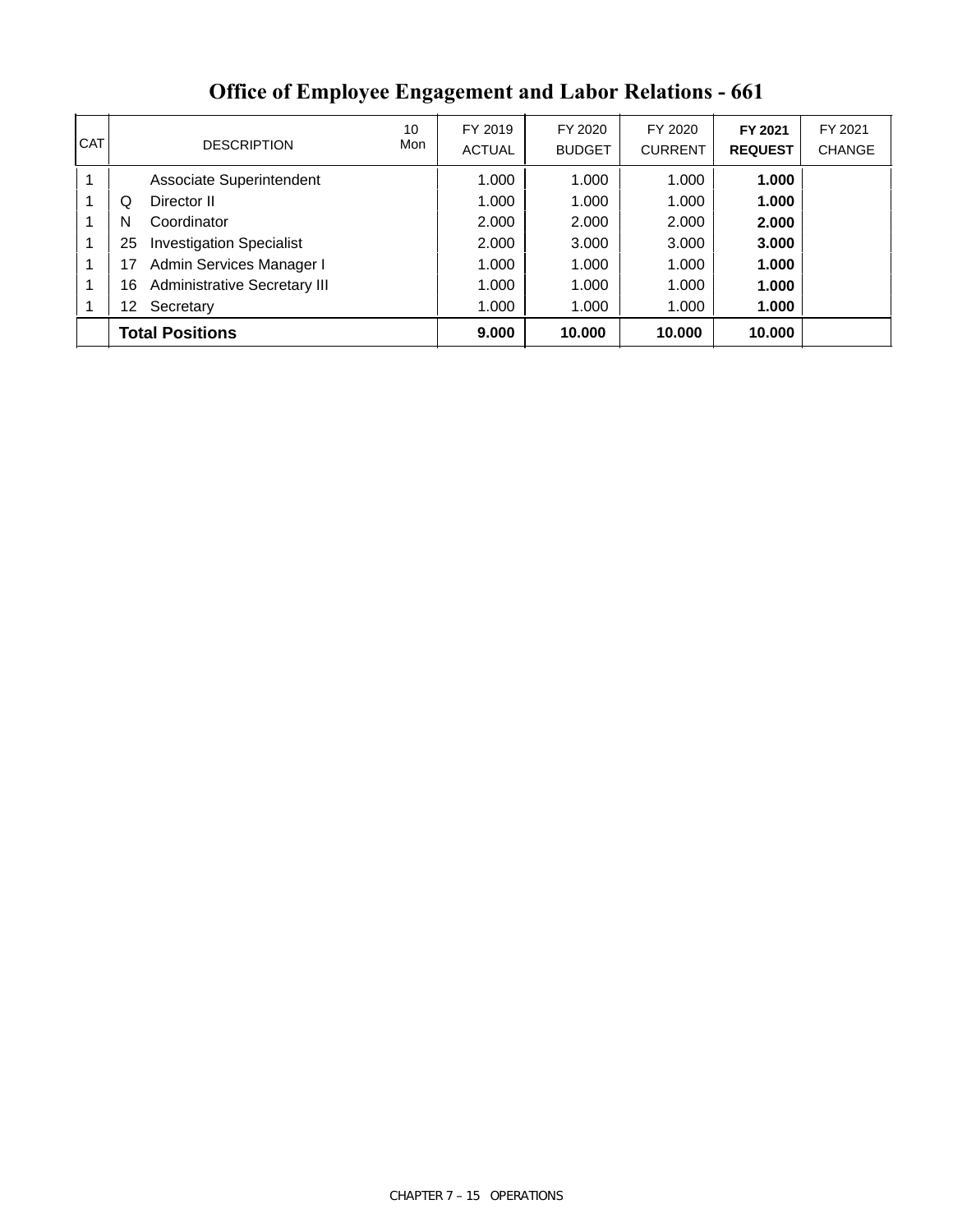Department of Facilities Management **321/311/322/323/326/327/328/329/330/335/850**

MISSION The Department of Facilities Management (DFM) creates and maintains high-quality public facilities for learning through staff dedicated to excellence and continuous improvement.

#### MAJOR FUNCTIONS

#### **Capital Programming and Long-range Planning**  *(Operational Excellence)*

The Division of Capital Planning develops plans to address the changes in student enrollment and instructional programs through development of high-quality data analysis, planning strategies, and long-range facility plans. Enrollment forecasts are developed in alignment with the six-year Capital Improvements Program and for long-term future projections. The accuracy of the forecast is critical as it is used for resource and staffing allocations, relocatable classroom placements, and by other offices and departments in MCPS that provide instructional programs required for student success.

#### **Facility Design and Construction** *(Operational Excellence)*

DFM facilitates the design and construction processes for major capital projects including new schools, additions, the revitalization/expansion of aging facilities, and countywide systemic replacement projects. While the majority of staff and resources for these functions are funded through the capital budget, on-time and withinbudget completions to ensure school openings and operations are critical measures in supporting the strategic priority of operational excellence through creating modern, safe, and nurturing physical environments for staff and students.

#### **Building Operations and Maintenance** *(Operational Excellence)*

Together, the divisions of School Plant Operations and Maintenance provide a safe, healthy, high-quality learning environment for all students and staff. Averaging approximately 19,000 square feet of building space per building operations staff, school-based building service positions directly support operational excellence by providing numerous services such as housekeeping, safety inspections, preventative maintenance, and maintenance work request coordination. Building service staff also support the schools' important role in the community by assisting with outside use of school facilities by community partners. Facility maintenance and repair, facility emergency response, environmental compliance, systemic asset replacement, and building automated controls services are accomplished through maintenance staff positions. These services are critical to provide safe, comfortable, and operational facilities on a daily basis.

#### **Real Estate Management** *(Operational Excellence)*

Through a self-supporting entrepreneurial fund, the Real Estate Management Team negotiates and manages tenant leases, assists with the development of countywide master plans as it pertains to future school sites, acquires and manages future school sites, manages the artificial turf partnership program, and generates revenue through joint tenant, closed school and telecommunication tower leases that are used to offset MCPS-leased administrative and support space expenditures, and as a result, reduce funding required in the operating budget and requested from the county.

#### **Utility Management and Resource Conservation Services** *(Operational Excellence)*

In context of the MCPS Environmental Sustainability Management Plan, the department continues to focus on energy conservation, water efficiency, and environmental stewardship. Through an array of efficiency measures and energy procurement strategies, such as energy retrofit projects and wholesale energy procurement, and increasing conservation awareness, the department continues to achieve substantial energy cost avoidance.

#### OVERVIEW OF BUDGET CHANGES

#### FY 2021 RECOMMENDED BUDGET

The FY 2021 recommended budget for this department is \$167,457,670, an increase of \$3,222,189 over the current FY 2020 budget. An explanation of this change follows.

#### *Same Service Level Changes—\$3,222,189*

#### *Realignments to Meet Expenditure Requirements and Program Priorities—\$0*

The FY 2021 recommended budget includes realignments that result in an overall budget neutral set of realignments within the Division of Maintenance. There are realignments resulting in decreases of \$105,924 for 3.0 general maintenance worker II positions, \$47,418 for a 1.0 glazier position, and corresponding increases of \$103,544 for 3.0 general maintenance worker I positions, \$47,418 for a 1.0 carpenter I position, and \$2,380 for maintenance supplies.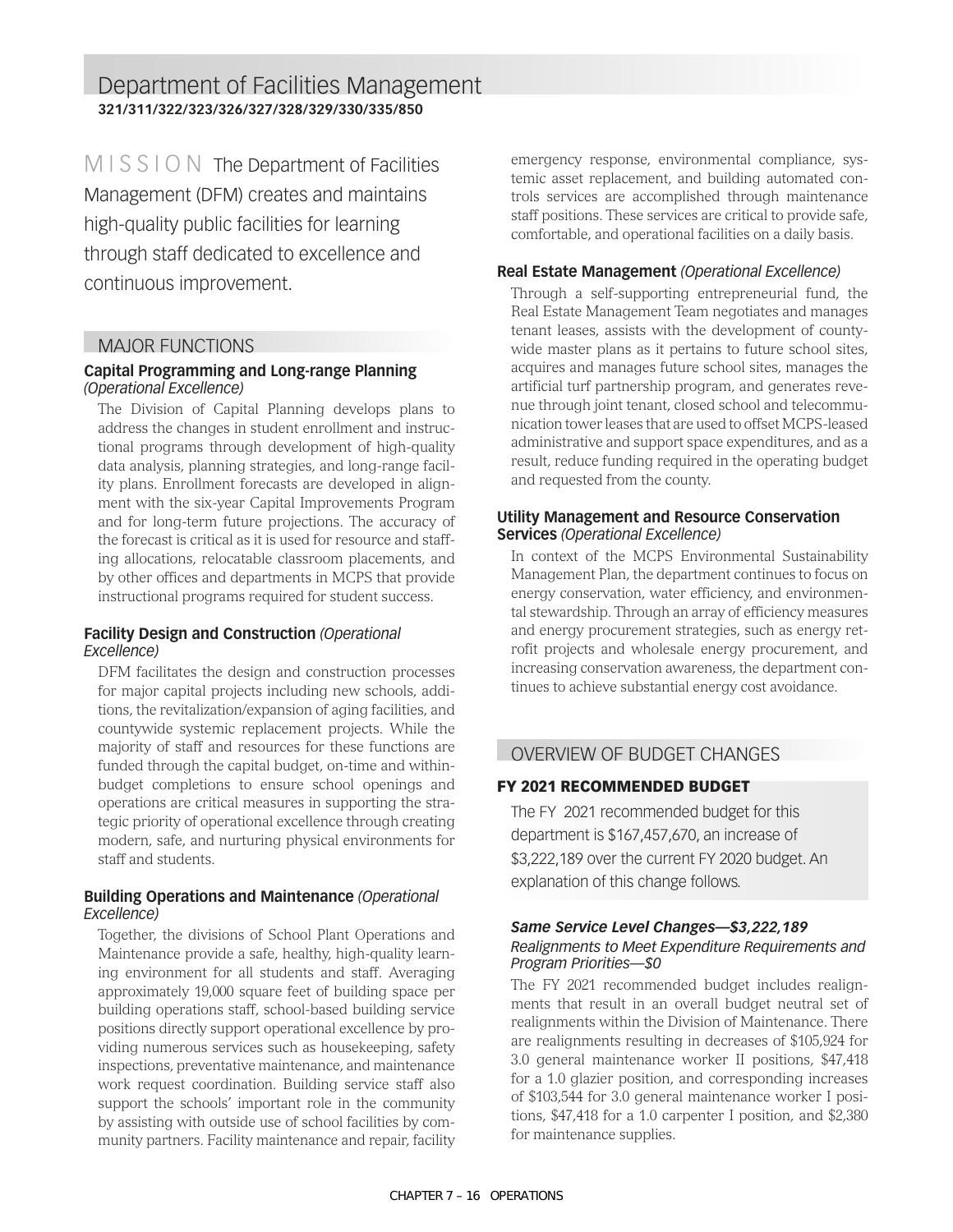### Department of Facilities Management **321/311/322/323/326/327/328/329/330/335/850**

#### *New Schools/Space—\$1,884,766*

There is an increase of \$492,656 in utilities for electricity, gas, water and sewer expenses related to an additional 481,426 square feet of space for the combined expansion of Seneca Valley High School and other modernizations of schools. In the Division of School Plant Operations, the budget includes an additional \$838,290 for 26.5 building services positions as a result of the additional square feet of space. The budget also includes an increase of \$67,820 for custodial and uniform supplies. In the Department of Facilities Management, the budget includes an increase of \$486,000 for relocatable classrooms, as a result in a shift in costs of 50 units from the Capital Budget to the Operating Budget after one year of funding in the Capital Budget.

#### *Other—\$367,423*

In the Division of Maintenance, the budget includes a total of \$250,000 for contractual services and facility code compliance matters related to fall protection, elevator inspections, and environmental compliance mandates. In the Division of School Plant Operations, there is an increase of \$50,000 for air conditioning filters to schools and facilities to fund ongoing deficits, and \$54,513 for vehicle replacement funds for high mileage repair shop vehicles. In the Department of Facilities Management, there is an increase of \$88,656 in building rental costs for leased facilities, and a decrease of \$75,746 for electricity, gas, and water and sewer expenses due to changes in rates.

#### *Enterprise Funds—\$970,000*

In the Real Estate Management Fund, there is an increase of \$1,000,000 to support artificial turf replacement at schools. There also is a decrease of \$77,111 for a 1.0 building service manager I position and a 1.0 building service assistant manager position. In addition, the budget includes an increase of \$31,987 for a 1.0 building service worker position, \$5,124 for contractual services and \$10,000 for legal services. These budget changes to positions can be made due to the elimination of the Tilden Center.

| <b>UTILITIES</b>                                                                                |     |                |  |             |    |                  |                  |             |     |               |
|-------------------------------------------------------------------------------------------------|-----|----------------|--|-------------|----|------------------|------------------|-------------|-----|---------------|
|                                                                                                 |     |                |  |             |    |                  |                  |             |     |               |
|                                                                                                 |     | FY 2020        |  |             |    | FY 2021          |                  | FY 2021     |     | INC/(DEC)     |
|                                                                                                 |     | <b>CURRENT</b> |  | FY 2020     |    | <b>REQUESTED</b> | <b>REQUESTED</b> |             |     | FY 21 - FY 20 |
|                                                                                                 |     | <b>BUDGET</b>  |  | <b>RATE</b> |    | <b>AMOUNT</b>    |                  | <b>RATE</b> |     | <b>AMOUNT</b> |
|                                                                                                 |     |                |  |             |    |                  |                  |             |     |               |
| Electricity <sup>(1)</sup>                                                                      | \$  | 28,581,159     |  | 0.1183      | \$ | 28,434,588       |                  | 0.1143      | -\$ | (146, 571)    |
| Fuel Oil #2                                                                                     |     | 51,092         |  | 2.25        |    | 69,628           |                  | 2.50        |     | 18,536        |
| <b>Natural Gas</b>                                                                              |     | 5,826,071      |  | 0.94        |    | 5,560,031        |                  | 0.93        |     | (266, 040)    |
| Propane                                                                                         |     | 72,487         |  | 2.00        |    | 93,330           |                  | 1.75        |     | 20,843        |
| <b>Water and Sewer</b>                                                                          |     | 5,531,321      |  | 12.26       |    | 6,321,463        |                  | 12.95       |     | 790,142       |
| Total                                                                                           | -\$ | 40,062,130     |  |             | \$ | 40,479,040       |                  |             | \$  | 416,910       |
|                                                                                                 |     |                |  |             |    |                  |                  |             |     |               |
| Electricity <sup>(1)</sup> - Funds for the Energy Awards Program of \$189,646 are not included. |     |                |  |             |    |                  |                  |             |     |               |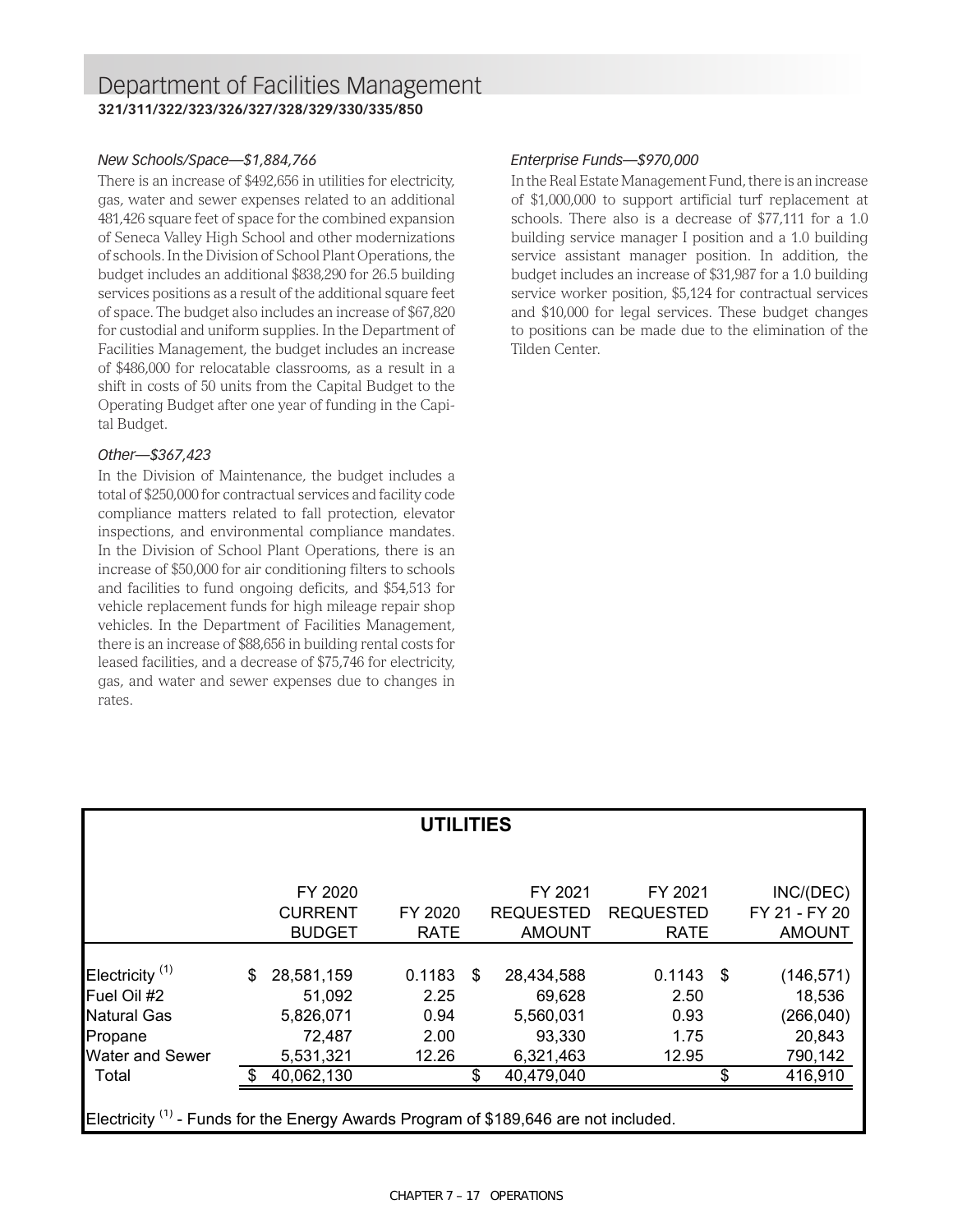# **Department of Facilities Management**

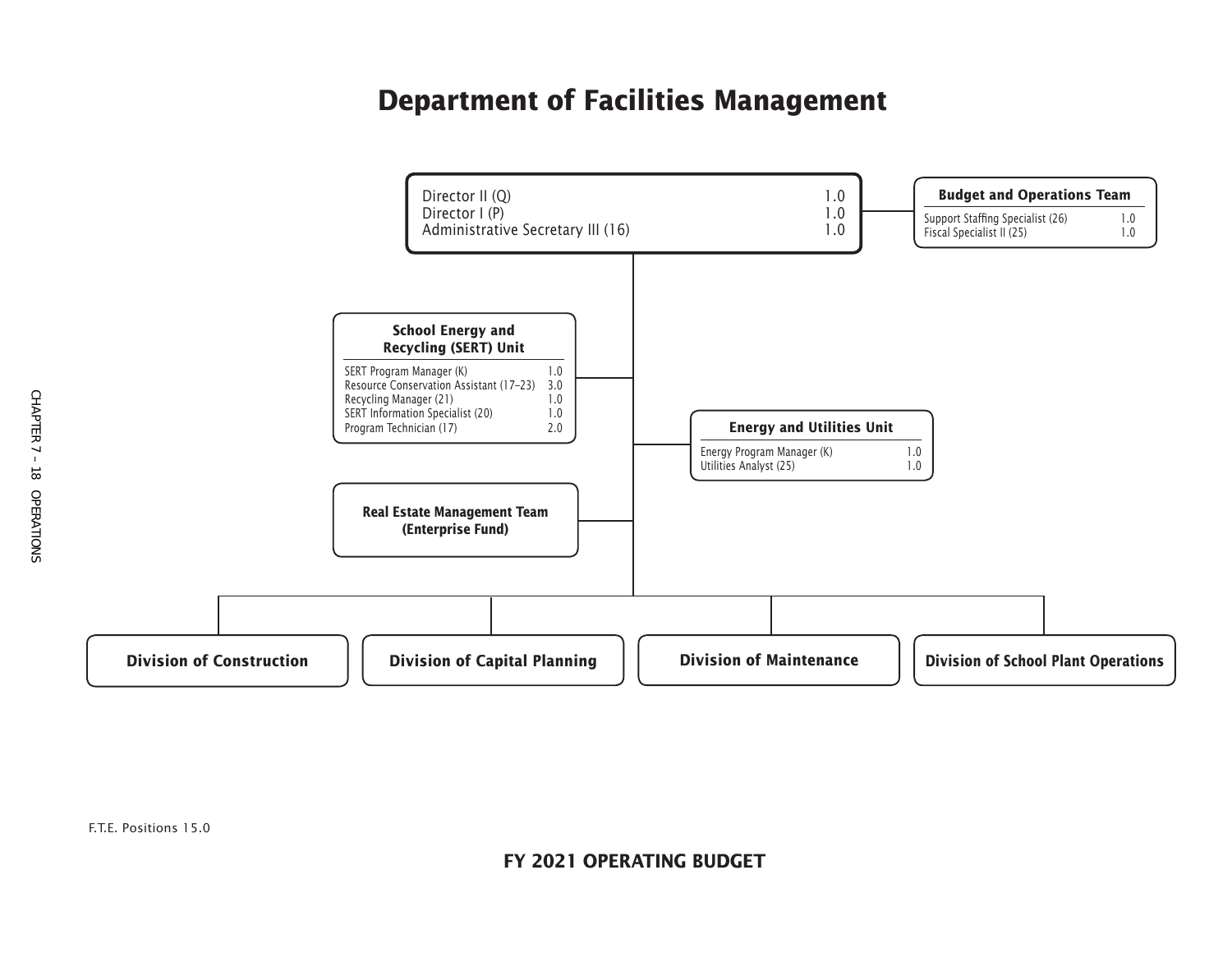### **Department of Facilities Management - 321/311/324/325/326**

| Description                                                                                       | FY 2019<br>Actual     | FY 2020<br><b>Budget</b> | FY 2020<br>Current    | FY 2021<br><b>Request</b> | FY 2021<br>Change |
|---------------------------------------------------------------------------------------------------|-----------------------|--------------------------|-----------------------|---------------------------|-------------------|
| 01 Salaries & Wages                                                                               |                       |                          |                       |                           |                   |
| <b>Total Positions (FTE)</b><br><b>Position Salaries</b>                                          | 15.000<br>\$1,380,341 | 15.000<br>\$1,516,079    | 15.000<br>\$1,516,079 | 15.000<br>\$1,516,079     |                   |
| <b>Other Salaries</b>                                                                             |                       |                          |                       |                           |                   |
| Summer Employment<br><b>Professional Substitutes</b><br>Stipends<br><b>Professional Part Time</b> |                       |                          |                       |                           |                   |
| <b>Supporting Services Part Time</b><br>Other                                                     |                       |                          |                       |                           |                   |
| <b>Subtotal Other Salaries</b>                                                                    |                       |                          |                       |                           |                   |
| <b>Total Salaries &amp; Wages</b>                                                                 | 1,380,341             | 1,516,079                | 1,516,079             | 1,516,079                 |                   |
| 02 Contractual Services                                                                           |                       |                          |                       |                           |                   |
| Consultants<br><b>Other Contractual</b>                                                           |                       | 2,374,508                | 2,374,508             | 2,463,164                 | 88,656            |
| <b>Total Contractual Services</b>                                                                 | 2,605,710             | 2,374,508                | 2,374,508             | 2,463,164                 | 88,656            |
| 03 Supplies & Materials                                                                           |                       |                          |                       |                           |                   |
| <b>Textbooks</b><br>Media<br>Instructional Supplies & Materials                                   |                       |                          |                       |                           |                   |
| Office<br>Other Supplies & Materials                                                              |                       | 1,000<br>47,500          | 1,000<br>47,500       | 1,000<br>47,500           |                   |
| <b>Total Supplies &amp; Materials</b>                                                             | 46,955                | 48,500                   | 48,500                | 48,500                    |                   |
| 04 Other                                                                                          |                       |                          |                       |                           |                   |
| Local/Other Travel                                                                                |                       | 3,620                    | 3,620                 | 3,620                     |                   |
| Insur & Employee Benefits<br><b>Utilities</b>                                                     |                       | 40,062,130               | 40,062,130            | 40,479,040                | 416,910           |
| Miscellaneous                                                                                     |                       | 3,853,959                | 3,853,959             | 4,339,959                 | 486,000           |
| <b>Total Other</b>                                                                                | 41,694,139            | 43,919,709               | 43,919,709            | 44,822,619                | 902,910           |
| 05 Equipment                                                                                      |                       |                          |                       |                           |                   |
| Leased Equipment<br>Other Equipment                                                               |                       |                          |                       |                           |                   |
| <b>Total Equipment</b>                                                                            |                       |                          |                       |                           |                   |
| <b>Grand Total</b>                                                                                | \$45,727,145          | \$47,858,796             | \$47,858,796          | \$48,850,362              | \$991,566         |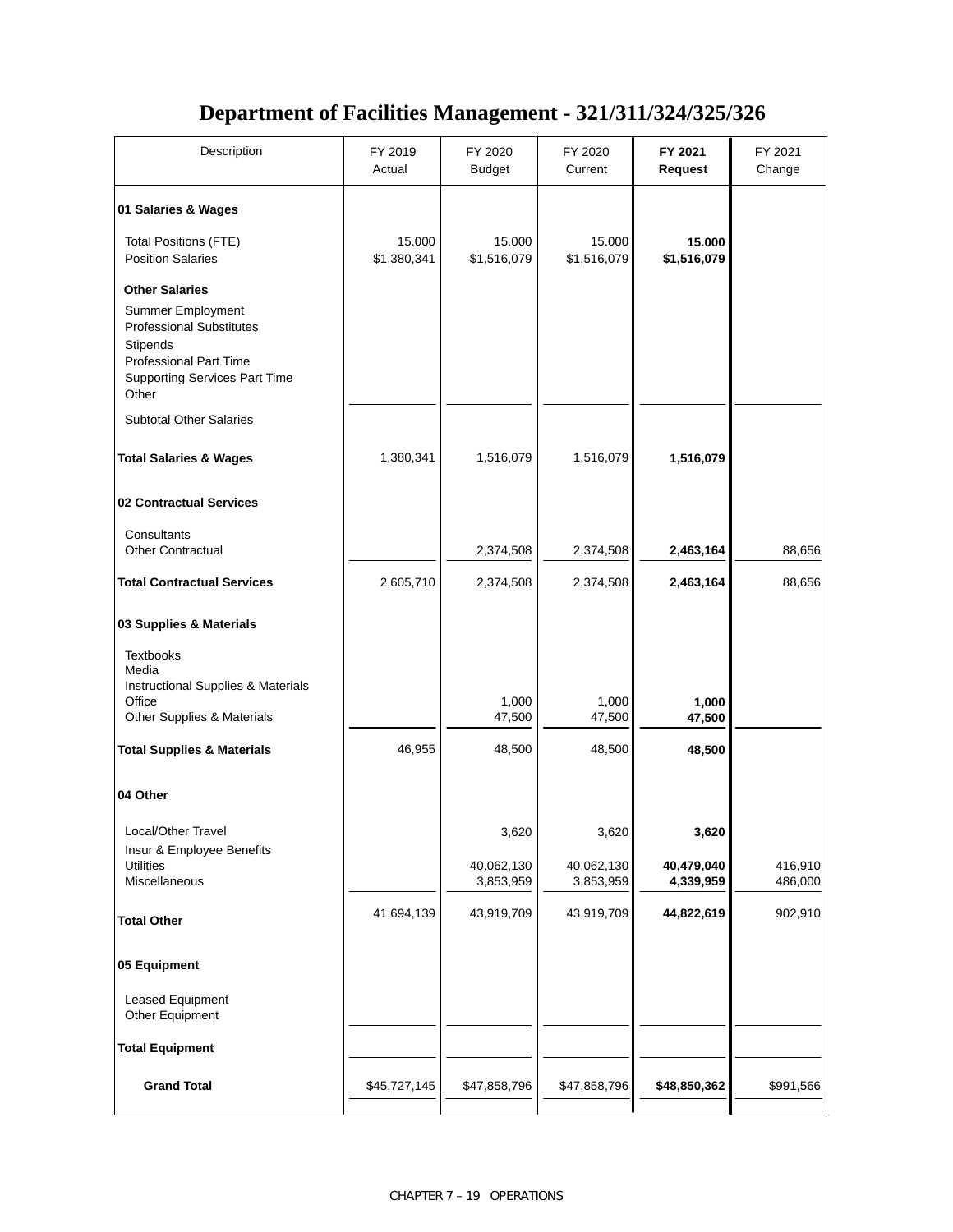|    | <b>DESCRIPTION</b>                  | 10<br>Mon              | FY 2019 | FY 2020       | FY 2020       | FY 2021        | FY 2021<br><b>CHANGE</b> |
|----|-------------------------------------|------------------------|---------|---------------|---------------|----------------|--------------------------|
|    |                                     |                        |         |               |               |                |                          |
| Q  | Director II                         |                        | 1.000   | 1.000         | 1.000         | 1.000          |                          |
| P  | Director I                          |                        | 1.000   | 1.000         | 1.000         | 1.000          |                          |
| K  | Program Manager                     |                        | 2.000   | 2.000         | 2.000         | 2.000          |                          |
| 26 | <b>Support Staffing Specialist</b>  |                        | 1.000   | 1.000         | 1.000         | 1.000          |                          |
| 25 | <b>Fiscal Specialist II</b>         |                        | 1.000   | 1.000         | 1.000         | 1.000          |                          |
| 25 | <b>Utilities Analyst</b>            |                        | 1.000   | 1.000         | 1.000         | 1.000          |                          |
| 23 | <b>Resource Conservation Asst</b>   |                        | 3.000   | 3.000         | 3.000         | 3.000          |                          |
| 21 | Recycling Manager                   |                        | 1.000   | 1.000         | 1.000         | 1.000          |                          |
| 20 | <b>SERT Information Specialist</b>  |                        | 1.000   | 1.000         | 1.000         | 1.000          |                          |
| 17 | Program Technician                  |                        | 2.000   | 2.000         | 2.000         | 2.000          |                          |
| 16 | <b>Administrative Secretary III</b> |                        | 1.000   | 1.000         | 1.000         | 1.000          |                          |
|    |                                     |                        | 15.000  | 15.000        | 15,000        | 15.000         |                          |
|    |                                     | <b>Total Positions</b> |         | <b>ACTUAL</b> | <b>BUDGET</b> | <b>CURRENT</b> | <b>REQUEST</b>           |

# **Department of Facilities Management - 321/311/324/325/326**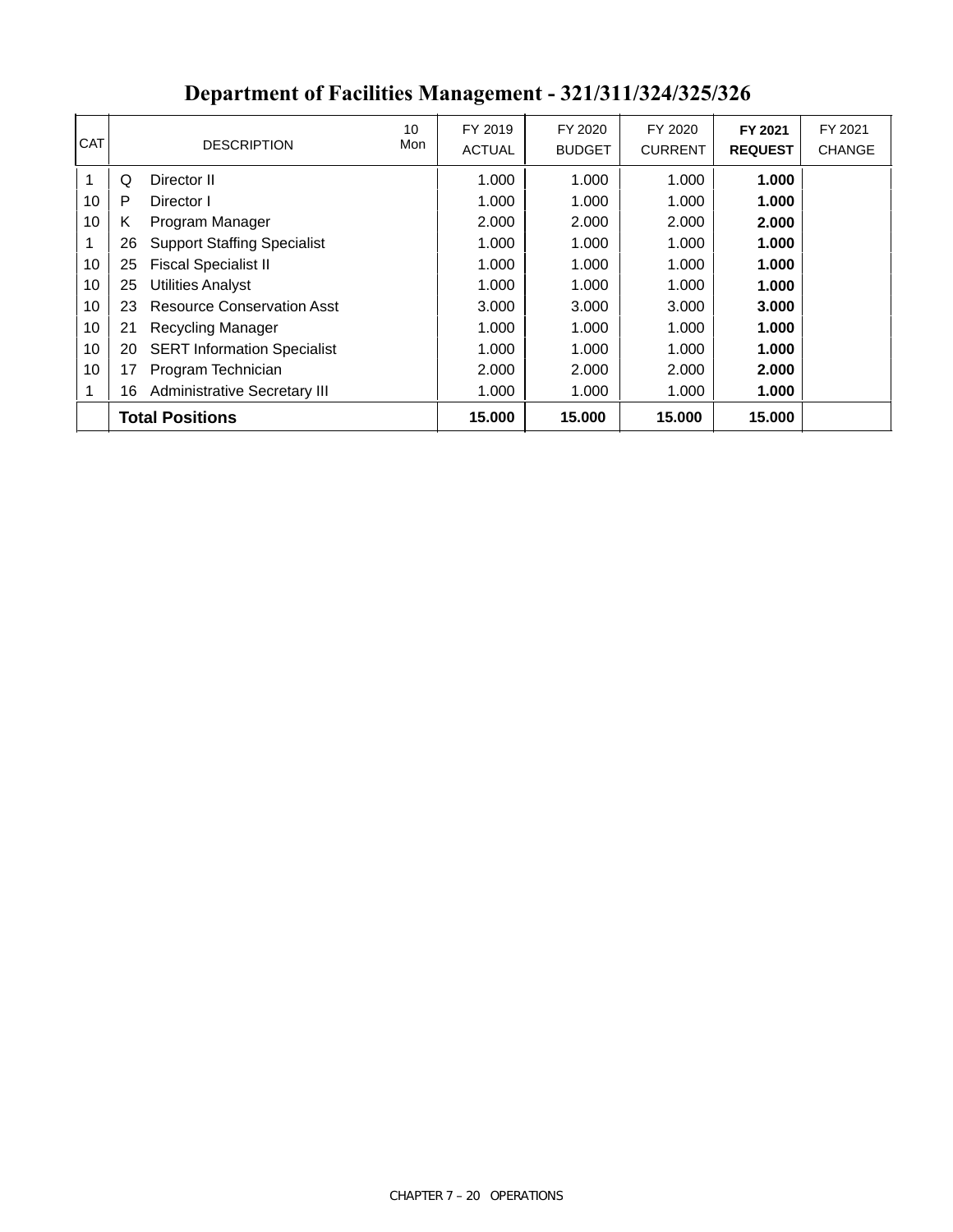# **Real Estate Management Fund**

| Team Leader (M)                            | 10     |
|--------------------------------------------|--------|
| Real Estate Management Specialist (25)     | $1.0*$ |
| Fiscal Assistant III (16)                  | 1.0    |
| Data Systems Operator II (15)              | 1.0    |
| Building Services Manager II (12)          | 3.0    |
| Secretary (12)                             | 1.0    |
| Building Services Assistant Manager I (10) | 1.0    |
| Building Services Worker (6)               | 3.0    |
|                                            |        |

F.T.E. Positions 11.0

\*In addition, the chart includes a 1.0 position funded by the Capital Improvements Program Budget.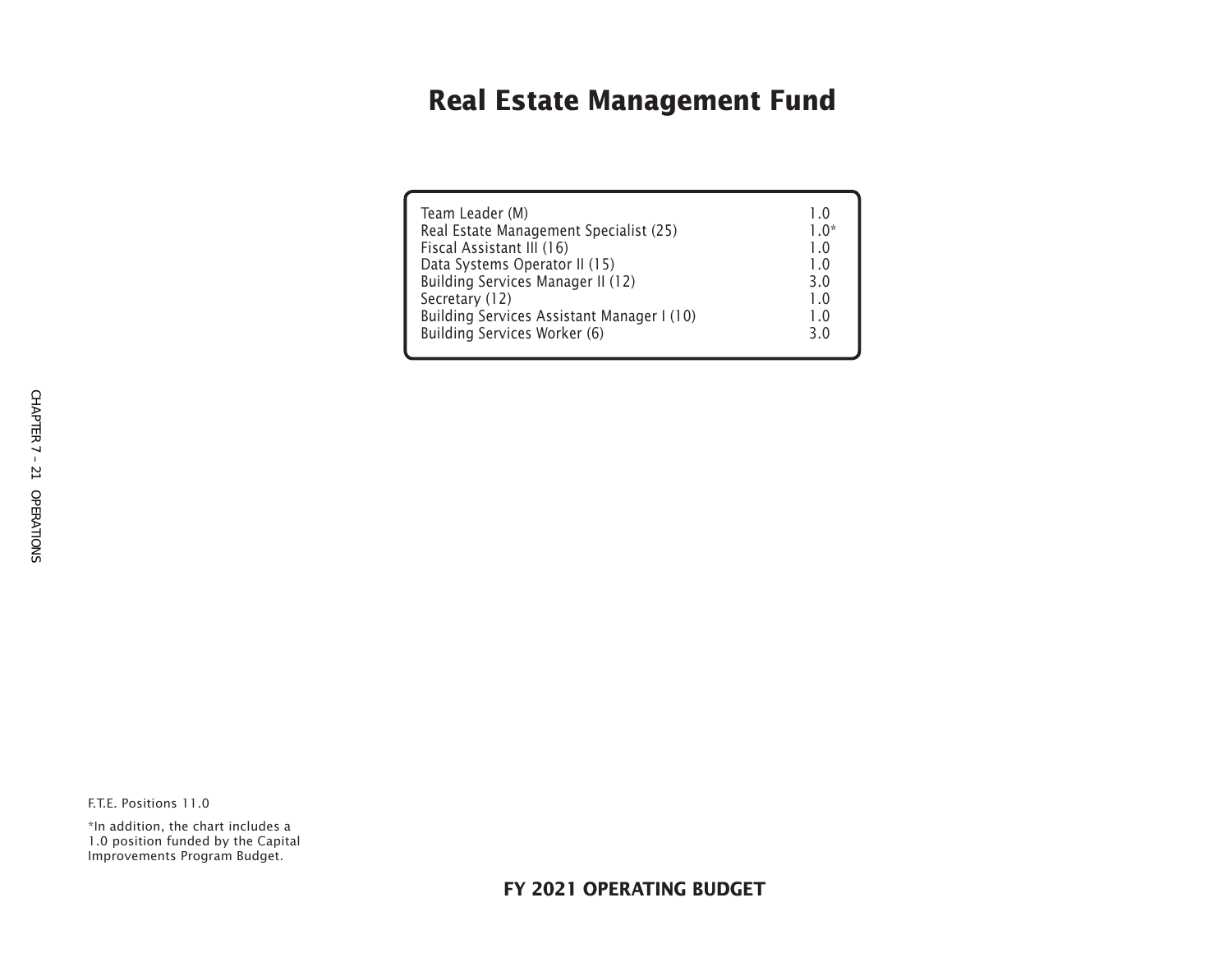### **Real Estate Management Fund - 850**

| Description                                                                                                                | FY 2019<br>Actual   | FY 2020<br><b>Budget</b> | FY 2020<br>Current  | FY 2021<br><b>Request</b> | FY 2021<br>Change      |
|----------------------------------------------------------------------------------------------------------------------------|---------------------|--------------------------|---------------------|---------------------------|------------------------|
| 01 Salaries & Wages                                                                                                        |                     |                          |                     |                           |                        |
| <b>Total Positions (FTE)</b><br><b>Position Salaries</b>                                                                   | 12.000<br>\$495,133 | 12.000<br>\$650,384      | 12.000<br>\$650,384 | 11.000<br>\$605,260       | (1.000)<br>(\$45, 124) |
| <b>Other Salaries</b><br>Summer Employment<br><b>Professional Substitutes</b><br>Stipends<br><b>Professional Part Time</b> |                     |                          |                     |                           |                        |
| <b>Supporting Services Part Time</b><br>Other                                                                              |                     | 35,874<br>30,402         | 35,874<br>30,402    | 35,874<br>30,402          |                        |
| <b>Subtotal Other Salaries</b>                                                                                             | 15,044              | 66,276                   | 66,276              | 66,276                    |                        |
| <b>Total Salaries &amp; Wages</b>                                                                                          | 510,177             | 716,660                  | 716,660             | 671,536                   | (45, 124)              |
| 02 Contractual Services                                                                                                    |                     |                          |                     |                           |                        |
| Consultants<br><b>Other Contractual</b>                                                                                    |                     | 2,232,281                | 2,232,281           | 2,247,405                 | 15,124                 |
| <b>Total Contractual Services</b>                                                                                          | 2,362,640           | 2,232,281                | 2,232,281           | 2,247,405                 | 15,124                 |
| 03 Supplies & Materials                                                                                                    |                     |                          |                     |                           |                        |
| <b>Textbooks</b><br>Media<br>Instructional Supplies & Materials                                                            |                     |                          |                     |                           |                        |
| Office<br>Other Supplies & Materials                                                                                       |                     | 2,700<br>40,604          | 2,700<br>40,604     | 2,700<br>40,604           |                        |
| <b>Total Supplies &amp; Materials</b>                                                                                      | 20,985              | 43,304                   | 43,304              | 43,304                    |                        |
| 04 Other                                                                                                                   |                     |                          |                     |                           |                        |
| Local/Other Travel<br>Insur & Employee Benefits<br><b>Utilities</b>                                                        |                     | 3,493<br>264,444         | 3,493<br>264,444    | 3,493<br>264,444          |                        |
| Miscellaneous                                                                                                              |                     | 701,525                  | 701,525             | 1,701,525                 | 1,000,000              |
| <b>Total Other</b>                                                                                                         | 746,903             | 969,462                  | 969,462             | 1,969,462                 | 1,000,000              |
| 05 Equipment                                                                                                               |                     |                          |                     |                           |                        |
| Leased Equipment<br>Other Equipment                                                                                        |                     | 4,700                    | 4,700               | 4,700                     |                        |
| <b>Total Equipment</b>                                                                                                     |                     | 4,700                    | 4,700               | 4,700                     |                        |
| <b>Grand Total</b>                                                                                                         | \$3,640,705         | \$3,966,407              | \$3,966,407         | \$4,936,407               | \$970,000              |
|                                                                                                                            |                     |                          |                     |                           |                        |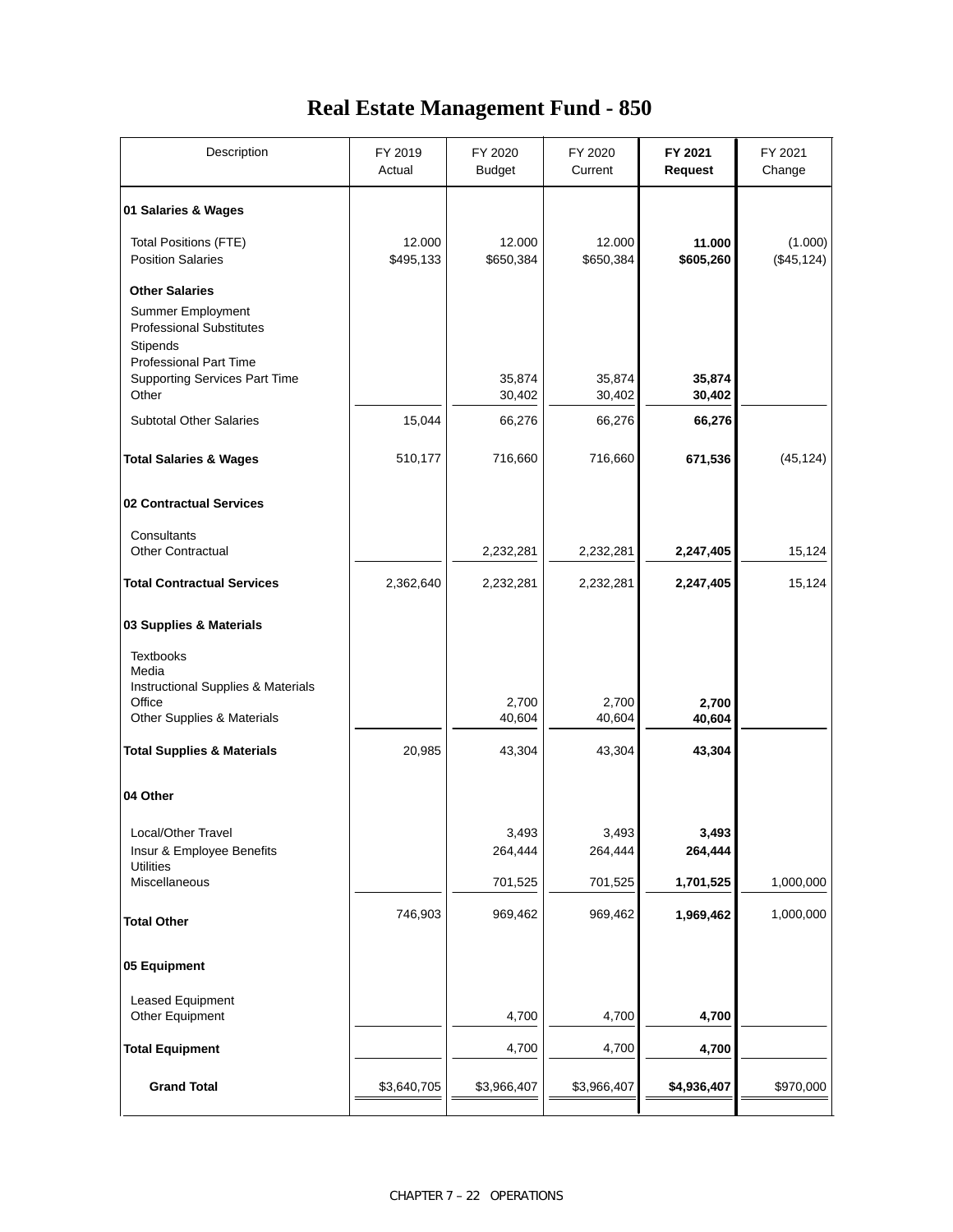| <b>CAT</b> | <b>DESCRIPTION</b>                       | 10<br>Mon | FY 2019<br><b>ACTUAL</b> | FY 2020<br><b>BUDGET</b> | FY 2020<br><b>CURRENT</b> | FY 2021<br><b>REQUEST</b> | FY 2021<br><b>CHANGE</b> |
|------------|------------------------------------------|-----------|--------------------------|--------------------------|---------------------------|---------------------------|--------------------------|
| 51         | Team Leader<br>М                         |           | 1.000                    | 1.000                    | 1.000                     | 1.000                     |                          |
| 51         | <b>Fiscal Assistant III</b><br>16        |           | 1.000                    | 1.000                    | 1.000                     | 1.000                     |                          |
| 51         | Data Systems Operator II<br>15           |           | 1.000                    | 1.000                    | 1.000                     | 1.000                     |                          |
| 51         | Secretary<br>12.                         |           | 1.000                    | 1.000                    | 1.000                     | 1.000                     |                          |
| 51         | <b>Building Service Manager II</b><br>12 |           | 4.000                    | 4.000                    | 4.000                     | 3.000                     | (1.000)                  |
| 51         | Build Svcs Asst Mgr I Shft 2<br>10       |           | 2.000                    | 2.000                    | 2.000                     | 1.000                     | (1.000)                  |
| 51         | <b>Building Service Wkr Shft 1</b><br>6  |           | 2.000                    | 2.000                    | 2.000                     | 3.000                     | 1.000                    |
|            | <b>Total Positions</b>                   |           | 12.000                   | 12,000                   | 12.000                    | 11.000                    | (1.000)                  |

# **Real Estate Management Fund - 850**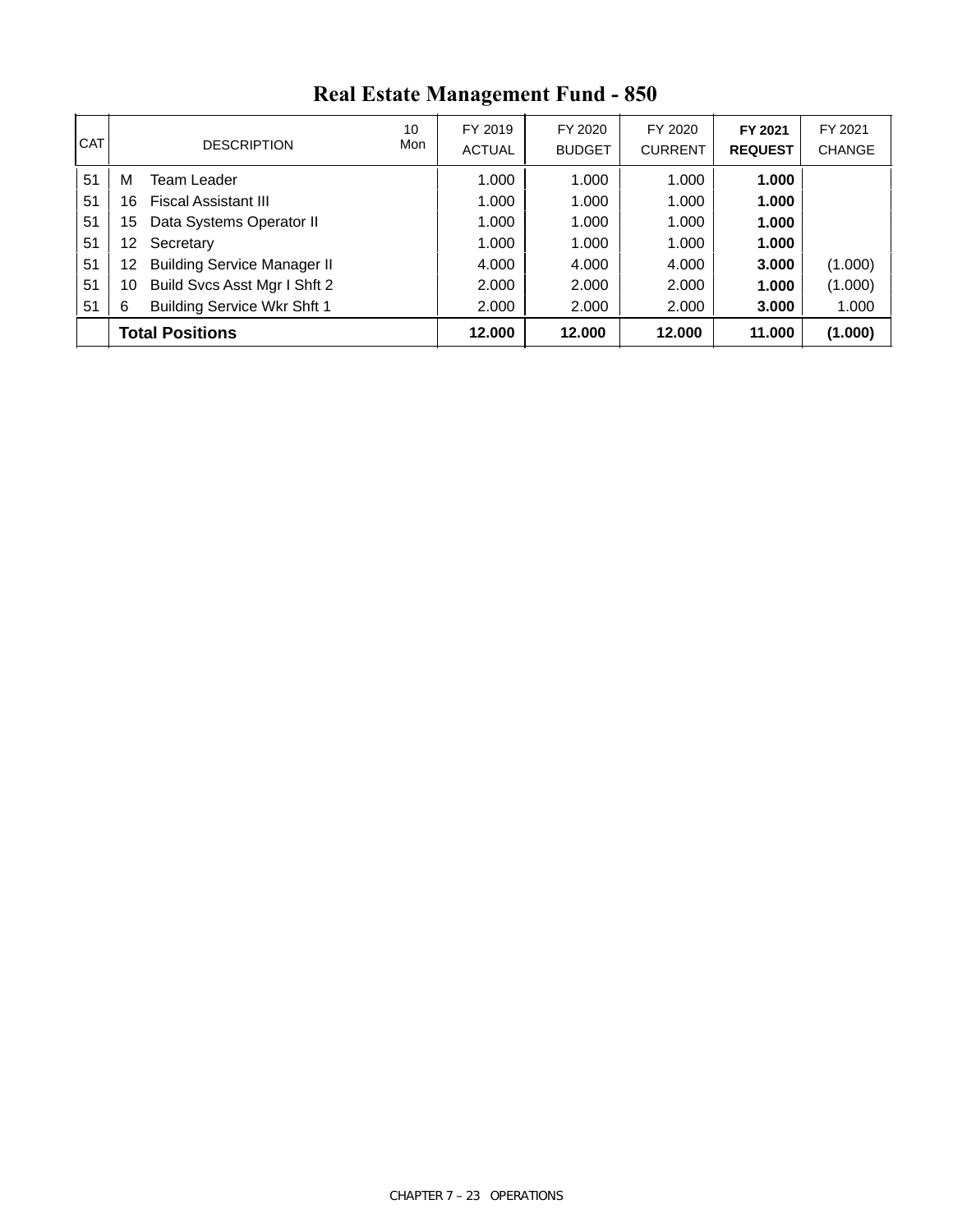# **Division of Construction**



CHAPTER 7 - 24 OPERATIONS CHAPTER 7 – 24 OPERATIONS

F.T.E. Positions 2.0\*

\*In addition, the chart includes 42.0 positions funded by the Capital Improvements Program Budget.

### **FY 2021 OPERATING BUDGET**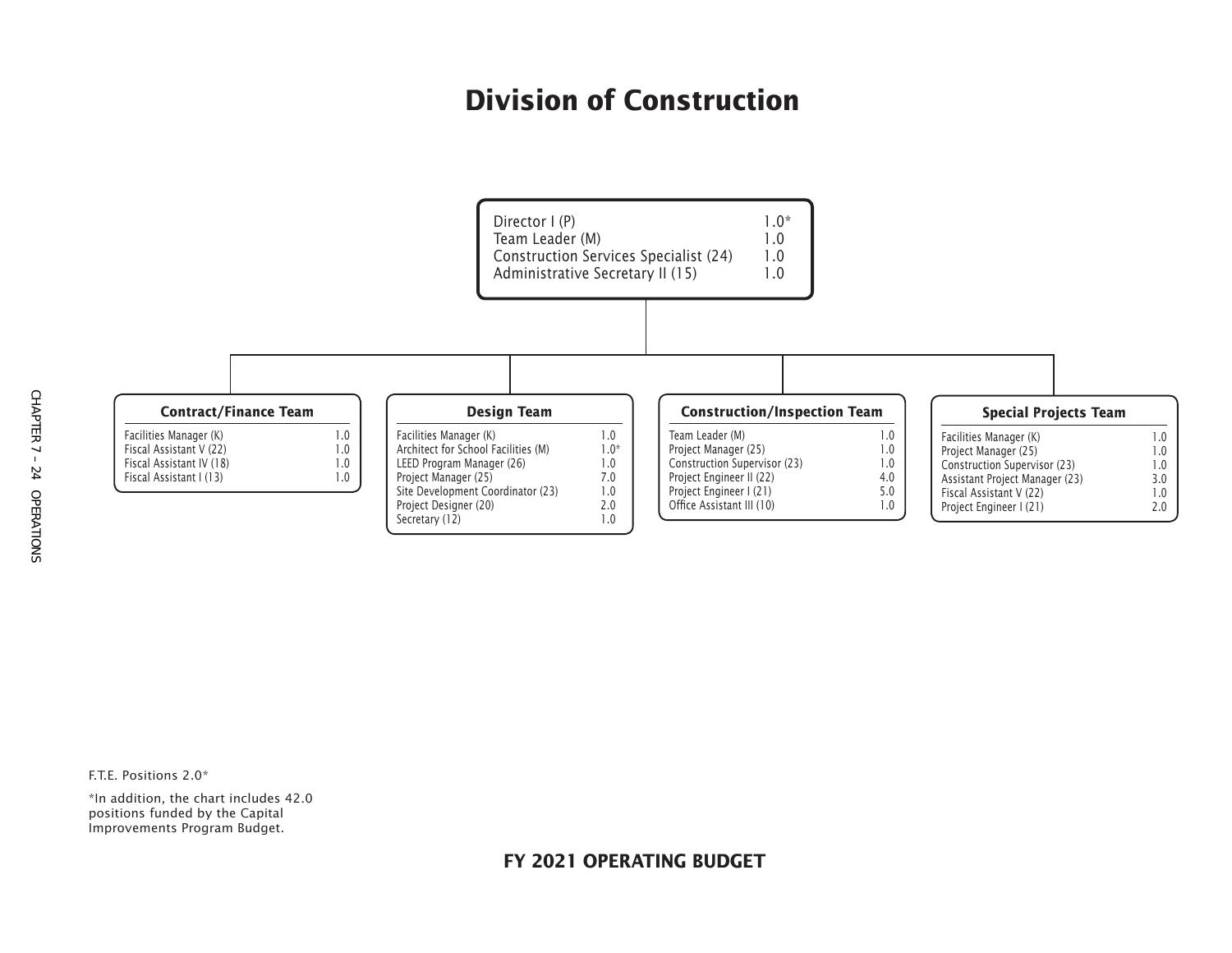### **Division of Construction - 322**

| Description                                                                                                                                                          | FY 2019<br>Actual  | FY 2020<br><b>Budget</b> | FY 2020<br>Current | FY 2021<br>Request | FY 2021<br>Change |
|----------------------------------------------------------------------------------------------------------------------------------------------------------------------|--------------------|--------------------------|--------------------|--------------------|-------------------|
| 01 Salaries & Wages                                                                                                                                                  |                    |                          |                    |                    |                   |
| <b>Total Positions (FTE)</b><br><b>Position Salaries</b>                                                                                                             | 2.000<br>\$276,409 | 2.000<br>\$285,220       | 2.000<br>\$285,220 | 2.000<br>\$285,220 |                   |
| <b>Other Salaries</b><br>Summer Employment<br><b>Professional Substitutes</b><br>Stipends<br>Professional Part Time<br><b>Supporting Services Part Time</b><br>Other |                    |                          |                    |                    |                   |
| <b>Subtotal Other Salaries</b>                                                                                                                                       |                    |                          |                    |                    |                   |
| <b>Total Salaries &amp; Wages</b>                                                                                                                                    | 276,409            | 285,220                  | 285,220            | 285,220            |                   |
| 02 Contractual Services                                                                                                                                              |                    |                          |                    |                    |                   |
| Consultants<br><b>Other Contractual</b>                                                                                                                              |                    |                          |                    |                    |                   |
| <b>Total Contractual Services</b>                                                                                                                                    |                    |                          |                    |                    |                   |
| 03 Supplies & Materials                                                                                                                                              |                    |                          |                    |                    |                   |
| <b>Textbooks</b><br>Media<br>Instructional Supplies & Materials<br>Office<br>Other Supplies & Materials                                                              |                    |                          |                    |                    |                   |
| <b>Total Supplies &amp; Materials</b>                                                                                                                                |                    |                          |                    |                    |                   |
| 04 Other                                                                                                                                                             |                    |                          |                    |                    |                   |
| Local/Other Travel<br>Insur & Employee Benefits<br><b>Utilities</b><br>Miscellaneous                                                                                 |                    |                          |                    |                    |                   |
| <b>Total Other</b>                                                                                                                                                   |                    |                          |                    |                    |                   |
| 05 Equipment                                                                                                                                                         |                    |                          |                    |                    |                   |
| Leased Equipment<br>Other Equipment                                                                                                                                  |                    |                          |                    |                    |                   |
| <b>Total Equipment</b>                                                                                                                                               |                    |                          |                    |                    |                   |
| <b>Grand Total</b>                                                                                                                                                   | \$276,409          | \$285,220                | \$285,220          | \$285,220          |                   |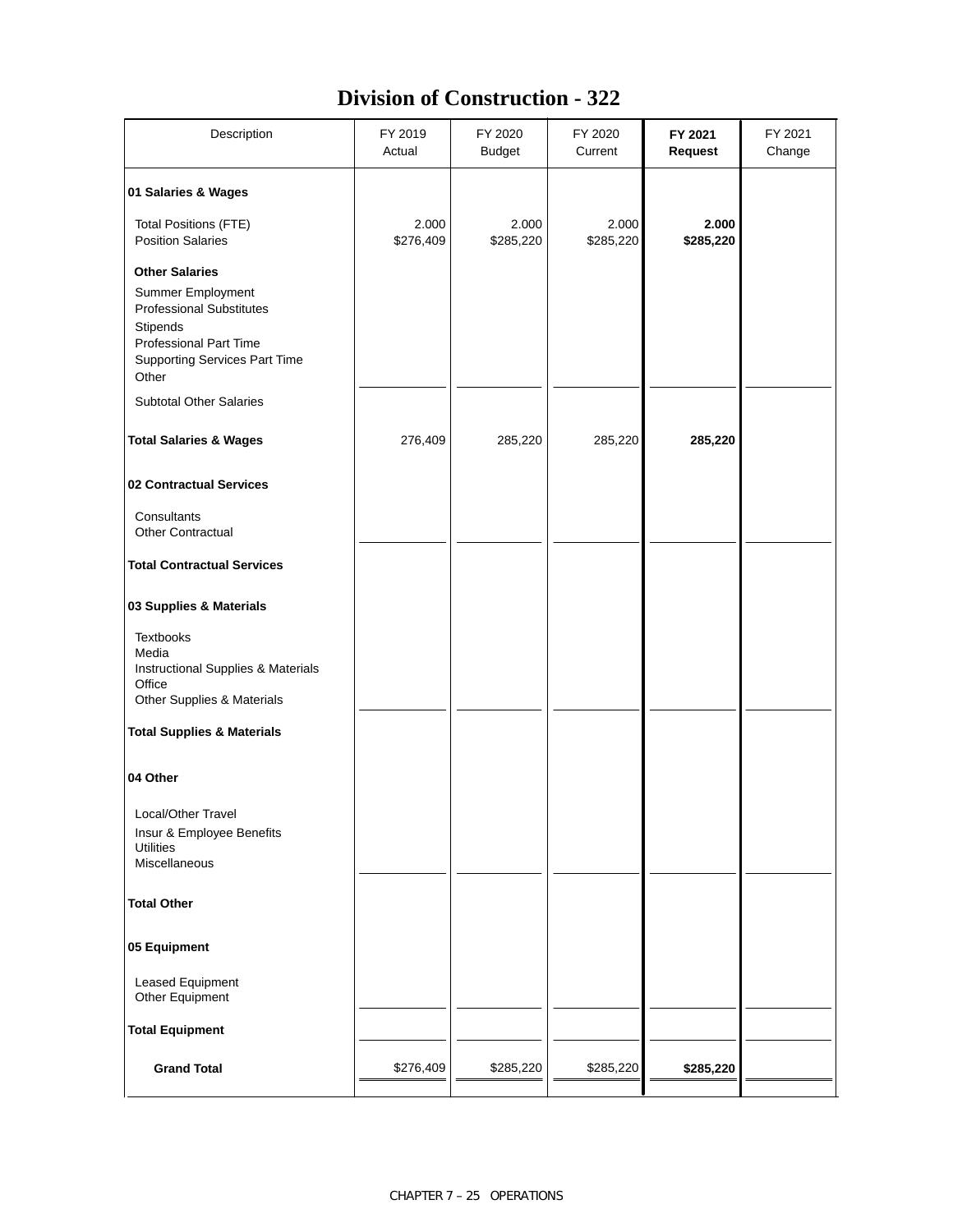|            | <b>Total Positions</b>                    |           | 2.000                    | 2.000                    | 2.000                     | 2.000                     |                          |
|------------|-------------------------------------------|-----------|--------------------------|--------------------------|---------------------------|---------------------------|--------------------------|
|            | <b>Architect - School Facilities</b><br>м |           | 1.000                    | 1.000                    | 1.000                     | 1.000                     |                          |
|            | ▫<br>Director I                           |           | 1.000                    | 1.000                    | 1.000                     | 1.000                     |                          |
| <b>CAT</b> | <b>DESCRIPTION</b>                        | 10<br>Mon | FY 2019<br><b>ACTUAL</b> | FY 2020<br><b>BUDGET</b> | FY 2020<br><b>CURRENT</b> | FY 2021<br><b>REQUEST</b> | FY 2021<br><b>CHANGE</b> |

### **Division of Construction - 322**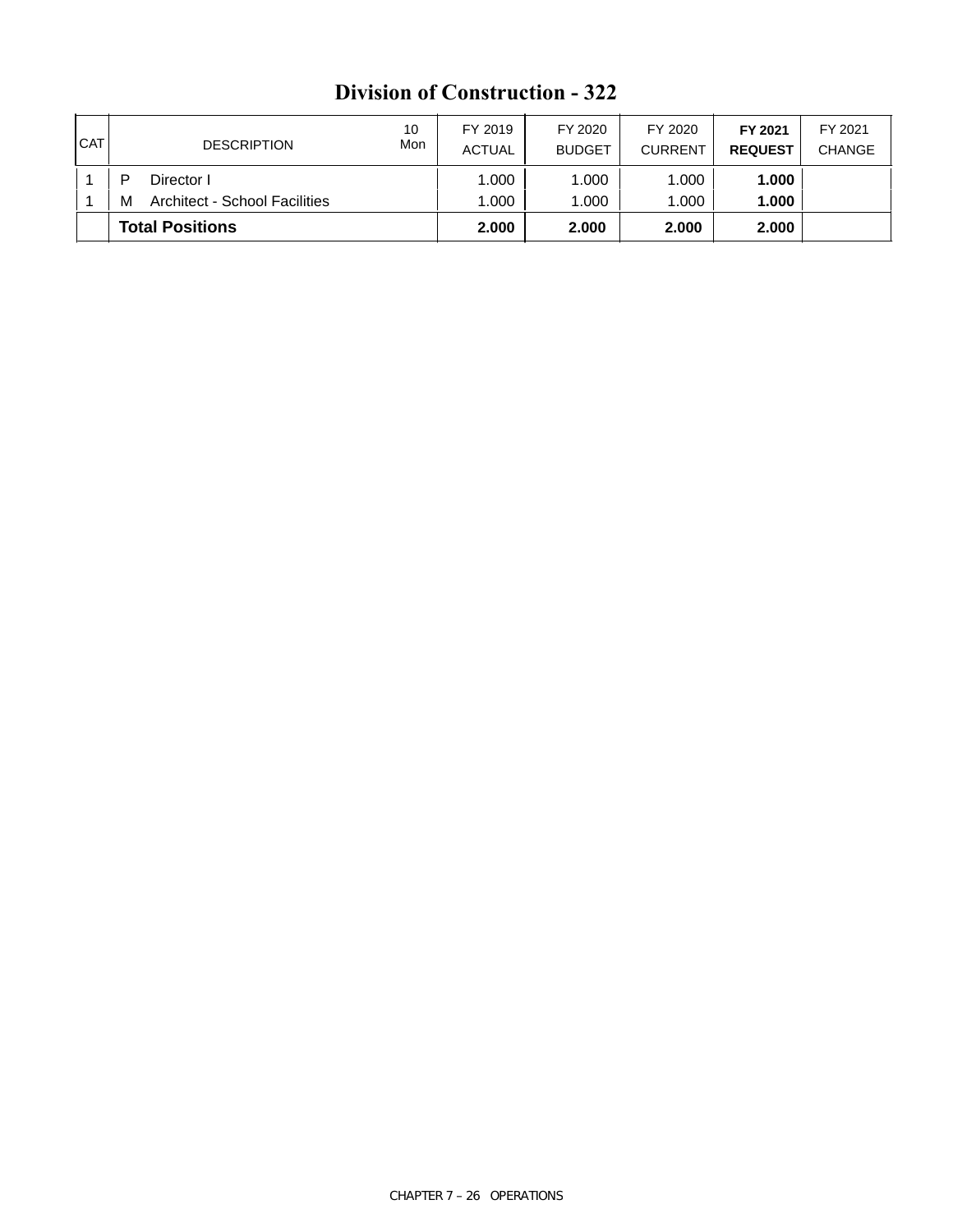# **Division of Capital Planning**

| Director I (P)<br>Senior Facilities Planner (27)<br>Coordinator GIS Services (26)<br>Planner II (24)<br>Planner I (21)<br>Administrative Secretary II (15) | 1 O<br>2 O<br>$2.0*$<br>1 በ* |
|------------------------------------------------------------------------------------------------------------------------------------------------------------|------------------------------|
|------------------------------------------------------------------------------------------------------------------------------------------------------------|------------------------------|

F.T.E. Positions 5.0

\*In addition, the chart includes 3.0 positions funded by the Capital Improvements Program Budget.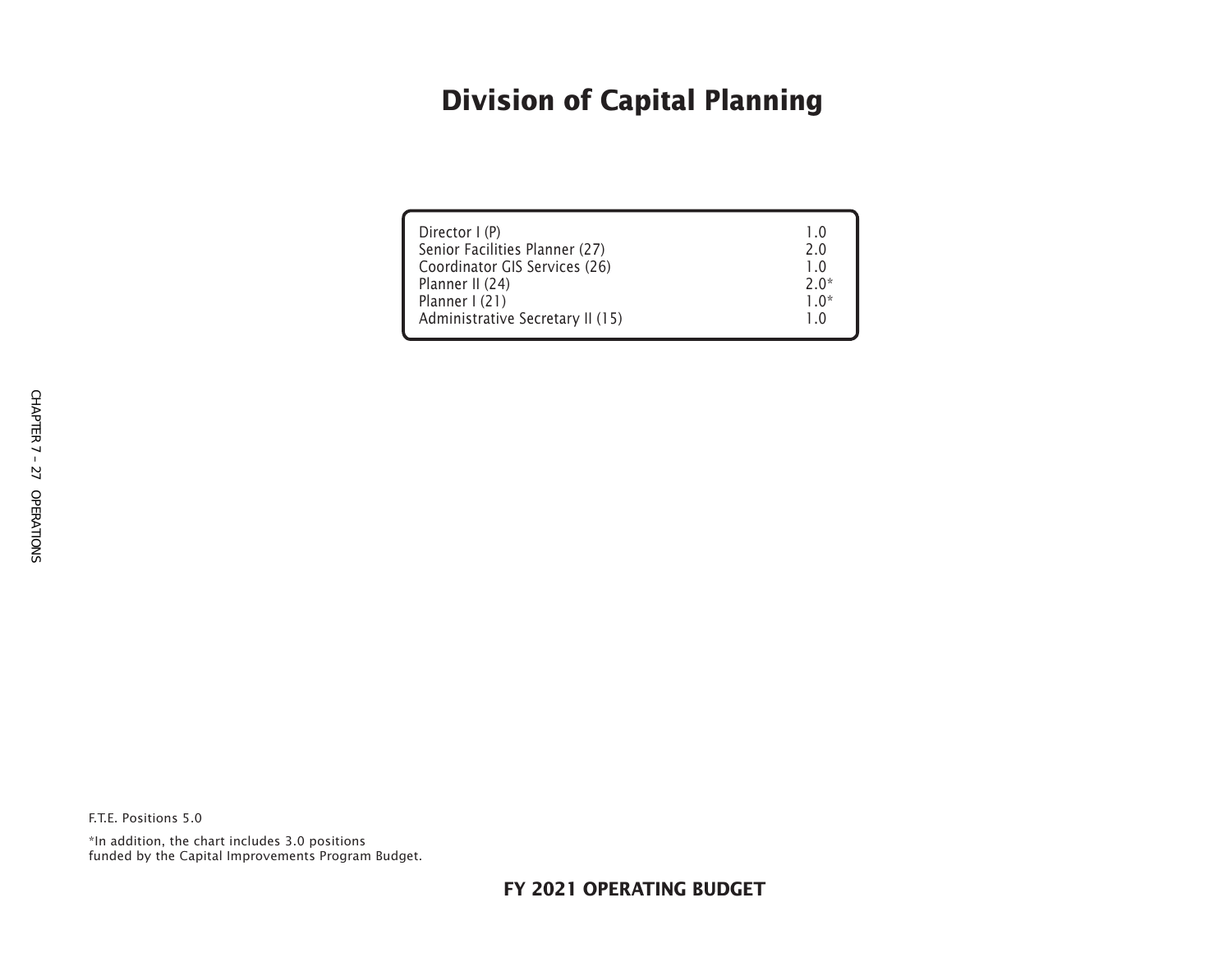### **Division of Capital Planning - 335**

| Description                                                                                                                                                                 | FY 2019<br>Actual  | FY 2020<br><b>Budget</b> | FY 2020<br>Current | FY 2021<br><b>Request</b> | FY 2021<br>Change |
|-----------------------------------------------------------------------------------------------------------------------------------------------------------------------------|--------------------|--------------------------|--------------------|---------------------------|-------------------|
| 01 Salaries & Wages                                                                                                                                                         |                    |                          |                    |                           |                   |
| <b>Total Positions (FTE)</b><br><b>Position Salaries</b>                                                                                                                    | 5.000<br>\$524,433 | 5.000<br>\$572,657       | 5.000<br>\$572,657 | 5.000<br>\$572,657        |                   |
| <b>Other Salaries</b><br>Summer Employment<br><b>Professional Substitutes</b><br>Stipends<br><b>Professional Part Time</b><br><b>Supporting Services Part Time</b><br>Other |                    |                          |                    |                           |                   |
| <b>Subtotal Other Salaries</b>                                                                                                                                              |                    |                          |                    |                           |                   |
| <b>Total Salaries &amp; Wages</b>                                                                                                                                           | 524,433            | 572,657                  | 572,657            | 572,657                   |                   |
| 02 Contractual Services                                                                                                                                                     |                    |                          |                    |                           |                   |
| Consultants<br><b>Other Contractual</b>                                                                                                                                     |                    | 5,500                    | 5,500              | 5,500                     |                   |
| <b>Total Contractual Services</b>                                                                                                                                           | 2,300              | 5,500                    | 5,500              | 5,500                     |                   |
| 03 Supplies & Materials                                                                                                                                                     |                    |                          |                    |                           |                   |
| <b>Textbooks</b><br>Media<br>Instructional Supplies & Materials<br>Office                                                                                                   |                    | 1,383                    | 1,383              | 1,383                     |                   |
| Other Supplies & Materials                                                                                                                                                  |                    | 2,002                    | 2,002              | 2,002                     |                   |
| <b>Total Supplies &amp; Materials</b>                                                                                                                                       | 5,323              | 3,385                    | 3,385              | 3,385                     |                   |
| 04 Other                                                                                                                                                                    |                    |                          |                    |                           |                   |
| Local/Other Travel<br>Insur & Employee Benefits<br><b>Utilities</b>                                                                                                         |                    | 4,695                    | 4,695              | 4,695                     |                   |
| Miscellaneous                                                                                                                                                               |                    | 2,700                    | 2,700              | 2,700                     |                   |
| <b>Total Other</b>                                                                                                                                                          | 4,100              | 7,395                    | 7,395              | 7,395                     |                   |
| 05 Equipment                                                                                                                                                                |                    |                          |                    |                           |                   |
| <b>Leased Equipment</b><br>Other Equipment                                                                                                                                  |                    |                          |                    |                           |                   |
| <b>Total Equipment</b>                                                                                                                                                      |                    |                          |                    |                           |                   |
| <b>Grand Total</b>                                                                                                                                                          | \$536,156          | \$588,937                | \$588,937          | \$588,937                 |                   |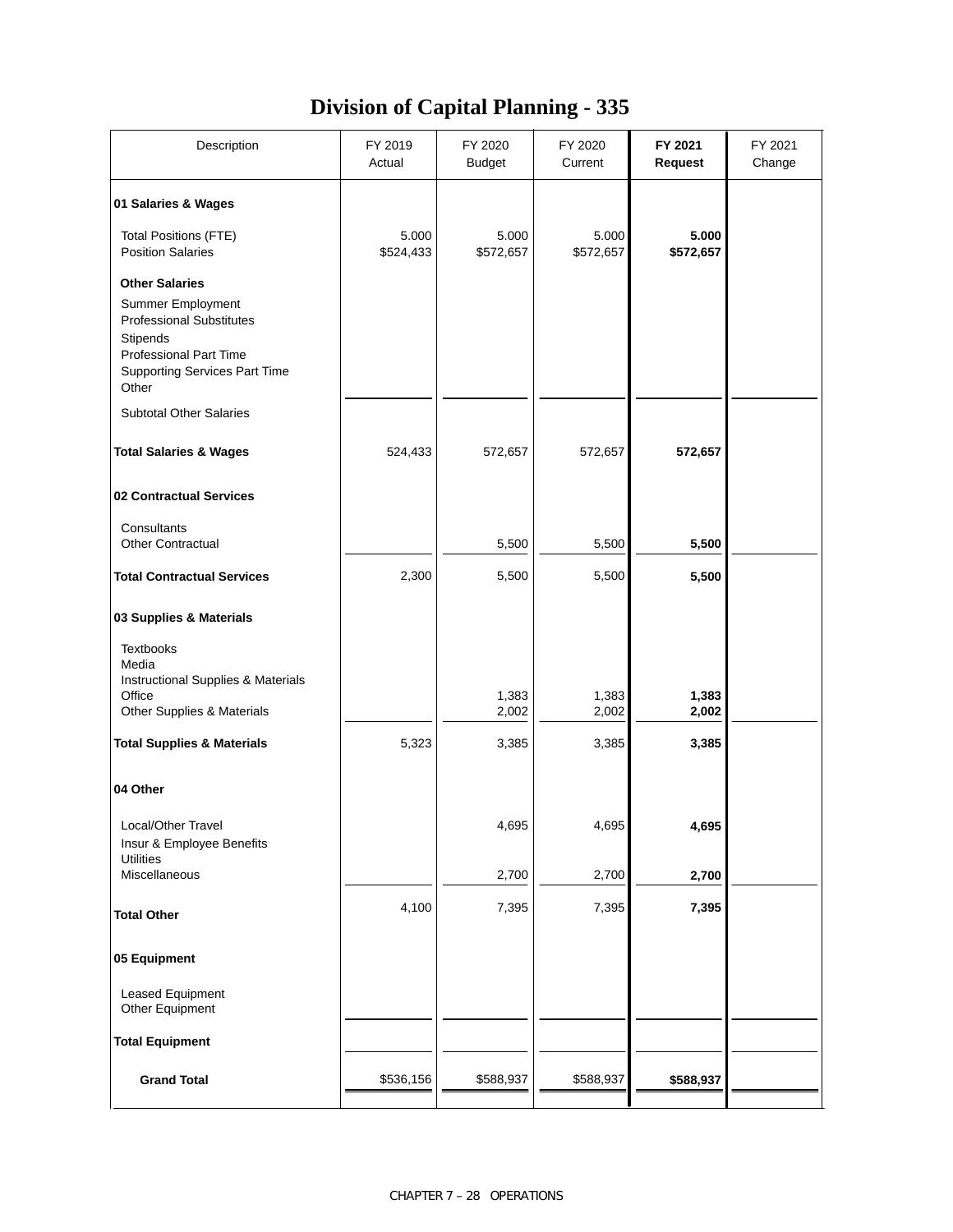| <b>CAT</b> |                        | <b>DESCRIPTION</b>                 | 10<br>Mon | FY 2019<br><b>ACTUAL</b> | FY 2020<br><b>BUDGET</b> | FY 2020<br><b>CURRENT</b> | FY 2021<br><b>REQUEST</b> | FY 2021<br><b>CHANGE</b> |
|------------|------------------------|------------------------------------|-----------|--------------------------|--------------------------|---------------------------|---------------------------|--------------------------|
|            | Director I             |                                    |           | 1.000                    | 1.000                    | 1.000                     | 1.000                     |                          |
|            | 27                     | <b>Sr. Facilities Planner</b>      |           | 2.000                    | 2.000                    | 2.000                     | 2.000                     |                          |
|            | 26.                    | <b>Coordinator GIS Services</b>    |           | 1.000                    | 1.000                    | 1.000                     | 1.000                     |                          |
|            | 15                     | <b>Administrative Secretary II</b> |           | 1.000                    | 1.000                    | 1.000                     | 1.000                     |                          |
|            | <b>Total Positions</b> |                                    |           | 5.000                    | 5.000                    | 5.000                     | 5.000                     |                          |

# **Division of Capital Planning - 335**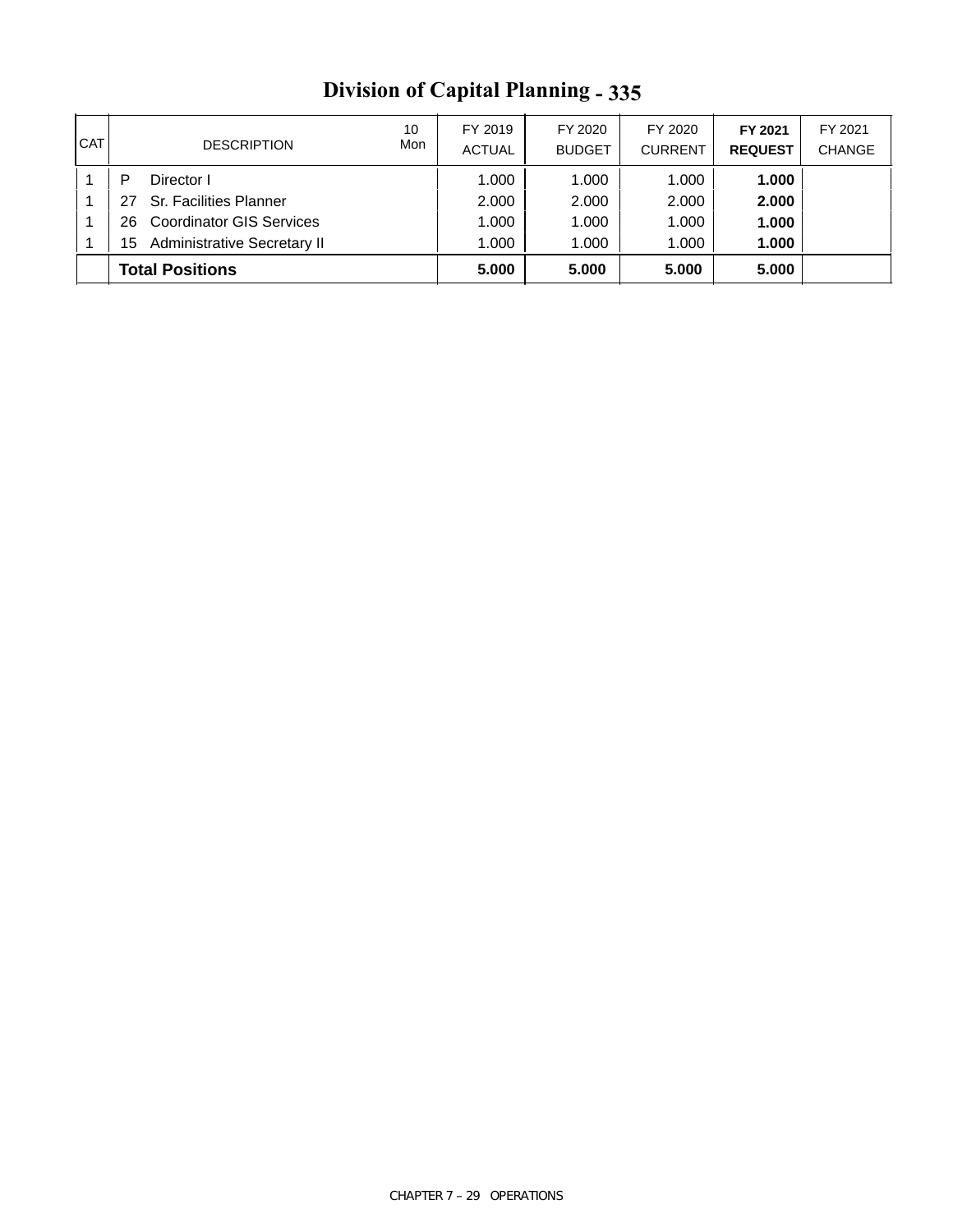# **Division of Maintenance**



by the Capital Improvements Program Budget and 1.0 is funded by Interagency Coordinating Board (ICB).

Night Differential (ND) = Shift 2

### **FY 2021 OPERATING BUDGET**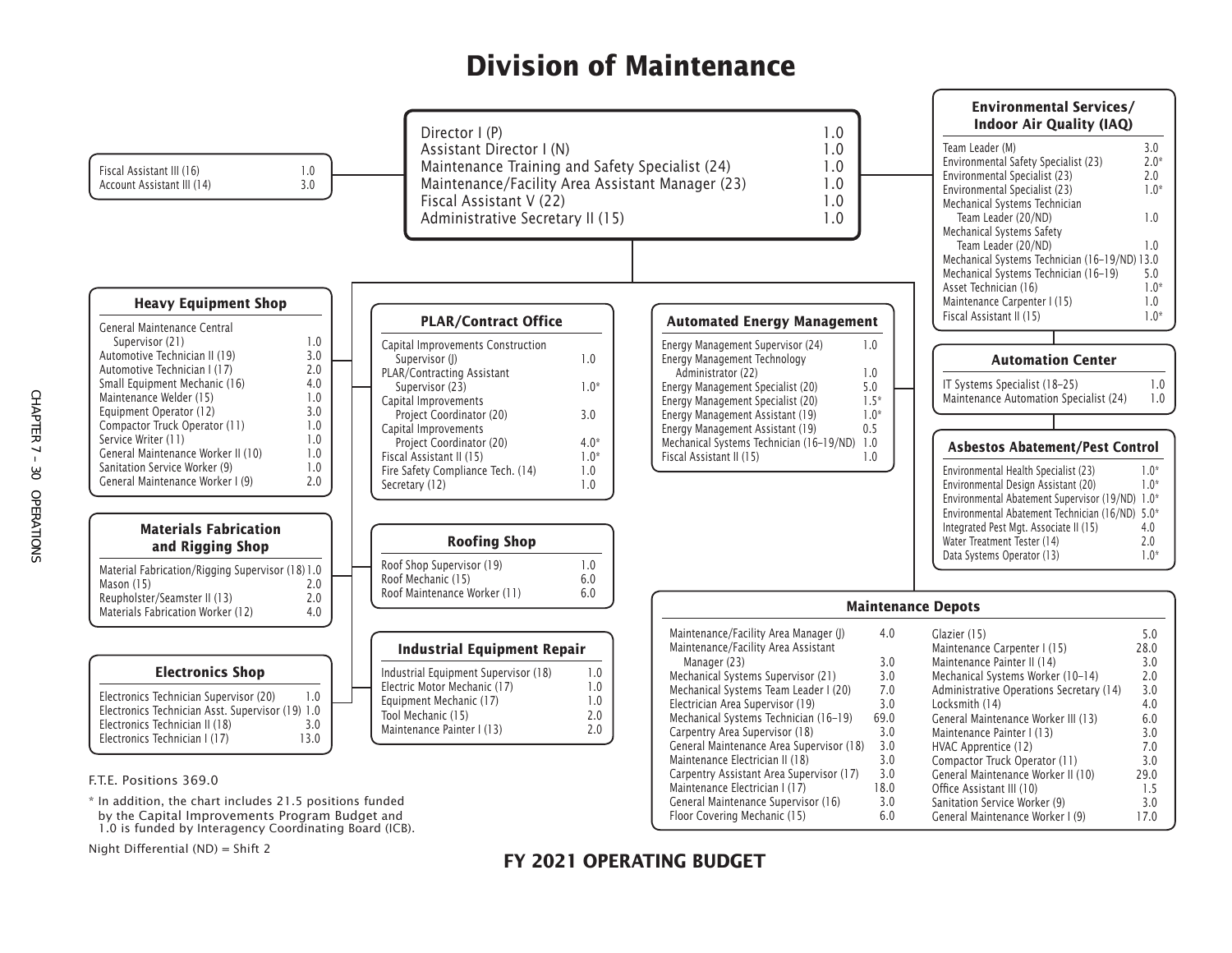### **Division of Maintenance - 323**

| Description                                                                                                                                                        | FY 2019<br>Actual       | FY 2020<br><b>Budget</b> | FY 2020<br>Current      | FY 2021<br><b>Request</b> | FY 2021<br>Change |
|--------------------------------------------------------------------------------------------------------------------------------------------------------------------|-------------------------|--------------------------|-------------------------|---------------------------|-------------------|
| 01 Salaries & Wages                                                                                                                                                |                         |                          |                         |                           |                   |
| <b>Total Positions (FTE)</b><br><b>Position Salaries</b>                                                                                                           | 369.000<br>\$22,219,233 | 369.000<br>\$24,081,975  | 369.000<br>\$24,081,975 | 369.000<br>\$24,079,595   | (\$2,380)         |
| <b>Other Salaries</b><br><b>Summer Employment</b><br><b>Professional Substitutes</b><br>Stipends<br>Professional Part Time<br><b>Supporting Services Part Time</b> |                         |                          |                         |                           |                   |
| Other                                                                                                                                                              |                         | 1,078,221                | 1,078,221               | 1,078,221                 |                   |
| <b>Subtotal Other Salaries</b>                                                                                                                                     | 1,591,405               | 1,078,221                | 1,078,221               | 1,078,221                 |                   |
| <b>Total Salaries &amp; Wages</b>                                                                                                                                  | 23,810,638              | 25,160,196               | 25,160,196              | 25,157,816                | (2, 380)          |
| 02 Contractual Services                                                                                                                                            |                         |                          |                         |                           |                   |
| Consultants<br><b>Other Contractual</b>                                                                                                                            |                         | 10,291<br>5,390,019      | 10,291<br>5,390,019     | 10,291<br>5,640,019       | 250,000           |
| <b>Total Contractual Services</b>                                                                                                                                  | 4,701,896               | 5,400,310                | 5,400,310               | 5,650,310                 | 250,000           |
| 03 Supplies & Materials                                                                                                                                            |                         |                          |                         |                           |                   |
| <b>Textbooks</b><br>Media<br>Instructional Supplies & Materials<br>Office<br>Other Supplies & Materials                                                            |                         | 15,582<br>4,814,729      | 15,582<br>4,814,729     | 15,582<br>4,817,109       | 2,380             |
| <b>Total Supplies &amp; Materials</b>                                                                                                                              | 5,256,109               | 4,830,311                | 4,830,311               | 4,832,691                 | 2,380             |
|                                                                                                                                                                    |                         |                          |                         |                           |                   |
| 04 Other                                                                                                                                                           |                         |                          |                         |                           |                   |
| Local/Other Travel<br>Insur & Employee Benefits<br><b>Utilities</b>                                                                                                |                         | 2,752                    | 2,752                   | 2,752                     |                   |
| Miscellaneous                                                                                                                                                      |                         | 4,884,539                | 4,884,539               | 4,884,539                 |                   |
| <b>Total Other</b>                                                                                                                                                 | 4,291,538               | 4,887,291                | 4,887,291               | 4,887,291                 |                   |
| 05 Equipment                                                                                                                                                       |                         |                          |                         |                           |                   |
| Leased Equipment<br>Other Equipment                                                                                                                                |                         | 1,050,580<br>495,460     | 1,050,580<br>495,460    | 1,050,580<br>495,460      |                   |
| <b>Total Equipment</b>                                                                                                                                             | 1,587,456               | 1,546,040                | 1,546,040               | 1,546,040                 |                   |
| <b>Grand Total</b>                                                                                                                                                 | \$39,647,637            | \$41,824,148             | \$41,824,148            | \$42,074,148              | \$250,000         |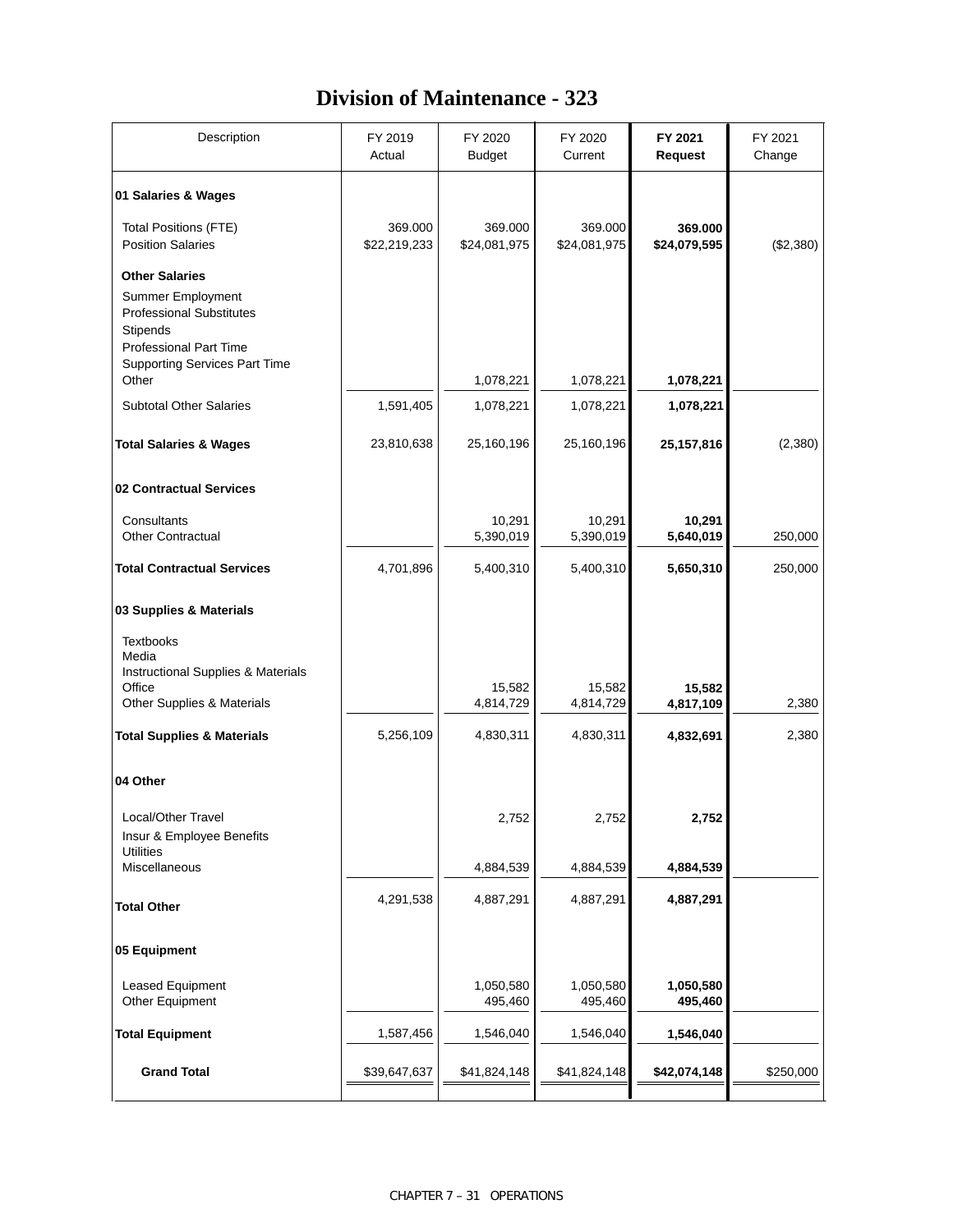### **Division of Maintenance - 323**

| CAT |    | 10<br>Mon<br><b>DESCRIPTION</b>       | FY 2019<br><b>ACTUAL</b> | FY 2020<br><b>BUDGET</b> | FY 2020<br><b>CURRENT</b> | FY 2021<br><b>REQUEST</b> | FY 2021<br><b>CHANGE</b> |
|-----|----|---------------------------------------|--------------------------|--------------------------|---------------------------|---------------------------|--------------------------|
|     |    | 323 Division of Maintenance           |                          |                          |                           |                           |                          |
| 11  | P  | Director I                            | 1.000                    | 1.000                    | 1.000                     | 1.000                     |                          |
| 11  | N  | <b>Assistant Director I</b>           | 1.000                    | 1.000                    | 1.000                     | 1.000                     |                          |
| 11  | м  | <b>Team Leader</b>                    | 3.000                    | 3.000                    | 3.000                     | 3.000                     |                          |
| 11  | J  | Maintenance Facility Area Mgr         | 4.000                    | 4.000                    | 4.000                     | 4.000                     |                          |
| 11  | J  | Capital Impr Construct Supv           | 1.000                    | 1.000                    | 1.000                     | 1.000                     |                          |
| 11  | 25 | <b>IT Systems Specialist</b>          | 1.000                    | 1.000                    | 1.000                     | 1.000                     |                          |
| 11  | 24 | <b>Energy Mgt Supervisor</b>          | 1.000                    | 1.000                    | 1.000                     | 1.000                     |                          |
| 11  | 24 | <b>Training and Safety Specialist</b> | 1.000                    | 1.000                    | 1.000                     | 1.000                     |                          |
| 11  | 24 | Maintenance Automation Spec           | 1.000                    | 1.000                    | 1.000                     | 1.000                     |                          |
| 11  | 23 | <b>Environmental Specialist</b>       | 2.000                    | 2.000                    | 2.000                     | 2.000                     |                          |
| 11  | 23 | Maint/Facility Area Asst Mgr          | 4.000                    | 4.000                    | 4.000                     | 4.000                     |                          |
| 11  | 22 | <b>Fiscal Assistant V</b>             | 1.000                    | 1.000                    | 1.000                     | 1.000                     |                          |
| 11  | 22 | Energy Mgt Tech Admin                 | 1.000                    | 1.000                    | 1.000                     | 1.000                     |                          |
| 11  | 21 | <b>Mechanical Systems Supervisor</b>  | 3.000                    | 3.000                    | 3.000                     | 3.000                     |                          |
| 11  | 21 | <b>General Maint Central Supv</b>     | 1.000                    | 1.000                    | 1.000                     | 1.000                     |                          |
| 11  | 20 | <b>Energy Management Spec</b>         | 5.000                    | 5.000                    | 5.000                     | 5.000                     |                          |
| 11  | 20 | Mech Systems Team Ldr Shft 1          | 7.000                    | 7.000                    | 7.000                     | 7.000                     |                          |
| 11  | 20 | Mech Systems Team Ldr Shft 2          | 2.000                    | 2.000                    | 2.000                     | 2.000                     |                          |
| 11  | 20 | Capital Impr Projects Coord.          | 3.000                    | 3.000                    | 3.000                     | 3.000                     |                          |
| 11  | 20 | Electronic Technician Supv            | 1.000                    | 1.000                    | 1.000                     | 1.000                     |                          |
| 11  | 19 | <b>Energy Management Assistant</b>    | .500                     | .500                     | .500                      | .500                      |                          |
| 11  | 19 | Mechanical Systems Tech Shft 1        | 75.000                   | 75.000                   | 75.000                    | 75.000                    |                          |
| 11  | 19 | Mechanical Systems Tech Shft 2        | 13.000                   | 13.000                   | 13.000                    | 13.000                    |                          |
| 11  | 19 | Roofing Shop Supervisor               | 1.000                    | 1.000                    | 1.000                     | 1.000                     |                          |
| 11  | 19 | Electrician Area Supervisor           | 3.000                    | 3.000                    | 3.000                     | 3.000                     |                          |
| 11  | 19 | Electronic Tech Asst Superv           | 1.000                    | 1.000                    | 1.000                     | 1.000                     |                          |
| 11  | 19 | Auto Technican II Shift 1             | 2.000                    | 3.000                    | 3.000                     | 3.000                     |                          |
| 11  | 18 | <b>Carpentry Area Supervisor</b>      | 3.000                    | 3.000                    | 3.000                     | 3.000                     |                          |
| 11  | 18 | General Maintenance Area Supv         | 3.000                    | 3.000                    | 3.000                     | 3.000                     |                          |
| 11  | 18 | Maintenance Electrician II            | 3.000                    | 3.000                    | 3.000                     | 3.000                     |                          |
| 11  | 18 | <b>Material Fabrication Sup</b>       | 1.000                    | 1.000                    | 1.000                     | 1.000                     |                          |
| 11  | 18 | Electronic Technician II              | 3.000                    | 3.000                    | 3.000                     | 3.000                     |                          |
| 11  | 18 | <b>Industrial Equipment Supv</b>      | 1.000                    | 1.000                    | 1.000                     | 1.000                     |                          |
| 11  | 17 | Carpentry Asst Area Supv              | 3.000                    | 3.000                    | 3.000                     | 3.000                     |                          |
| 11  | 17 | Maintenance Electrician I             | 18.000                   | 18.000                   | 18.000                    | 18.000                    |                          |
| 11  | 17 | <b>Electric Motor Mechanic</b>        | 1.000                    | 1.000                    | 1.000                     | 1.000                     |                          |
| 11  | 17 | Electronic Technician I               | 13.000                   | 13.000                   | 13.000                    | 13.000                    |                          |
| 11  | 17 | <b>Equipment Mechanic</b>             | 1.000                    | 1.000                    | 1.000                     | 1.000                     |                          |
| 11  | 17 | Auto Technican I Shift 1              | 2.000                    | 2.000                    | 2.000                     | 2.000                     |                          |
| 11  | 16 | <b>Fiscal Assistant III</b>           | 1.000                    | 1.000                    | 1.000                     | 1.000                     |                          |
| 11  | 16 | General Maintenance Supervisor        | 3.000                    | 3.000                    | 3.000                     | 3.000                     |                          |
| 11  | 16 | <b>Small Equipment Mechanic</b>       | 4.000                    | 4.000                    | 4.000                     | 4.000                     |                          |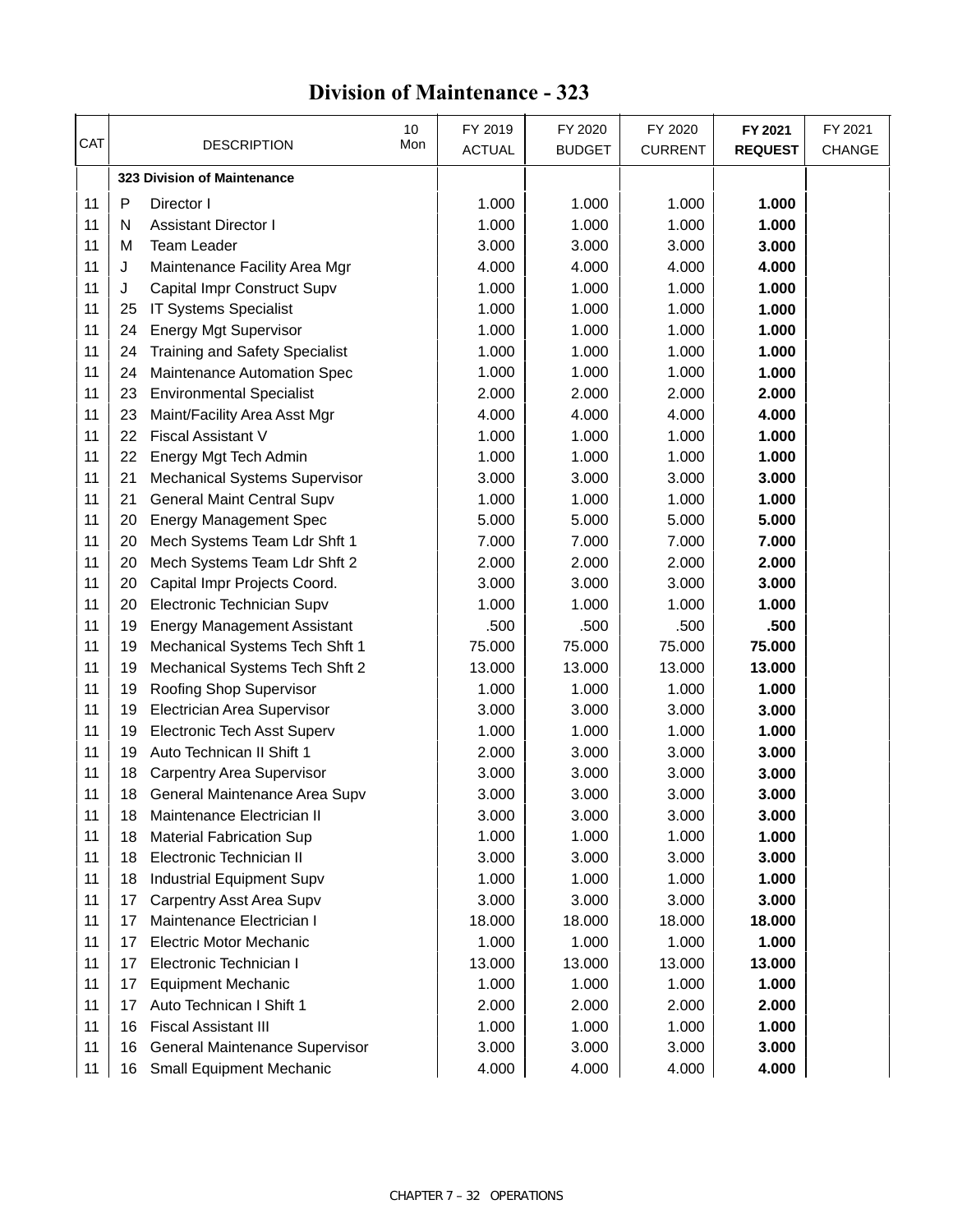#### DESCRIPTION Mon ACTUAL BUDGET CURRENT FY 2020 BUDGET 10 | FY 2019 | FY 2020 Mon FY 2020 CAT | DESCRIPTION Mon | ACTUAL | BUDGET | CURRENT | REQUEST | CHANGE FY 2021 **REQUEST FY 2021 323 Division of Maintenance** 15 Administrative Secretary II 1.000 1.000 1.000 **1.000** 15 Fiscal Assistant II 1.000 1.000 1.000 **1.000** 15 Integr Pest Mgt Assoc II 4.000 4.000 4.000 **4.000** 15 Maintenance Carpenter I 28.000 28.000 28.000 **29.000** 1.000 15 Floor Covering Mechanic 6.000 6.000 6.000 **6.000** 15 Roof Mechanic 6.000 6.000 6.000 **6.000** 15 Glazier 6.000 6.000 6.000 **5.000** (1.000) 15 Tool Mechanic 2.000 2.000 2.000 **2.000** 11 | 15 Maintenance Welder **1.000** | 1.000 | 1.000 | 1.000 **1.000**  15 Mason 2.000 2.000 2.000 **2.000** 14 Admin Operations Secretary 3.000 3.000 3.000 **3.000** 14 Account Assistant III 3.000 3.000 3.000 **3.000** 14 Mechanical Sys Worker Shift 1 3.000 2.000 2.000 **2.000** 14 Locksmith 3.000 4.000 4.000 **4.000** 14 Maintenance Painter II 3.000 3.000 3.000 **3.000** 14 Water Treatment Tester 2.000 2.000 2.000 **2.000** 14 Fire Safety Compliance Tech. 1.000 1.000 1.000 **1.000** 13 General Maintenance Worker III 6.000 6.000 6.000 **6.000** 13 Reupholsterer Seamster II 2.000 2.000 2.000 **2.000** 11 | 13 Maintenance Painter I **12 | 13 | 13 | 13 | 13 | 14 | 15.000** | 15.000 | 15.000 12 Secretary 1.000 1.000 1.000 **1.000** 12 Equipment Operator 3.000 3.000 3.000 **3.000** 11 | 12 Materials Fabrication Worker | 4.000 | 4.000 | 4.000 | 4.000 12 HVAC Apprentice 7.000 7.000 7.000 **7.000** 11 Roof Maintenance Worker 6.000 6.000 6.000 **6.000** 11 Service Writer 1.000 1.000 1.000 **1.000** 11 Compactor Truck Operator 4.000 4.000 4.000 **4.000** 10 Office Assistant III 1.500 1.500 1.500 **1.500** 10 General Maintenance Worker II 34.000 33.000 33.000 **30.000** (3.000) 9 General Maintenance Worker I 16.000 16.000 16.000 **19.000** 3.000 9 Sanitation Serv Worker 4.000 4.000 4.000 **4.000 Subtotal 369.000 369.000 369.000 369.000 Total Positions 369.000 369.000 369.000 369.000**

### **Division of Maintenance - 323**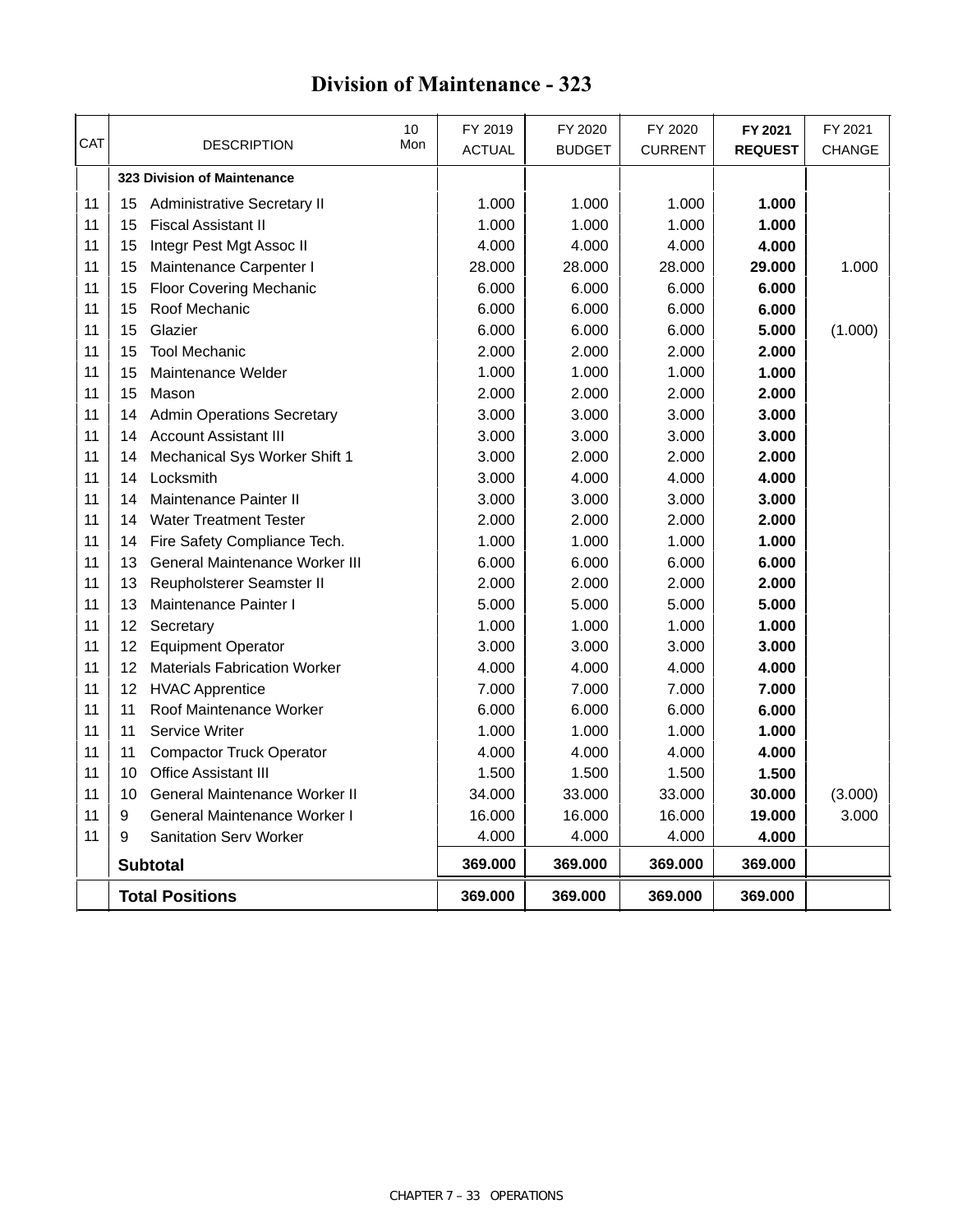### **Division of School Plant Operations**



F.T.E. Positions 1,455.5

\*In addition, the chart includes 21.0 positions funded by ICB. The 1,378.5 positions in schools also are shown on K–12 charts in Chapter 1.

Night Differential (ND) = Shift 2

#### **FY 2021 OPERATING BUDGET**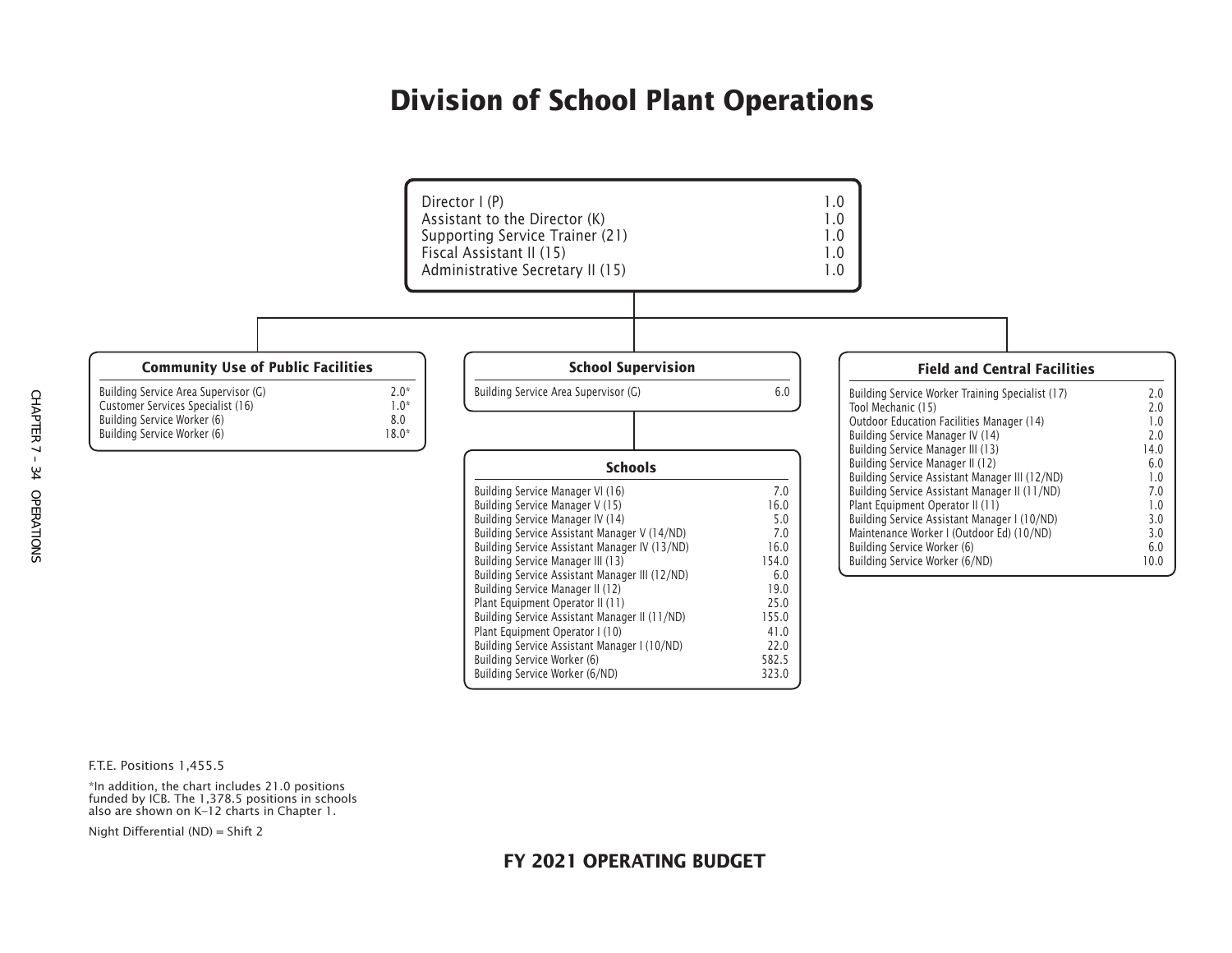### **Division of School Plant Operations - 329/327/328/330**

| Description                                                                                                         | FY 2019<br>Actual         | FY 2020<br><b>Budget</b>  | FY 2020<br>Current        | FY 2021<br><b>Request</b> | FY 2021<br>Change   |
|---------------------------------------------------------------------------------------------------------------------|---------------------------|---------------------------|---------------------------|---------------------------|---------------------|
| 01 Salaries & Wages                                                                                                 |                           |                           |                           |                           |                     |
| <b>Total Positions (FTE)</b><br><b>Position Salaries</b>                                                            | 1,413.700<br>\$63,542,855 | 1,429.000<br>\$65,151,339 | 1,429.000<br>\$65,151,339 | 1,455.500<br>\$65,989,629 | 26.500<br>\$838,290 |
| <b>Other Salaries</b><br>Summer Employment<br><b>Professional Substitutes</b><br>Stipends<br>Professional Part Time |                           |                           |                           |                           |                     |
| <b>Supporting Services Part Time</b><br>Other                                                                       |                           | 426,308<br>1,042,112      | 426,308<br>1,042,112      | 426,308<br>1,042,112      |                     |
| <b>Subtotal Other Salaries</b>                                                                                      | 2,039,186                 | 1,468,420                 | 1,468,420                 | 1,468,420                 |                     |
| <b>Total Salaries &amp; Wages</b>                                                                                   | 65,582,041                | 66,619,759                | 66,619,759                | 67,458,049                | 838,290             |
| 02 Contractual Services                                                                                             |                           |                           |                           |                           |                     |
| Consultants<br><b>Other Contractual</b>                                                                             |                           | 91,000                    | 91,000                    | 91,000                    |                     |
| <b>Total Contractual Services</b>                                                                                   | 43,575                    | 91,000                    | 91,000                    | 91,000                    |                     |
| 03 Supplies & Materials                                                                                             |                           |                           |                           |                           |                     |
| <b>Textbooks</b><br>Media<br>Instructional Supplies & Materials                                                     |                           |                           |                           |                           |                     |
| Office<br>Other Supplies & Materials                                                                                |                           | 717<br>2,621,202          | 717<br>2,621,202          | 717<br>2,739,022          | 117,820             |
| <b>Total Supplies &amp; Materials</b>                                                                               | 2,731,886                 | 2,621,919                 | 2,621,919                 | 2,739,739                 | 117,820             |
| 04 Other                                                                                                            |                           |                           |                           |                           |                     |
| Local/Other Travel<br>Insur & Employee Benefits<br><b>Utilities</b>                                                 |                           | 56,134                    | 56,134                    | 56,134                    |                     |
| Miscellaneous                                                                                                       |                           | 76,560                    | 76,560                    | 76,560                    |                     |
| <b>Total Other</b>                                                                                                  | 146,532                   | 132,694                   | 132,694                   | 132,694                   |                     |
| 05 Equipment                                                                                                        |                           |                           |                           |                           |                     |
| Leased Equipment<br>Other Equipment                                                                                 |                           | 246,601                   | 246,601                   | 54,513<br>246,601         | 54,513              |
| <b>Total Equipment</b>                                                                                              | 224,691                   | 246,601                   | 246,601                   | 301,114                   | 54,513              |
| <b>Grand Total</b>                                                                                                  | \$68,728,725              | \$69,711,973              | \$69,711,973              | \$70,722,596              | \$1,010,623         |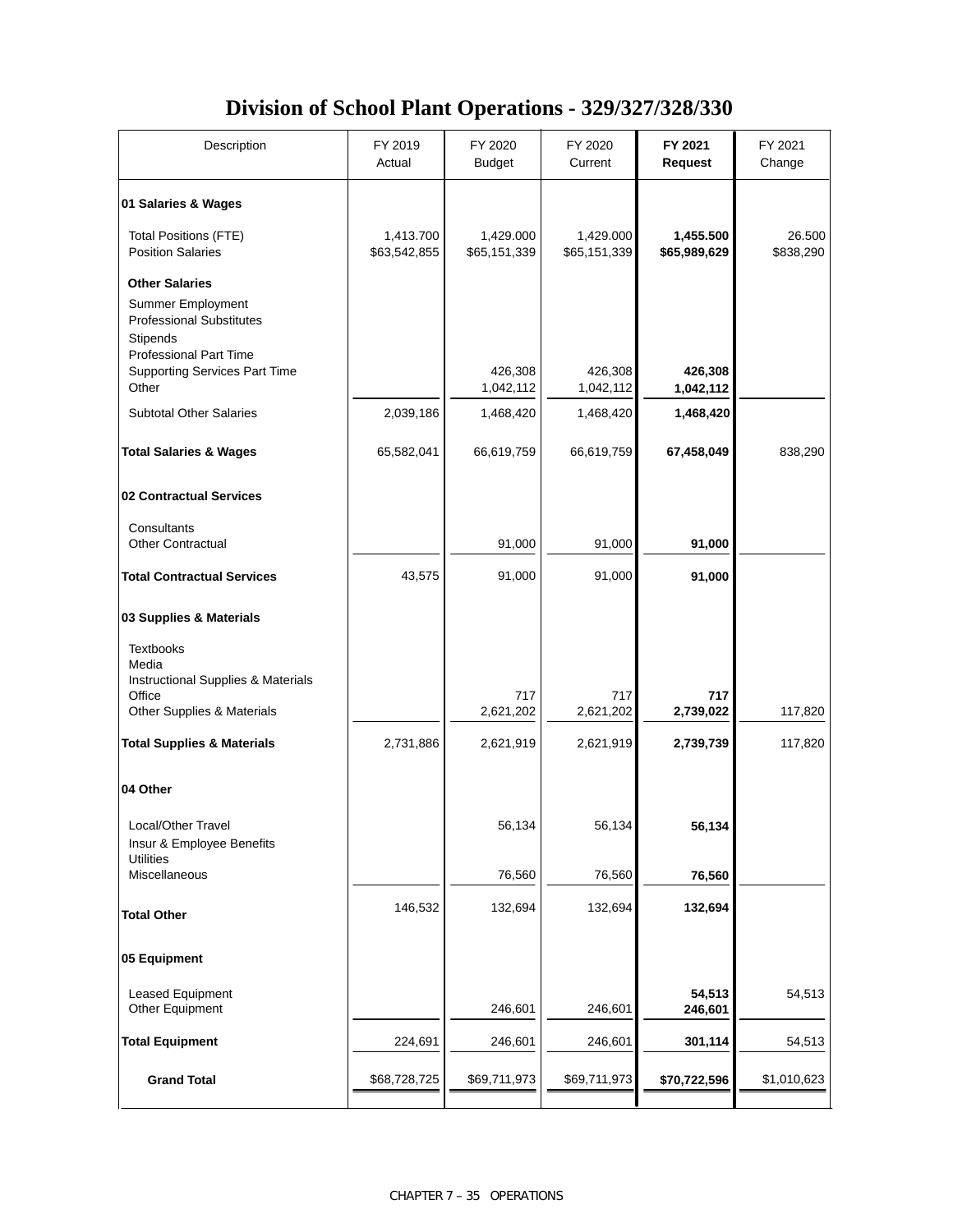|          | 10                                                                                 | FY 2019           | FY 2020           | FY 2020           | FY 2021           | FY 2021       |
|----------|------------------------------------------------------------------------------------|-------------------|-------------------|-------------------|-------------------|---------------|
| CAT      | <b>DESCRIPTION</b><br>Mon                                                          | <b>ACTUAL</b>     | <b>BUDGET</b>     | <b>CURRENT</b>    | <b>REQUEST</b>    | <b>CHANGE</b> |
|          | <b>329 Field and Central Facilities</b>                                            |                   |                   |                   |                   |               |
| 10       | $\mathsf{P}$<br>Director I                                                         | 1.000             | 1.000             | 1.000             | 1.000             |               |
| 10       | Κ<br>Assistant to the Director                                                     | 1.000             | 1.000             | 1.000             | 1.000             |               |
| 10       | G<br><b>Building Service Area Supv</b>                                             | 6.000             | 6.000             | 6.000             | 6.000             |               |
| 10       | 21<br><b>Supporting Service Trainer</b>                                            | 1.000             | 1.000             | 1.000             | 1.000             |               |
| 10       | <b>Building Service Training Spec</b><br>17                                        | 2.000             | 2.000             | 2.000             | 2.000             |               |
| 10       | <b>Administrative Secretary II</b><br>15                                           | 1.000             | 1.000             | 1.000             | 1.000             |               |
| 10       | <b>Fiscal Assistant II</b><br>15                                                   | 1.000             | 1.000             | 1.000             | 1.000             |               |
| 10       | <b>Tool Mechanic</b><br>15                                                         | 2.000             | 2.000             | 2.000             | 2.000             |               |
| 10       | Outdoor Ed Facilities Manager<br>14                                                | 1.000             | 1.000             | 1.000             | 1.000             |               |
| 10       | <b>Building Service Manager IV</b><br>14                                           | 1.000             | 2.000             | 2.000             | 2.000             |               |
| 10       | <b>Building Service Manager III</b><br>13                                          | 12.000            | 14.000            | 14.000            | 14.000            |               |
| 10       | Build Svc Asst Mgr III Shft 2<br>12                                                | 1.000             | 1.000             | 1.000             | 1.000             |               |
| 10       | <b>Building Service Manager II</b><br>12                                           | 5.000             | 6.000             | 6.000             | 6.000             |               |
| 10       | 11<br>Plant Equipment Operator II                                                  | 1.000             | 1.000             | 1.000             | 1.000             |               |
| 10       | 11<br>Build Svc Asst Mgr II Shft 2                                                 | 7.000             | 7.000             | 7.000             | 7.000             |               |
| 10       | Outdoor Ed Maint Wkr I Shft 2<br>10                                                | 3.000             | 3.000             | 3.000             | 3.000             |               |
| 10       | 10<br>Build Svcs Asst Mgr I Shft 2                                                 | 3.000             | 3.000             | 3.000             | 3.000             |               |
| 10       | 6<br><b>Building Service Wkr Shft 1</b>                                            | 13.700            | 14.000            | 14.000            | 14.000            |               |
| 10       | 6<br><b>Building Service Wkr Shft 2</b>                                            | 10.000            | 10.000            | 10.000            | 10.000            |               |
|          |                                                                                    |                   |                   |                   |                   |               |
|          | <b>Subtotal</b>                                                                    | 72.700            | 77.000            | 77.000            | 77.000            |               |
|          |                                                                                    |                   |                   |                   |                   |               |
|          | 327 Elementary School/Plant Operations                                             |                   |                   |                   |                   |               |
| 10       | <b>Building Service Manager III</b><br>13                                          | 114.000           | 115.000           | 115.000           | 115.000           |               |
| 10       | <b>Building Service Manager II</b><br>12                                           | 20.000            | 16.000            | 16.000            | 16.000            |               |
| 10       | 11<br>Build Svc Asst Mgr II Shft 2                                                 | 114.000           | 115.000           | 115.000           | 115.000           |               |
| 10       | 10<br>Build Svcs Asst Mgr I Shft 2                                                 | 20.000<br>299.500 | 19.000            | 19.000            | 19.000            |               |
| 10<br>10 | 6<br><b>Building Service Wkr Shft 1</b><br><b>Building Service Wkr Shft 2</b><br>6 | 60.000            | 299.500<br>60.000 | 299.500<br>60.000 | 306.000<br>60.000 | 6.500         |
|          |                                                                                    |                   |                   |                   |                   |               |
|          | <b>Subtotal</b>                                                                    | 627.500           | 624.500           | 624.500           | 631.000           | 6.500         |
|          | 328 Secondary School/Plant Operations                                              |                   |                   |                   |                   |               |
| 10       | <b>Building Service Manager VI</b><br>16                                           | 6.000             | 7.000             | 7.000             | 7.000             |               |
| 10       | <b>Building Service Manager V</b><br>15                                            | 18.000            | 16.000            | 16.000            | 16.000            |               |
| 10       | Build Svc Asst Mgr V Shft 2<br>14                                                  | 6.000             | 7.000             | 7.000             | 7.000             |               |
| 10       | <b>Building Service Manager IV</b><br>14                                           | 5.000             | 5.000             | 5.000             | 5.000             |               |
| 10       | Building Svs. Asst Mgr IV sh 2<br>13                                               | 18.000            | 16.000            | 16.000            | 16.000            |               |
| 10       | <b>Building Service Manager III</b><br>13                                          | 38.000            | 38.000            | 38.000            | 38.000            |               |
| 10       | Build Svc Asst Mgr III Shft 2<br>12                                                | 5.000             | 6.000             | 6.000             | 6.000             |               |
| 10       | Plant Equipment Operator II<br>11                                                  | 24.000            | 25.000            | 25.000            | 25.000            |               |
| 10       | 11<br>Build Svc Asst Mgr II Shft 2                                                 | 38.000            | 39.000            | 39.000            | 39.000            |               |
| 10<br>10 | Plant Equipment Operator I<br>10<br><b>Building Service Wkr Shft 1</b><br>6        | 41.000<br>254.500 | 40.000<br>254.500 | 40.000<br>254.500 | 40.000<br>274.500 | 20.000        |

# **Division of School Plant Operations - 329/327/328/330**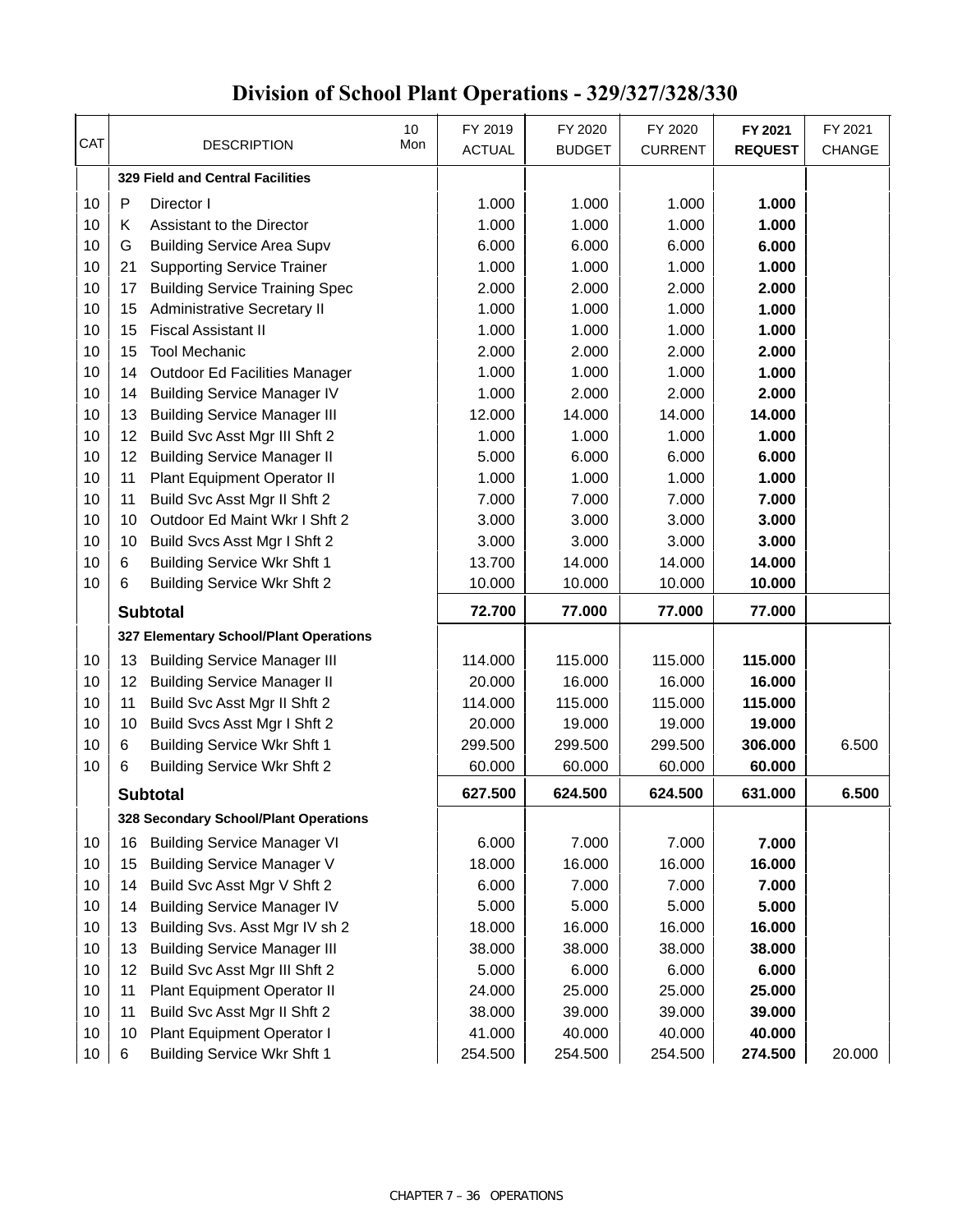|            | <b>Total Positions</b>                    |     | 1,413.700     | 1,429.000     | 1,429.000      | 1,455.500      | 26.500        |
|------------|-------------------------------------------|-----|---------------|---------------|----------------|----------------|---------------|
|            | <b>Subtotal</b>                           |     | 13.000        | 13.000        | 13.000         | 13.000         |               |
| 10         | 6<br><b>Building Service Wkr Shft 2</b>   |     | 2.000         | 2.000         | 2.000          | 2.000          |               |
| 10         | 6<br><b>Building Service Wkr Shft 1</b>   |     | 2.000         | 2.000         | 2.000          | 2.000          |               |
| 10         | Build Svcs Asst Mgr I Shft 2<br>10        |     | 3.000         | 3.000         | 3.000          | 3.000          |               |
| 10         | Plant Equipment Operator I<br>10          |     | 1.000         | 1.000         | 1.000          | 1.000          |               |
| 10         | Build Svc Asst Mgr II Shft 2<br>11        |     | 1.000         | 1.000         | 1.000          | 1.000          |               |
| 10         | <b>Building Service Manager II</b><br>12  |     | 3.000         | 3.000         | 3.000          | 3.000          |               |
| 10         | <b>Building Service Manager III</b><br>13 |     | 1.000         | 1.000         | 1.000          | 1.000          |               |
|            | 330 Special/alternative Prgs. Plant Ops.  |     |               |               |                |                |               |
|            | <b>Subtotal</b>                           |     | 700.500       | 714.500       | 714.500        | 734.500        | 20,000        |
| 10         | 6<br>Building Service Wkr Shft 2          |     | 247.000       | 261.000       | 261.000        | 261.000        |               |
|            | 328 Secondary School/Plant Operations     |     |               |               |                |                |               |
| <b>CAT</b> | <b>DESCRIPTION</b>                        | Mon | <b>ACTUAL</b> | <b>BUDGET</b> | <b>CURRENT</b> | <b>REQUEST</b> | <b>CHANGE</b> |
|            |                                           | 10  | FY 2019       | FY 2020       | FY 2020        | FY 2021        | FY 2021       |
|            |                                           |     |               |               |                |                |               |

### **Division of School Plant Operations - 329/327/328/330**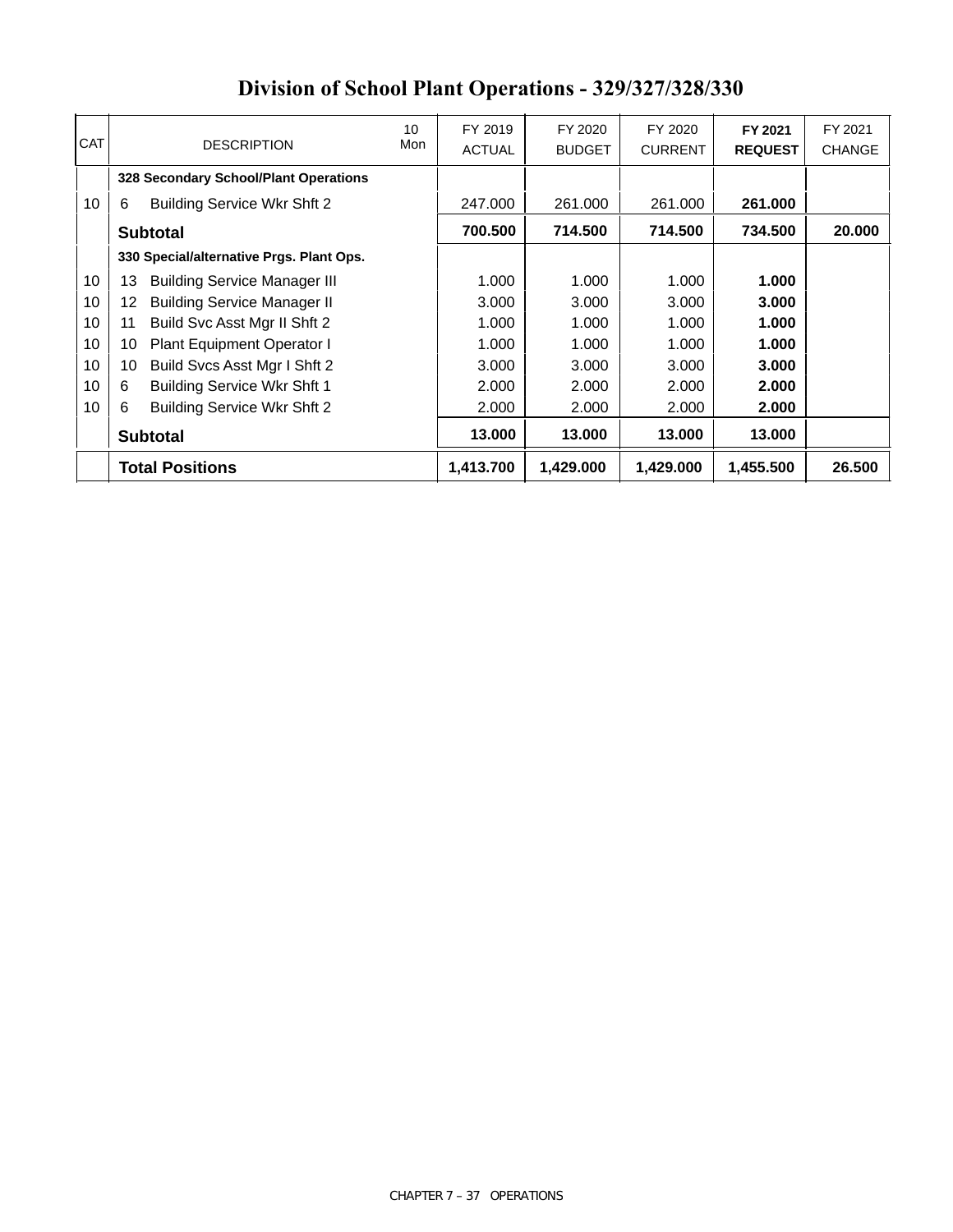### Department of Transportation **344/830**

MISSION The Department of Transportation (DOT) provides safe, timely, and efficient transportation that contributes to the educational success of all students through staff committed to excellence and continuous improvement. We provide access to education.

#### MAJOR FUNCTIONS

#### **Regular Education Transportation**  *(Operational Excellence)*

DOT supports the strategic priority of learning, accountability, and results through daily transportation of more than 100,000 students on regular education school buses to neighborhood schools, Head Start, magnet, International Baccalaureate, language immersion, consortium, and other programs. DOT's framework for routing in support of consortium schools, allowing students to choose from a variety of magnet programs that match their interests and skills, ensures that our students are challenged, demonstrate progress in an area of interest, and maximize their potential to keep them on track for graduation and postsecondary success.

DOT continually evaluates safety and on-time arrival data to improve key performance outcomes in these areas. On-time bus arrivals at schools are a key indicator for the effectiveness of ensuring that students are in class ready for instruction at the prescribed time. Late arrival of students at schools causes disruption in classrooms and may preclude some students from having school provided breakfast.

#### **Special Education Transportation**

#### *(Operational Excellence)*

With a focus on learning, accountability, and results, as well as community partnerships and engagement, approximately 5,000 students are transported daily on special education buses to special education programs.

Many students require transportation to specialized programs outside of their home school or require specialized equipment and/or a bus attendant. DOT fully supports the system goal of academic excellence for all students by closely monitoring our investment of resources and aligning resources to meet the individual needs of each student. Additionally, DOT is committed to developing and maintaining partnerships with our parents and

schools so that communication among all partners is achieved to support student and family needs.

#### **Field Trips** *(Operational Excellence)*

Over 14,000 supplemental transportation services are provided on an annual basis for field trips and extracurricular activities for instructional programs and to enrich the educational experience for MCPS students on a cost-recovery basis. DOT recognizes and supports the importance of additional learning opportunities provided by field trips, clubs, and sports which require a strong partnership and collaboration with our schools and communities. Student involvement and engagement in these activities contributes to academic and personal success as they move toward graduation and postsecondary careers.

#### **Career and Technology Education, Outdoor Education, and After-school Activities** *(Community Partnerships and Engagement; Operational Excellence)*

Community partnerships and engagement are supported by providing transportation for students to attend various career and technology programs that enhance the educational options for students. Students, at some point in their MCPS journey, are transported to one or more outdoor education programs. Middle and high schools are provided bus service to take students to their neighborhoods following afterschool activities, ensuring equitable access to extracurricular experiences. DOT cultivates strong partnerships and collaboration with our schools and communities to realize the additional learning opportunities provided by career and technology education, outdoor education, and after-school activities. Student involvement and engagement in these activities enhance academic and personal success as students move toward college and career readiness.

#### **Vehicle Maintenance and Repair**  *(Operational Excellence)*

Focusing on operational excellence, the Fleet Maintenance Unit manages vehicle maintenance, five repair facilities, provides fuel distribution, and repairs 1,378 buses and 150 other MCPS vehicles. Most repair services are provided at the five depot repair facilities; some specialized services are contracted out. Ensuring safe, reliable, and on-time service to the over 100,000 students transported on a daily basis is a key element of ensuring academic excellence for all.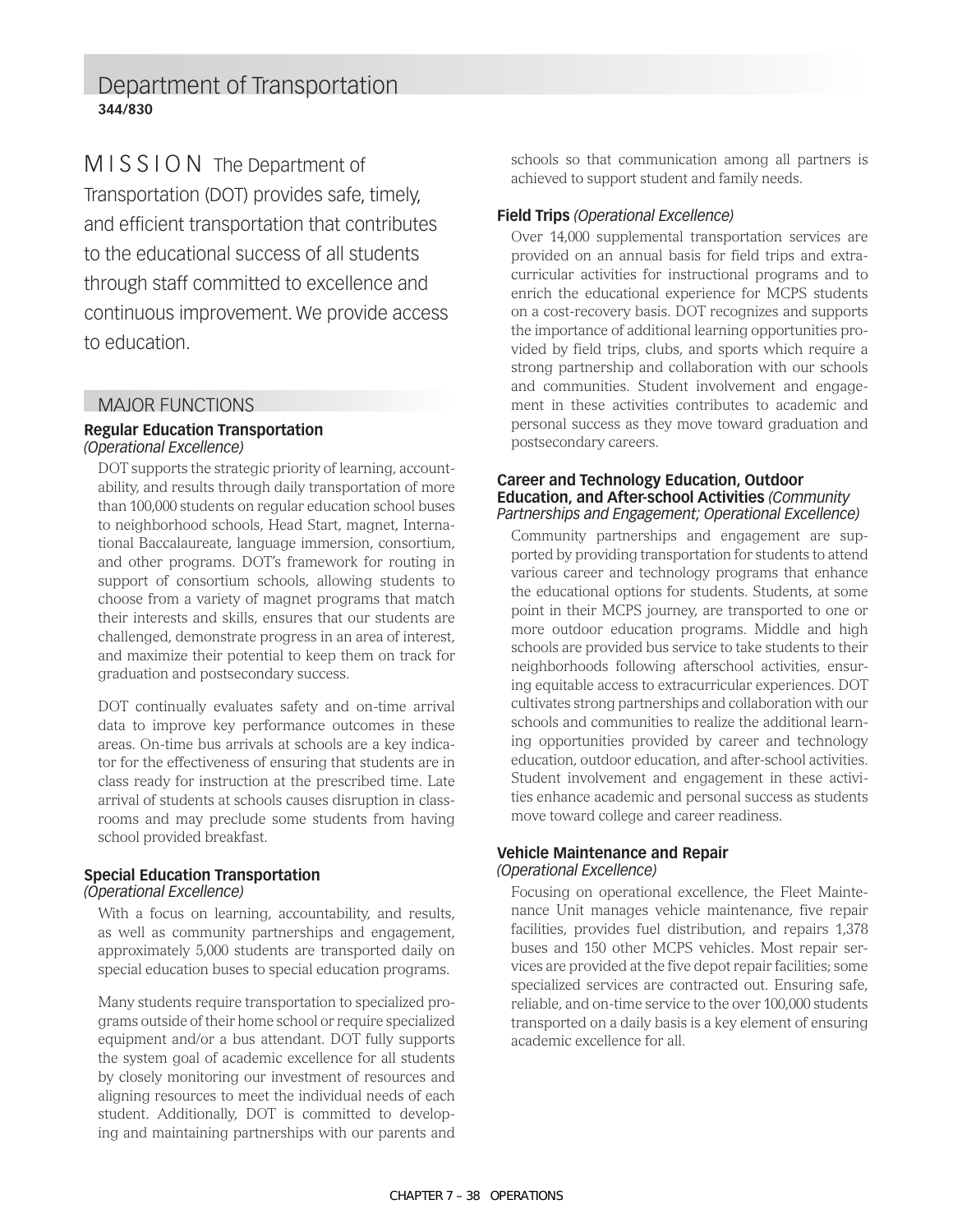#### **Human Resources and Training** *(Human Capital; Operational Excellence)*

Human resource services managed within the department include advertising and recruiting; hiring; prior employment record checks; drug testing; safety training; and maintenance of licensing, certification, and medical record assessments. DOT continues to facilitate the rapid deployment of new school bus operators by authorization from the state of Maryland to conduct Motor Vehicle Administration driver record checks and commercial driver's license testing on MCPS premises. The training and employment plan is aimed at employee retention with an overall goal of reducing training and recruiting needs and costs. DOT contributes to the strategic priority of human capital management through an emphasis on professional growth and development.

School bus operator and attendant training and retention is facilitated by ongoing cooperative professional growth activities with Service Employees International Union (SEIU) Local 500. DOT plans to work collaboratively with our labor partners on a professional development program to encourage our diverse group of employees to consider future careers as teachers. Additionally, in a Maryland State Department of Education comparison of statewide transportation training programs, MCPS DOT offers more learning opportunities for its staff than any other Maryland school system.

#### **Transportation Administrative Services**  *(Human Capital; Operational Excellence)*

DOT designs all bus routes and manages employee assignments, planning, training, personnel services, accounting, and related services to more than 2,100 permanent and temporary employees. The systemwide bidding process for midday and other extra work developed jointly between SEIU Local 500 and DOT continues to provide assignment stability resulting in improved service to customers. Pre-employment, post-accident, random, and reasonable suspicion drug-testing programs required by federal law also are administered.

#### OVERVIEW OF BUDGET CHANGES

#### FY 2020 CURRENT BUDGET

The current FY 2020 budget for this department is changed from the budget adopted by the Board of Education on June 12, 2019. The change is a result of a realignment of \$8,000 from student transportation to chapter 1, Schools, to support activities related to The Blueprint for Maryland's Future—Transitional Supplemental Instruction grant.

#### FY 2021 RECOMMENDED BUDGET

The FY 2021 recommended budget for this department is \$120,327,061, an increase of \$5,129,656 over the current FY 2020 budget. An explanation of this change follows.

#### *Same Service Level Changes—\$1,867,763 Student Enrollment—\$1,120,050*

Due to projected enrollment growth, there is an increase for eight additional buses at an annual lease/purchase cost of \$173,413. In addition, there is an increase of \$435,283 for 15.0 bus operator I positions, and \$373,507 for 15.0 bus attendant positions. Furthermore, there is an additional \$137,847 budgeted for substitute bus drivers, bus repairs, parts, and supplies.

#### *Bus Replacement—\$567,713*

The department's budget reflects a reduction of \$2,338,752 in lease payments on buses purchased in prior years. Offsetting this reduction is a \$2,906,465 increase for the lease/purchase of 115 buses to replace those that have reached the end of their normal service life.

#### *Other—\$20,000*

The budget includes an increase of \$20,000 for uniforms for new bus staff members per union contract. In addition, the budget for diesel fuel will remain at \$2.25 per gallon, resulting in no increase to the fuel budget from the prior year.

#### *Enterprise Funds—\$160,000*

There is an increase of \$160,000 in the Field Trip Fund to address budget appropriation needs to meet expected revenue projections within the fund. Additional funds within the Field Trip fund have no impact on the taxsupported budget.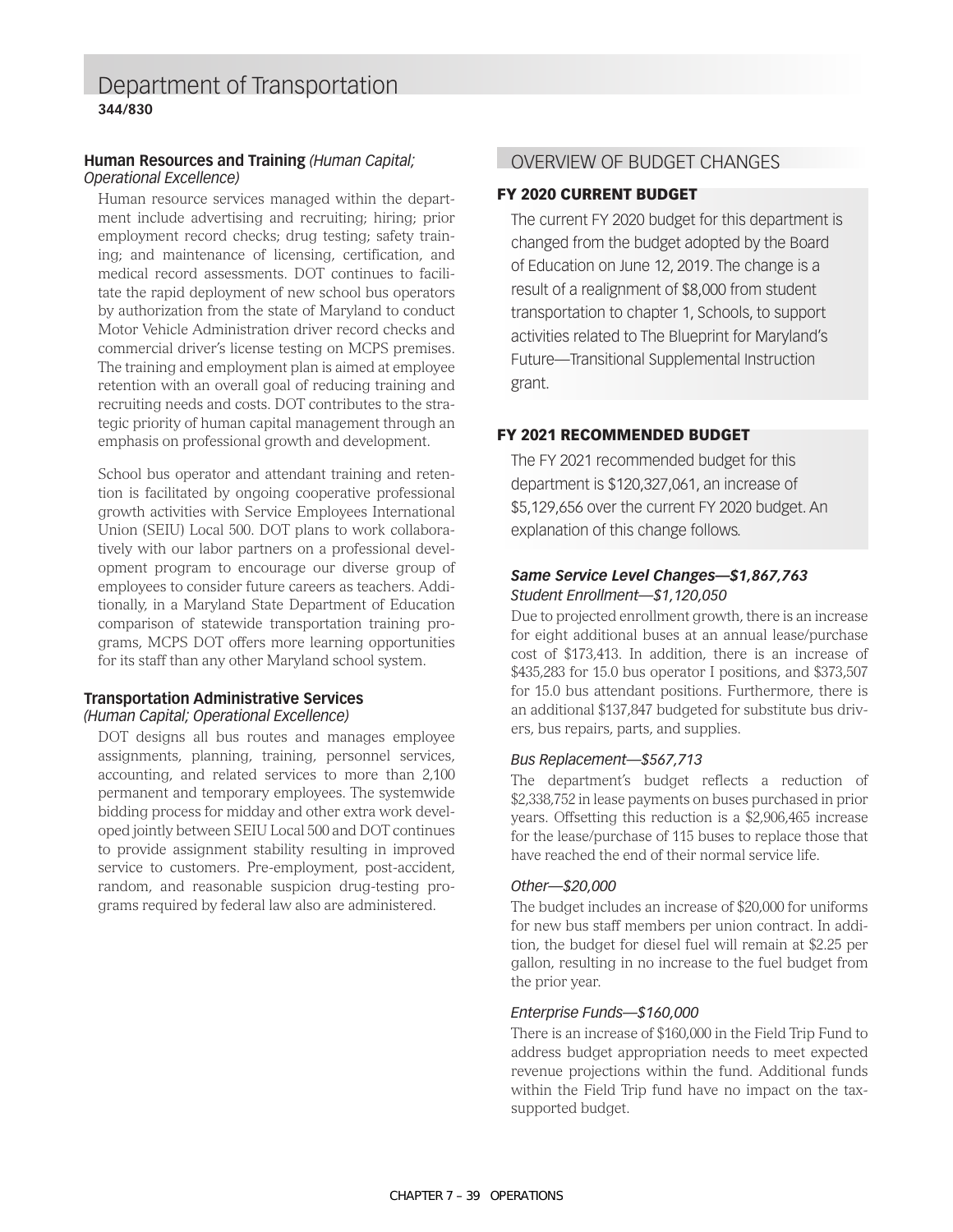### Department of Transportation **344/830**

#### *Strategic Accelerator—\$3,261,893 Focus on Operational Excellence—\$2,740,075*

The budget includes one strategic accelerator that focuses on operational excellence. To fund this strategic accelerator, the budget includes 17 additional buses at an annual lease/purchase cost of \$385,786. In addition, there is an increase of \$843,361 for 29.063 bus operator I positions, and \$373,507 for 15.0 bus attendant positions. There also is an additional \$387,421 budgeted for substitute bus drivers, bus repairs, parts, and supplies. Primarily, these funds are budgeted to address Choice programs implemented in the budget. Furthermore, there is an addition of \$750,000 for school bus mobile apps for tracking real-time GPS. Additionally, \$476,648 for employee benefits is added to chapter 10, Department of Employee and Retiree Services budget.

#### *Focus on Learning, Accountability, and Results—\$521,818*

The budget includes one strategic accelerator that focuses on learning, accountability, and results. To fund this strategic accelerator, the budget includes \$181,896 for after school activities related to the Excel Beyond the Bell program, and \$339,922 for student transportation costs related to Finance Park and other transportation programs directed under the leadership of the Chief Academic Officer.

| Fiscal Year |             |        |       |
|-------------|-------------|--------|-------|
| Purchased   | Replacement | Growth | Total |
|             |             |        |       |
| 2009        | 58          | O      | 58    |
| 2010        | 42          | 0      | 42    |
| 2011        | 96          | 0      | 96    |
| 2012        | 106         | 0      | 106   |
| 2013        | 89          | 0      | 89    |
| 2014        | 104         | 3      | 107   |
| 2015        | 107         | 5      | 112   |
| 2016        | 106         | 2      | 108   |
| 2017        | 106         | 10     | 116   |
| 2018        | 106         | 6      | 112   |
| 2019        | 106         | 12     | 118   |
| 2020        | 112         | 9      | 121   |
| 2021        | 115         | 25     | 140   |
|             |             |        |       |
|             |             |        | 1,325 |

| <b>Selected Expenditure Information</b><br>Operation and Maintenance of Buses and Vehicles |                                                |                                         |  |  |  |  |  |  |  |
|--------------------------------------------------------------------------------------------|------------------------------------------------|-----------------------------------------|--|--|--|--|--|--|--|
| FY 2020<br>FY 2021                                                                         |                                                |                                         |  |  |  |  |  |  |  |
|                                                                                            |                                                | Change                                  |  |  |  |  |  |  |  |
| \$6,762,336<br>3,719,540<br>488,933<br>303,477                                             | \$6,984,519<br>3,846,404<br>492,165<br>315,950 | \$222,183<br>126,864<br>3,232<br>12,473 |  |  |  |  |  |  |  |
| 640,697                                                                                    | 640,697                                        |                                         |  |  |  |  |  |  |  |
| Service Vehicle Parts and Fuel<br><b>Other Supplies</b><br>129,777<br>149,777              |                                                |                                         |  |  |  |  |  |  |  |
| \$12,044,760                                                                               | \$12,429,512                                   | \$384,752                               |  |  |  |  |  |  |  |
|                                                                                            | <b>Current Budget</b>                          | <b>Budget</b>                           |  |  |  |  |  |  |  |

### **LEASE / PURCHASE OF BUSES**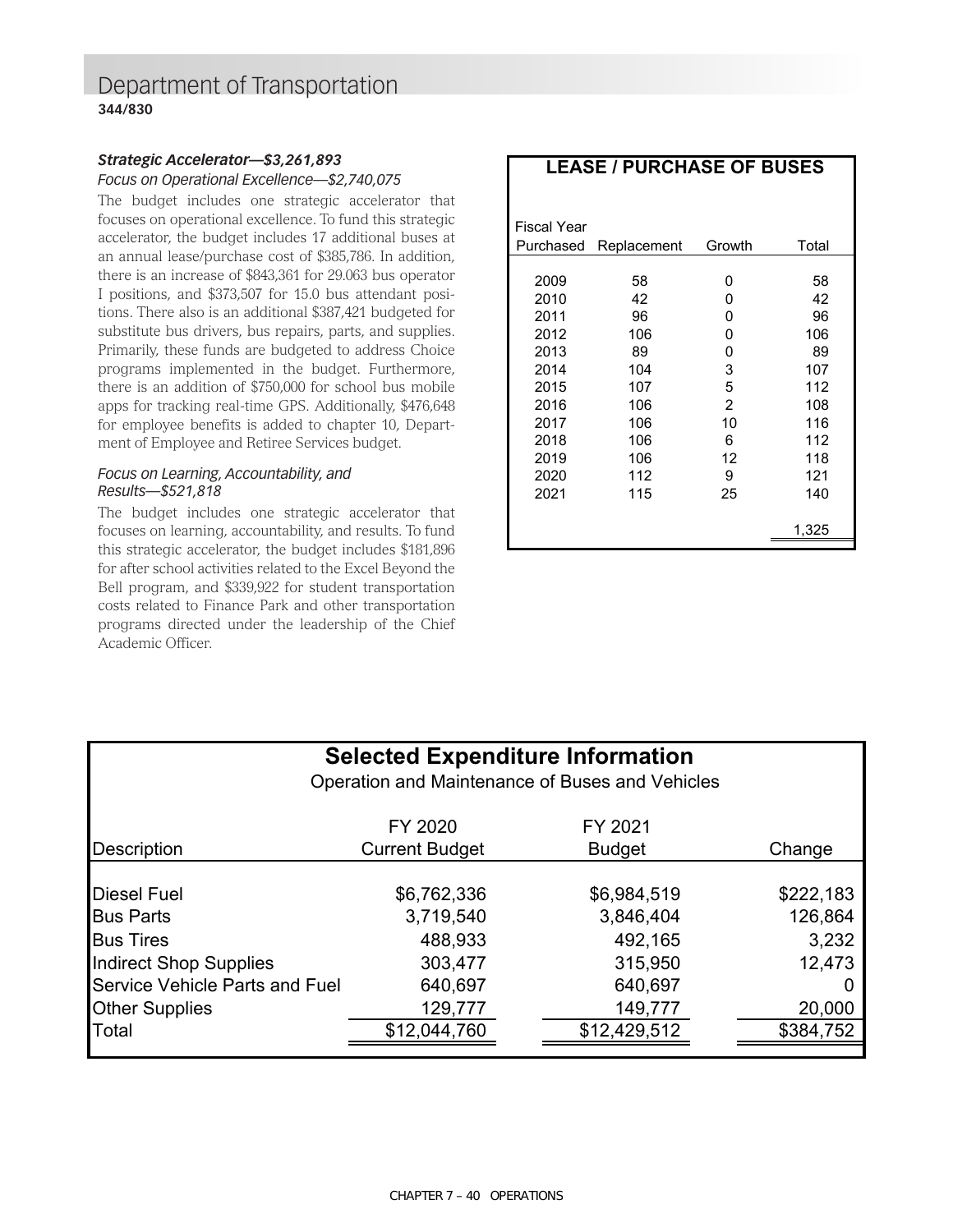### **Department of Transportation**



F.T.E. Positions 1,833.841 Night Differential (ND) = Shifts 2 and 3

Auto Service Worker (8)/ND 6.0 Fueling Assistant (8) 5.0

Auto Service Worker (8)

#### **FY 2021 OPERATING BUDGET**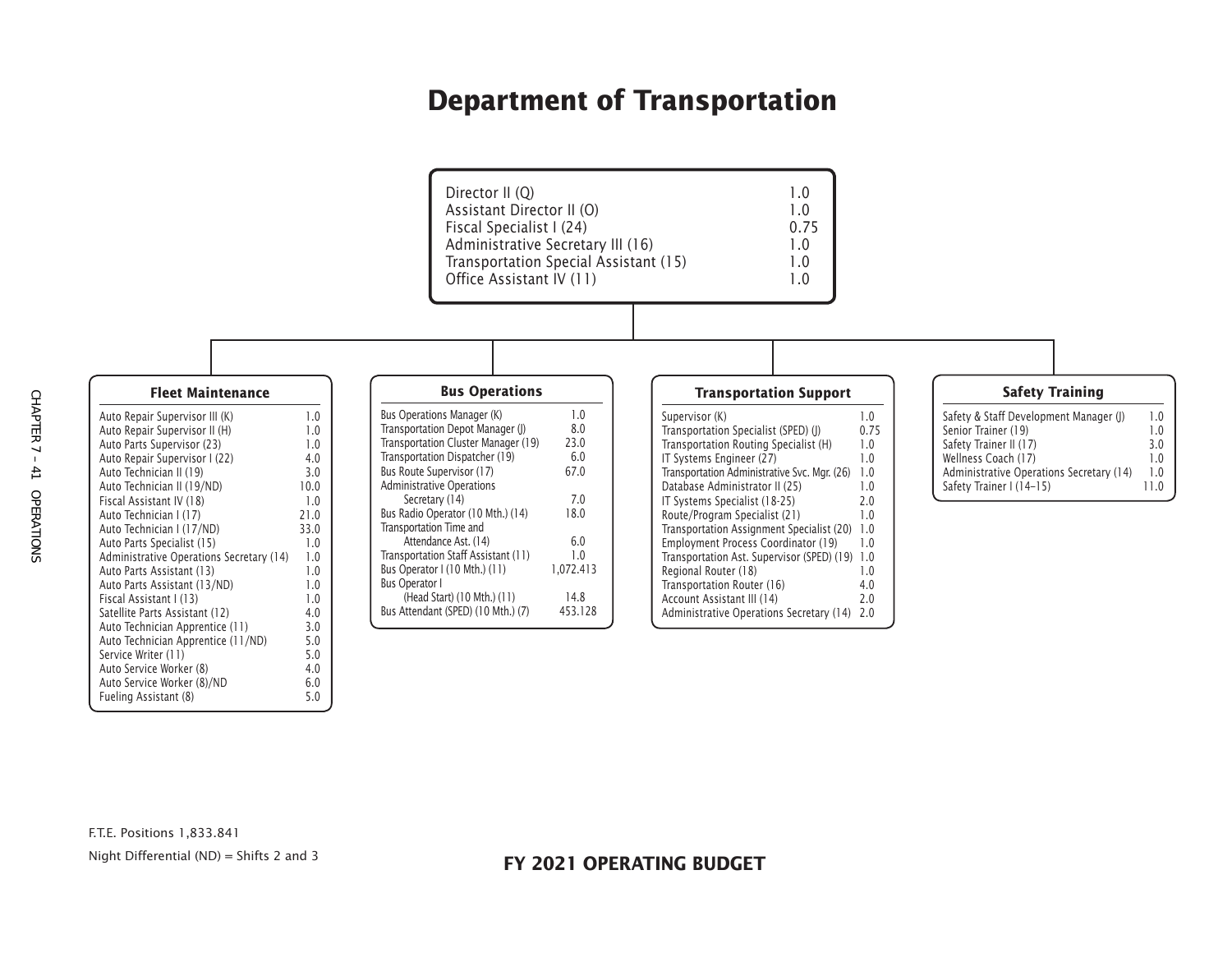# **Department of Transportation - 344**

| Description                                                                                      | FY 2019<br>Actual         | FY 2020<br><b>Budget</b>  | FY 2020<br>Current        | FY 2021<br>Request        | FY 2021<br>Change     |
|--------------------------------------------------------------------------------------------------|---------------------------|---------------------------|---------------------------|---------------------------|-----------------------|
| 01 Salaries & Wages                                                                              |                           |                           |                           |                           |                       |
| <b>Total Positions (FTE)</b><br><b>Position Salaries</b>                                         | 1,746.653<br>\$68,729,163 | 1,759.778<br>\$74,207,917 | 1,759.778<br>\$74,207,917 | 1,833.841<br>\$76,233,575 | 74.063<br>\$2,025,658 |
| <b>Other Salaries</b><br><b>Summer Employment</b><br><b>Professional Substitutes</b><br>Stipends |                           | 1,273,649                 | 1,273,649                 | 1,273,649                 |                       |
| <b>Professional Part Time</b><br><b>Supporting Services Part Time</b><br>Other                   |                           | 3,280,060<br>1,423,012    | 3,280,060<br>1,423,012    | 3,421,856<br>1,423,012    | 141,796               |
| <b>Subtotal Other Salaries</b>                                                                   | 11,100,006                | 5,976,721                 | 5,976,721                 | 6,118,517                 | 141,796               |
| <b>Total Salaries &amp; Wages</b>                                                                | 79,829,169                | 80,184,638                | 80,184,638                | 82,352,092                | 2,167,454             |
| 02 Contractual Services                                                                          |                           |                           |                           |                           |                       |
| Consultants<br><b>Other Contractual</b>                                                          |                           | 1,435,550                 | 1,435,550                 | 2,204,270                 | 768,720               |
| <b>Total Contractual Services</b>                                                                | 1,496,762                 | 1,435,550                 | 1,435,550                 | 2,204,270                 | 768,720               |
| 03 Supplies & Materials                                                                          |                           |                           |                           |                           |                       |
| <b>Textbooks</b><br>Media<br>Instructional Supplies & Materials                                  |                           |                           |                           |                           |                       |
| Office<br>Other Supplies & Materials                                                             |                           | 42,991<br>12,001,769      | 42,991<br>12,001,769      | 42,991<br>12,386,521      | 384,752               |
| <b>Total Supplies &amp; Materials</b>                                                            | 10,998,410                | 12,044,760                | 12,044,760                | 12,429,512                | 384,752               |
| 04 Other                                                                                         |                           |                           |                           |                           |                       |
| Local/Other Travel<br>Insur & Employee Benefits<br><b>Utilities</b>                              |                           | 54,522<br>1,159,197       | 54,522<br>1,159,197       | 54,5ZZ<br>1,159,197       |                       |
| Miscellaneous                                                                                    |                           | 1,802,116                 | 1,794,116                 | 2,263,027                 | 468,911               |
| <b>Total Other</b>                                                                               | 2,451,253                 | 3,015,835                 | 3,007,835                 | 3,476,746                 | 468,911               |
| 05 Equipment                                                                                     |                           |                           |                           |                           |                       |
| Leased Equipment<br>Other Equipment                                                              |                           | 15,615,350<br>172,323     | 15,615,350<br>172,323     | 16,742,262<br>225,230     | 1,126,912<br>52,907   |
| <b>Total Equipment</b>                                                                           | 15,249,818                | 15,787,673                | 15,787,673                | 16,967,492                | 1,179,819             |
| <b>Grand Total</b>                                                                               | \$110,025,412             | \$112,468,456             | \$112,460,456             | \$117,430,112             | \$4,969,656           |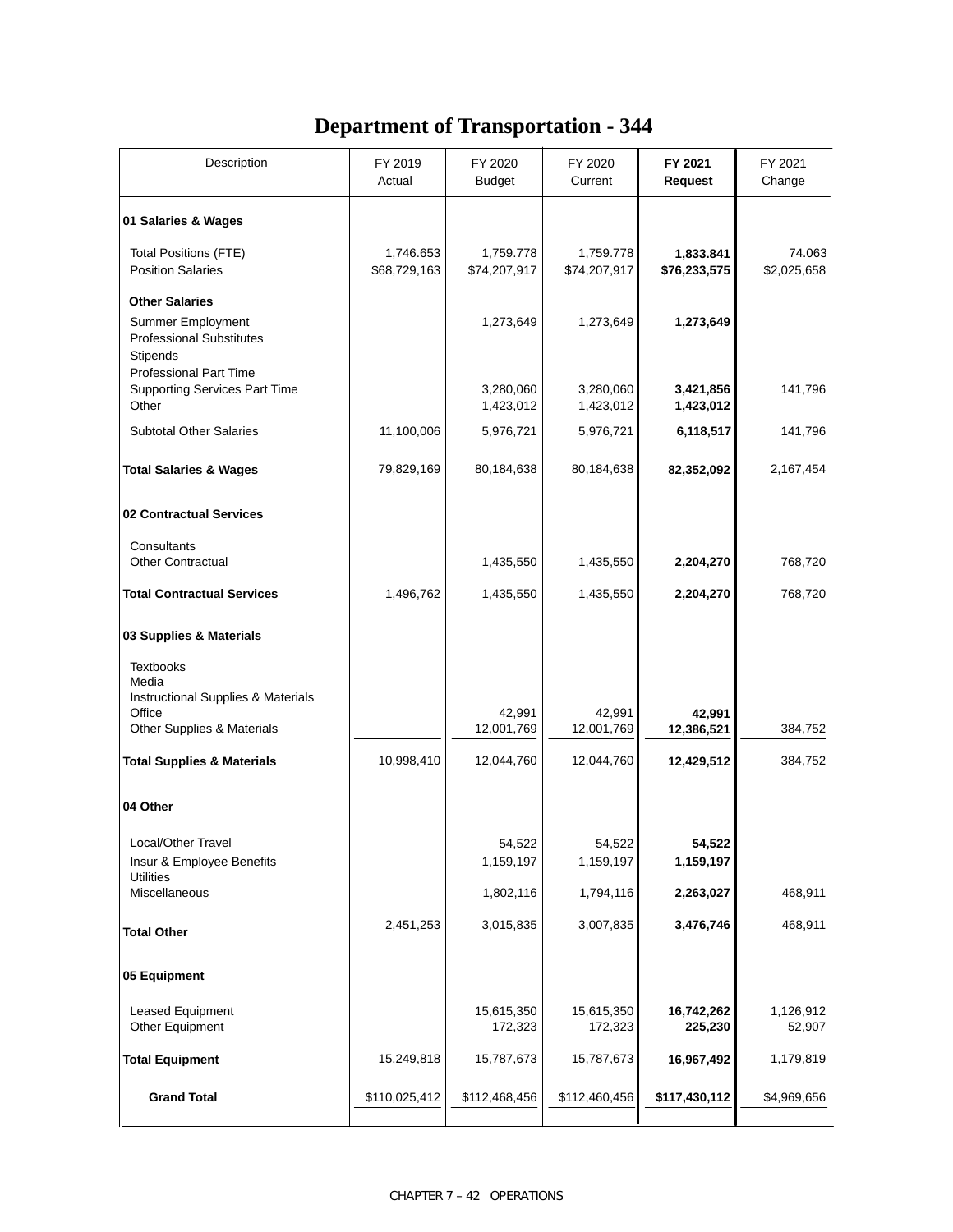# **Department of Transportation - 344**

| CAT |                 | <b>DESCRIPTION</b>                    | 10<br>Mon | FY 2019<br><b>ACTUAL</b> | FY 2020<br><b>BUDGET</b> | FY 2020<br><b>CURRENT</b> | FY 2021<br><b>REQUEST</b> | FY 2021<br>CHANGE |
|-----|-----------------|---------------------------------------|-----------|--------------------------|--------------------------|---------------------------|---------------------------|-------------------|
| 9   | Q               | Director II                           |           | 1.000                    | 1.000                    | 1.000                     | 1.000                     |                   |
| 9   | O               | <b>Assistant Director II</b>          |           | 1.000                    | 1.000                    | 1.000                     | 1.000                     |                   |
| 9   | Κ               | Supervisor                            |           | 1.000                    | 1.000                    | 1.000                     | 1.000                     |                   |
| 9   | Κ               | Auto Repair Supervisor III            |           | 1.000                    | 1.000                    | 1.000                     | 1.000                     |                   |
| 9   | Κ               | <b>Bus Operations Manager</b>         |           | 1.000                    | 1.000                    | 1.000                     | 1.000                     |                   |
| 9   | J               | Safety/Staff Development Mgr          |           | 1.000                    | 1.000                    | 1.000                     | 1.000                     |                   |
| 9   | J               | Transportation Spec - Spec Ed         |           | .750                     | .750                     | .750                      | .750                      |                   |
| 9   | J               | <b>Transportation Depot Manager</b>   |           | 8.000                    | 8.000                    | 8.000                     | 8.000                     |                   |
| 9   | н               | Auto Repair Supervisor II             |           | 1.000                    | 1.000                    | 1.000                     | 1.000                     |                   |
| 9   | н               | <b>Transportation Routing Spec</b>    |           | 1.000                    | 1.000                    | 1.000                     | 1.000                     |                   |
| 9   | 27              | IT Systems Engineer                   |           | 1.000                    | 1.000                    | 1.000                     | 1.000                     |                   |
| 9   | 26              | <b>Transport Admin Svcs Mgr</b>       |           | 1.000                    | 1.000                    | 1.000                     | 1.000                     |                   |
| 9   | 25              | IT Systems Specialist                 |           | 2.000                    | 2.000                    | 2.000                     | 2.000                     |                   |
| 9   | 25              | Database Administrator II             |           | 1.000                    | 1.000                    | 1.000                     | 1.000                     |                   |
| 9   | 24              | <b>Fiscal Specialist I</b>            |           | .750                     | .750                     | .750                      | .750                      |                   |
| 9   | 23              | Auto Parts Supervisor                 |           | 1.000                    | 1.000                    | 1.000                     | 1.000                     |                   |
| 9   | 22              | Auto Repair Supv I                    |           | 4.000                    | 4.000                    | 4.000                     | 4.000                     |                   |
| 9   | 21              | Route/Program Specialist              |           | 1.000                    | 1.000                    | 1.000                     | 1.000                     |                   |
| 9   | 20              | <b>Transportation Assignment Spec</b> |           | 1.000                    | 1.000                    | 1.000                     | 1.000                     |                   |
| 9   | 19              | <b>Employment Process Coordinator</b> |           | 1.000                    | 1.000                    | 1.000                     | 1.000                     |                   |
| 9   | 19              | Auto Technican II Shift 1             |           | 1.000                    | 3.000                    | 3.000                     | 3.000                     |                   |
| 9   | 19              | Auto Technican II Shift 2             |           | 5.000                    | 5.000                    | 5.000                     | 5.000                     |                   |
| 9   | 19              | Auto Technican II Shift 3             |           | 5.000                    | 5.000                    | 5.000                     | 5.000                     |                   |
| 9   | 19              | <b>Transportation Asst Supv</b>       |           | 1.000                    | 1.000                    | 1.000                     | 1.000                     |                   |
| 9   | 19              | <b>Transportation Dispatcher</b>      |           | 6.000                    | 6.000                    | 6.000                     | 6.000                     |                   |
| 9   | 19              | <b>Transportation Cluster Mgr</b>     |           | 23.000                   | 23.000                   | 23.000                    | 23.000                    |                   |
| 9   | 19              | Senior Trainer                        |           | 1.000                    | 1.000                    | 1.000                     | 1.000                     |                   |
| 9   | 18              | <b>Fiscal Assistant IV</b>            |           | 1.000                    | 1.000                    | 1.000                     | 1.000                     |                   |
| 9   | 18              | <b>Regional Router</b>                |           | 1.000                    | 1.000                    | 1.000                     | 1.000                     |                   |
| 9   | 17              | <b>Wellness Coach</b>                 |           | 1.000                    | 1.000                    | 1.000                     | 1.000                     |                   |
| 9   | 17 <sub>1</sub> | Safety Trainer II                     |           | 3.000                    | 3.000                    | 3.000                     | 3.000                     |                   |
| 9   | 17              | Auto Technican I Shift 1              |           | 21.000                   | 21.000                   | 21.000                    | 21.000                    |                   |
| 9   | 17              | Auto Technican I Shift 2              |           | 17.000                   | 17.000                   | 17.000                    | 17.000                    |                   |
| 9   | 17              | Auto Technican I Shift 3              |           | 16.000                   | 16.000                   | 16.000                    | 16.000                    |                   |
| 9   | 17              | <b>Bus Route Supervisor</b>           |           | 67.000                   | 67.000                   | 67.000                    | 67.000                    |                   |
| 9   | 16              | <b>Administrative Secretary III</b>   |           | 1.000                    | 1.000                    | 1.000                     | 1.000                     |                   |
| 9   | 16              | <b>Transportation Router</b>          |           | 4.000                    | 4.000                    | 4.000                     | 4.000                     |                   |
| 9   | 15              | <b>Transport Special Assistant</b>    |           | 1.000                    | 1.000                    | 1.000                     | 1.000                     |                   |
| 9   | 15              | <b>Auto Parts Specialist</b>          |           | 1.000                    | 1.000                    | 1.000                     | 1.000                     |                   |
| 9   | 15              | Safety Trainer I                      |           | 11.000                   | 11.000                   | 11.000                    | 11.000                    |                   |
| 9   | 14              | <b>Admin Operations Secretary</b>     |           | 11.000                   | 11.000                   | 11.000                    | 11.000                    |                   |
| 9   | 14              | <b>Account Assistant III</b>          |           | 2.000                    | 2.000                    | 2.000                     | 2.000                     |                   |
| 9   | 14              | Radio Bus Operator                    | X         | 18.000                   | 18.000                   | 18.000                    | 18.000                    |                   |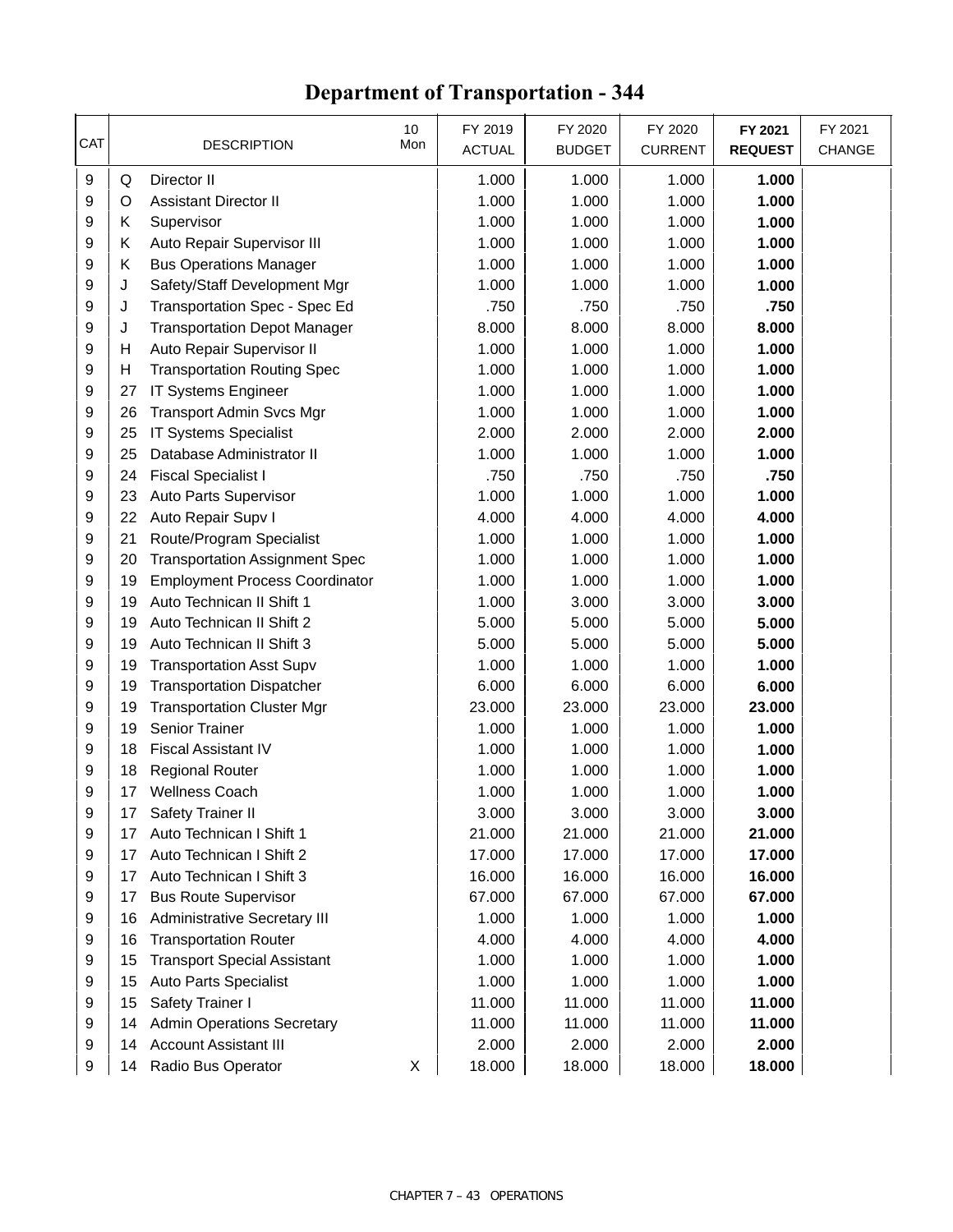| <b>CAT</b> |    | <b>DESCRIPTION</b>                    | 10<br>Mon | FY 2019<br><b>ACTUAL</b> | FY 2020<br><b>BUDGET</b> | FY 2020<br><b>CURRENT</b> | FY 2021<br><b>REQUEST</b> | FY 2021<br><b>CHANGE</b> |
|------------|----|---------------------------------------|-----------|--------------------------|--------------------------|---------------------------|---------------------------|--------------------------|
| 9          | 14 | <b>Transport Time/Attend Asst</b>     |           | 6.000                    | 6.000                    | 6.000                     | 6.000                     |                          |
| 9          | 13 | <b>Fiscal Assistant I</b>             |           |                          |                          | 1.000                     | 1.000                     |                          |
| 9          | 13 | Auto Parts Asst Shift 1               |           | 1.000                    | 1.000                    | 1.000                     | 1.000                     |                          |
| 9          | 13 | Auto Parts Asst Shift 2               |           | 1.000                    | 1.000                    | 1.000                     | 1.000                     |                          |
| 9          | 13 | Auto Parts Assistant Shift 3          |           | 1.000                    |                          |                           |                           |                          |
| 9          | 12 | Satellite Parts Asst Shift I          |           | 3.000                    | 4.000                    | 4.000                     | 4.000                     |                          |
| 9          | 11 | Office Assistant IV                   |           | 1.000                    | 1.000                    | 1.000                     | 1.000                     |                          |
| 9          | 11 | Service Writer                        |           | 5.000                    | 5.000                    | 5.000                     | 5.000                     |                          |
| 9          | 11 | Auto Tech Apprentice Shift 1          |           | 3.000                    | 3.000                    | 3.000                     | 3.000                     |                          |
| 9          | 11 | Auto Tech Apprentice Shift 2          |           | 2.000                    | 2.000                    | 2.000                     | 2.000                     |                          |
| 9          | 11 | Auto Tech Apprentice Shift 3          |           | 3.000                    | 3.000                    | 3.000                     | 3.000                     |                          |
| 9          | 11 | <b>Bus Operator I</b>                 | X         | 1,037.525                | 1,043.150                | 1,043.150                 | 1,087.213                 | 44.063                   |
| 9          | 11 | <b>Transportation Staff Assistant</b> |           | 1.000                    | 1.000                    | 1.000                     | 1.000                     |                          |
| 9          | 10 | <b>Account Assistant I</b>            |           | 1.000                    | 1.000                    |                           |                           |                          |
| 9          | 8  | Auto Service Worker Shift 1           |           | 4.000                    | 4.000                    | 4.000                     | 4.000                     |                          |
| 9          | 8  | Auto Service Worker Shift 2           |           | 5.000                    | 4.000                    | 4.000                     | 4.000                     |                          |
| 9          | 8  | Auto Service Worker Shift 3           |           | 3.000                    | 2.000                    | 2.000                     | 2.000                     |                          |
| 9          | 8  | <b>Transportation Fueling Asst</b>    |           | 5.000                    | 5.000                    | 5.000                     | 5.000                     |                          |
| 9          | 7  | <b>Bus Attendant Spec Ed</b>          | X         | 415.628                  | 423.128                  | 423.128                   | 453.128                   | 30.000                   |
|            |    | <b>Total Positions</b>                |           | 1,746.653                | 1,759.778                | 1,759.778                 | 1,833.841                 | 74.063                   |

### **Department of Transportation - 344**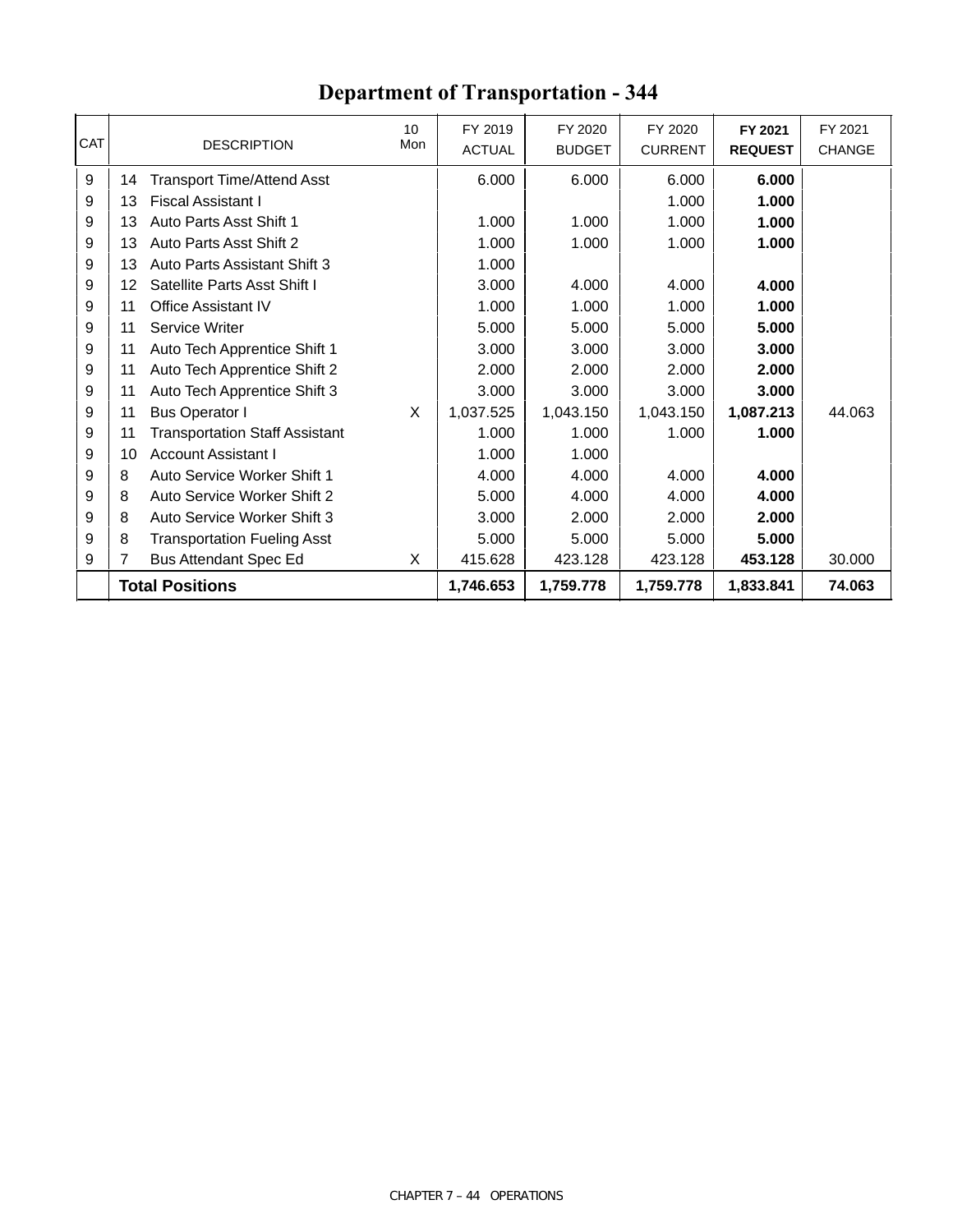# **Field Trip Fund**

| Transportation Specialist (SPED) (J)  | 0.25 |
|---------------------------------------|------|
| Fiscal Specialist I (24)              | 0.25 |
| <b>Business Services Analyst (23)</b> |      |
| Senior Field Trip Coordinator (19)    | 1.0  |
| Field Trip Assistant (12)             | 2.0  |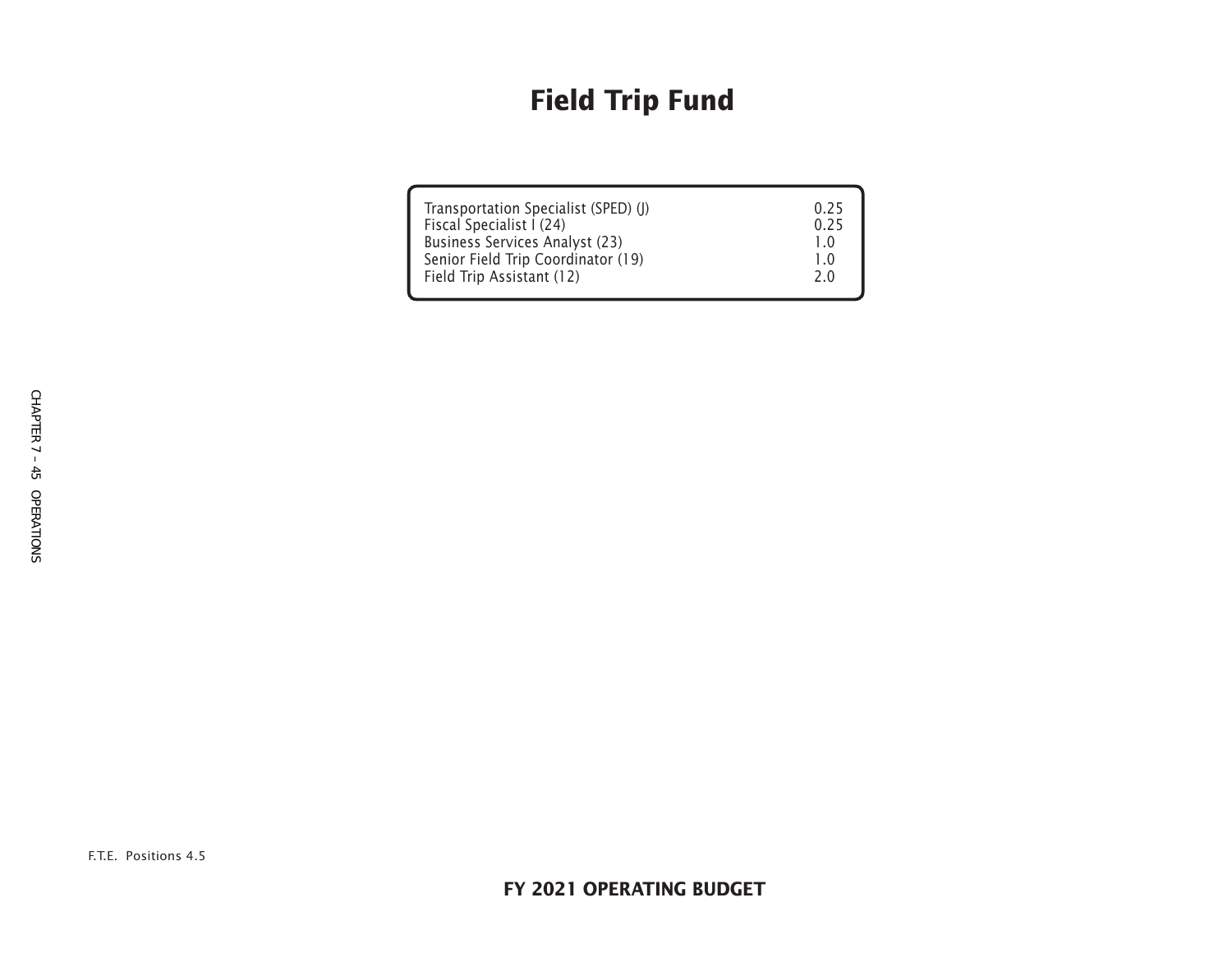### **Field Trip Fund - 830**

| Description                                                                                                                | FY 2019<br>Actual  | FY 2020<br><b>Budget</b> | FY 2020<br>Current   | FY 2021<br><b>Request</b> | FY 2021<br>Change |
|----------------------------------------------------------------------------------------------------------------------------|--------------------|--------------------------|----------------------|---------------------------|-------------------|
| 01 Salaries & Wages                                                                                                        |                    |                          |                      |                           |                   |
| <b>Total Positions (FTE)</b><br><b>Position Salaries</b>                                                                   | 4.500<br>\$337,447 | 4.500<br>\$339,291       | 4.500<br>\$339,291   | 4.500<br>\$339,291        |                   |
| <b>Other Salaries</b><br>Summer Employment<br><b>Professional Substitutes</b><br>Stipends<br><b>Professional Part Time</b> |                    |                          |                      |                           |                   |
| <b>Supporting Services Part Time</b><br>Other                                                                              |                    | 329,043<br>1,020,966     | 329,043<br>1,020,966 | 329,043<br>1,055,966      | 35,000            |
| <b>Subtotal Other Salaries</b>                                                                                             | 1,108,675          | 1,350,009                | 1,350,009            | 1,385,009                 | 35,000            |
| <b>Total Salaries &amp; Wages</b>                                                                                          | 1,446,122          | 1,689,300                | 1,689,300            | 1,724,300                 | 35,000            |
| 02 Contractual Services                                                                                                    |                    |                          |                      |                           |                   |
| Consultants<br><b>Other Contractual</b>                                                                                    |                    | 159,638                  | 159,638              | 209,638                   | 50,000            |
| <b>Total Contractual Services</b>                                                                                          | 102,216            | 159,638                  | 159,638              | 209,638                   | 50,000            |
| 03 Supplies & Materials                                                                                                    |                    |                          |                      |                           |                   |
| <b>Textbooks</b><br>Media<br>Instructional Supplies & Materials                                                            |                    |                          |                      |                           |                   |
| Office<br>Other Supplies & Materials                                                                                       |                    | 10,091<br>671,575        | 10,091<br>671,575    | 10,091<br>721,575         | 50,000            |
| <b>Total Supplies &amp; Materials</b>                                                                                      | 572,533            | 681,666                  | 681,666              | 731,666                   | 50,000            |
| 04 Other                                                                                                                   |                    |                          |                      |                           |                   |
| Local/Other Travel<br>Insur & Employee Benefits<br><b>Utilities</b><br>Miscellaneous                                       |                    | 138<br>204,602           | 138<br>204,602       | 138<br>229,602            | 25,000            |
| <b>Total Other</b>                                                                                                         | 182,929            | 204,740                  | 204,740              | 229,740                   | 25,000            |
| 05 Equipment                                                                                                               |                    |                          |                      |                           |                   |
| Leased Equipment<br>Other Equipment                                                                                        |                    | 1,605                    | 1,605                | 1,605                     |                   |
| <b>Total Equipment</b>                                                                                                     |                    | 1,605                    | 1,605                | 1,605                     |                   |
| <b>Grand Total</b>                                                                                                         | \$2,303,800        | \$2,736,949              | \$2,736,949          | \$2,896,949               | \$160,000         |
|                                                                                                                            |                    |                          |                      |                           |                   |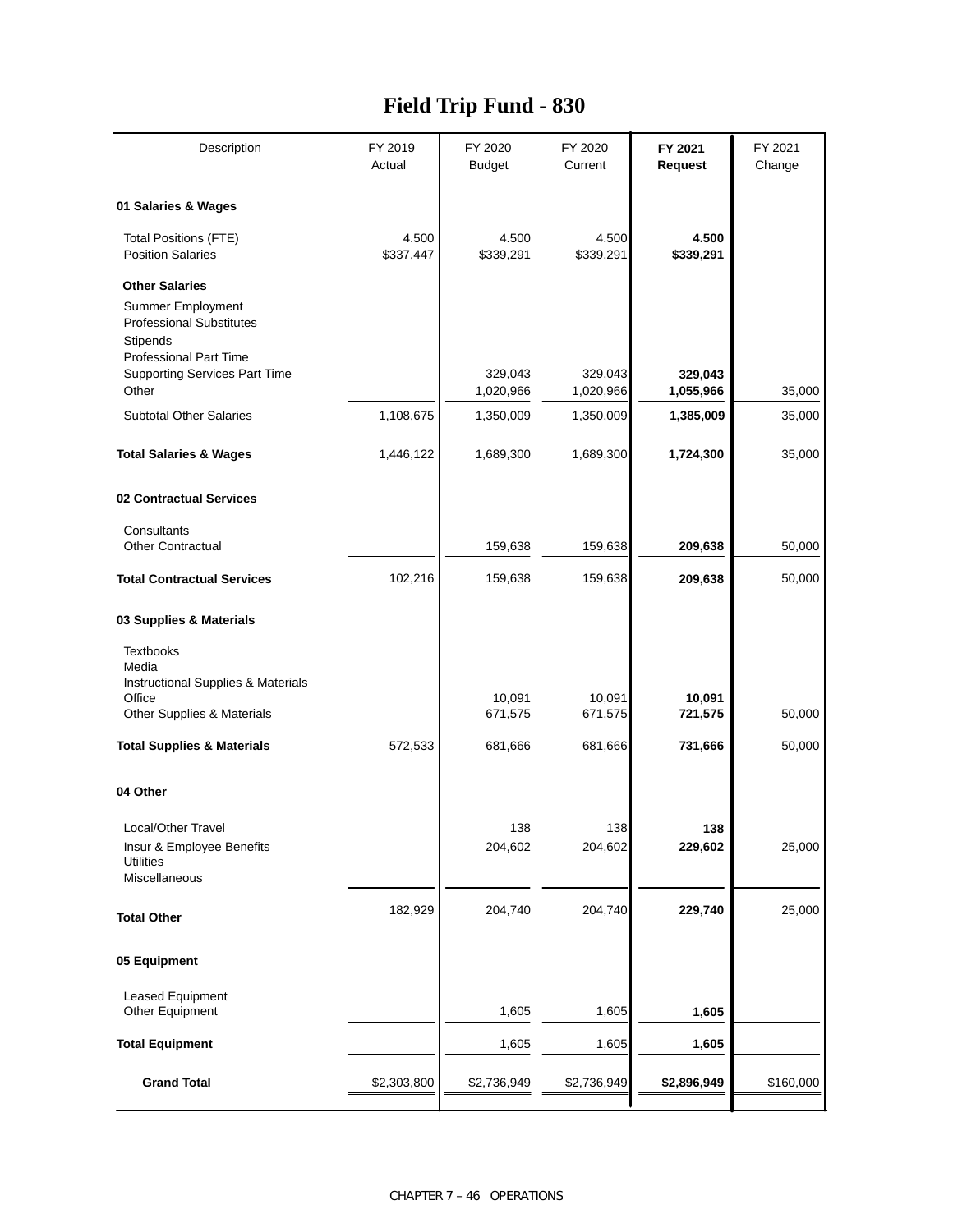# **Field Trip Fund - 830**

| <b>CAT</b> | <b>DESCRIPTION</b>                     | 10<br>Mon | FY 2019<br><b>ACTUAL</b> | FY 2020<br><b>BUDGET</b> | FY 2020<br><b>CURRENT</b> | FY 2021<br><b>REQUEST</b> | FY 2021<br><b>CHANGE</b> |
|------------|----------------------------------------|-----------|--------------------------|--------------------------|---------------------------|---------------------------|--------------------------|
| 71         | Transportation Spec - Spec Ed          |           | .250                     | .250                     | .250                      | .250                      |                          |
| 71         | <b>Fiscal Specialist I</b><br>24       |           | .250                     | .250                     | .250                      | .250                      |                          |
| 71         | <b>Business Services Analyst</b><br>23 |           | 1.000                    | 1.000                    | 1.000                     | 1.000                     |                          |
| 71         | Sr Field Trip Coordinator<br>19        |           | 1.000                    | 1.000                    | 1.000                     | 1.000                     |                          |
| 71         | <b>Field Trip Assistant</b><br>12      |           | 2.000                    | 2.000                    | 2.000                     | 2.000                     |                          |
|            | <b>Total Positions</b>                 |           | 4.500                    | 4.500                    | 4.500                     | 4.500                     |                          |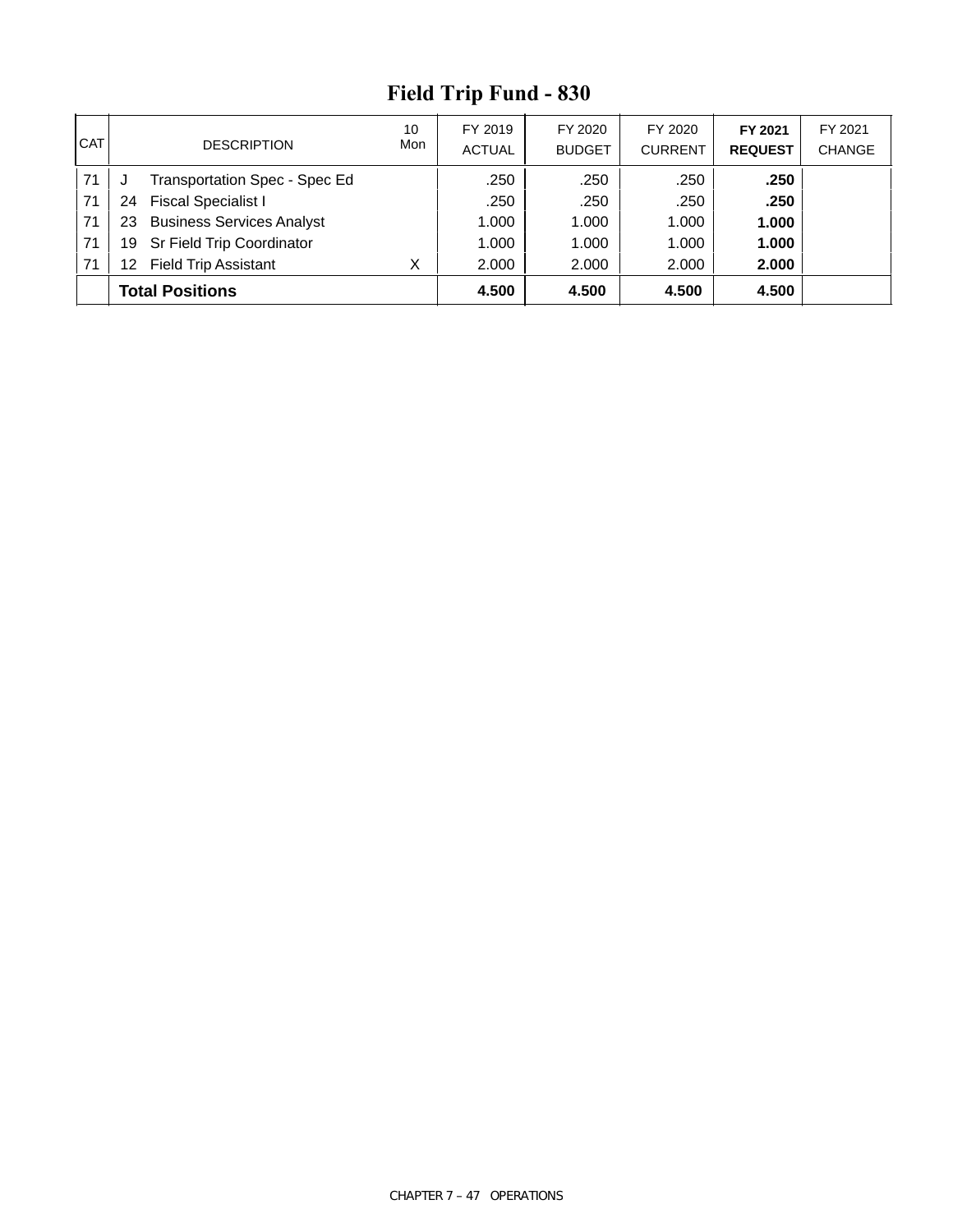Department of Materials Management **351/352/353/354/355/417/810/811/812/813/814/815**

 $MISSTON$  The Department of Materials Management (DMM) economically facilitates the delivery of approved, high-quality products, meals, resources, and services, in an environment of cooperation, integrity, and excellence, that are essential to the educational success of all students in MCPS and support the programs of our community partners.

#### MAJOR FUNCTIONS

#### **Supply and Property Management** *(Operational Excellence)*

DMM manages a warehouse and distribution network that provide the necessary textbooks, classroom and office supplies, science kits, furniture, equipment, and test materials to MCPS schools and offices. An efficient and effective mail service, for both internal (Pony) and external mail, is provided. DMM, with a laser-like focus on operational effectiveness and a culture of commitment to supporting schools, strives to effectively deliver the resources and services required of all instructional programs. This is accomplished by listening to the needs of its customers, understanding requirement expectations, and anticipating needs to formulate strategies to meet targeted goals, align work across other offices, and benchmark best practices in the supply chain industry.

#### **Instructional and Library Material Processing**  *(Operational Excellence)*

DMM maintains a database of approved textbooks and library and instructional materials. It also circulates videos requested by teachers for classroom use. School library media purchases are processed centrally to ensure uniformity, facilitate systematic cataloging of records, and save time for school staff. Staff collaboratively engage with offices and school-based staff to ensure all materials fully support the instructional program.

#### **Editorial, Graphics, and Publishing Services (EGPS)**  *(Operational Excellence)*

EGPS is responsible for providing document preparation, graphic content, and editorial support to schools and offices. Products include public information materials, student daily planners and handbooks, student diplomas and certificates, and other guides used in the academic programs. Custom color printing also is provided. Copy-Plus provides centralized duplication for instructional materials permitting teachers to maximize time spent providing instruction. TeamWorks provides copier equipment and maintenance for the high-volume copiers located in all schools and many offices. There is a focus to provide additional copier resources to highly impacted schools and schools with large enrollments.

#### **Procurement** *(Operational Excellence)*

The Procurement Unit purchases goods and services through contract awards to vendors who meet product specifications. The unit monitors vendor performance and product quality to ensure maximum customer satisfaction. Maryland state law requires MCPS to advertise for sealed bids for materials, equipment, and supplies that cost more than \$25,000. In FY 2010, the state passed a funding accountability law (pertaining to MCPS only) that provides for web-based reporting to the public; several other jurisdictions have since followed with similar information. In addition, the Board of Education has tasked the Procurement Unit with promoting outreach efforts and actively recruiting minority, female, and disabled vendors. Excellent customer service is paramount to providing the resources needed to successfully support instructional programs.

#### **Food and Nutrition Services** *(Operational Excellence)*

The Division of Food and Nutrition Services provides high-quality, nutritious meals in a cost-effective and efficient operation. The division administers five child nutrition programs, a central production facility, and a food warehouse and distribution center. A hungry child cannot learn, therefore, breakfast and lunch meals, as well as after-school snacks and suppers, are provided to students during the school year. Summer meals are provided to MCPS students enrolled in academic and other programs. The division also provides nutrition education and support to schools and various community groups. This division strives to continually identify, through the use of data and process review, opportunities to reach more students in need of food supports to improve their opportunities to learn.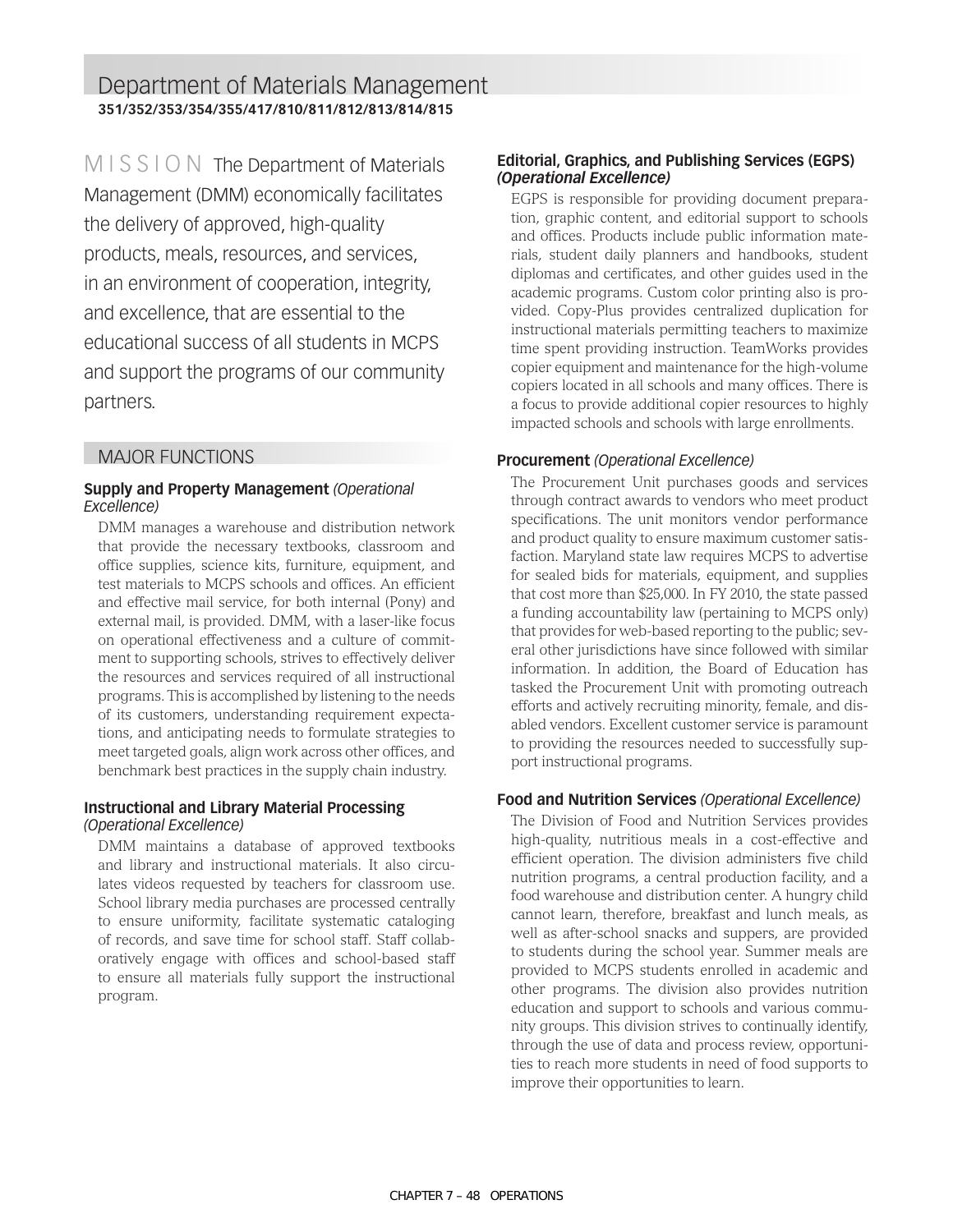#### OVERVIEW OF BUDGET CHANGES

#### FY 2021 RECOMMENDED BUDGET

The FY 2021 recommended budget for this department is \$71,820,593, an increase of \$1,294,683 over the current FY 2020 budget. An explanation of this change follows.

#### *Same Service Level Changes—\$1,221,352 Student Enrollment—\$69,029*

Due to ongoing enrollment growth and additional square feet of space with new schools, there is an increase of \$69,029 for 2.0 warehouse worker positions in the Supply and Property Management Unit within the Department of Materials Management. Additional warehouse workers are necessary to keep up with increased school needs for food and supplies as there have been minimal staffing changes within the unit over the past 15 years.

#### *Realignments to Meet Expenditure Requirements and Priorities—\$0*

There are a number of realignments budgeted to address priority spending needs within this department. In the Department of Materials Management, there is a realignment of \$45,058 for a 1.0 administrative secretary I position to fund a 1.0 buyer assistant II position within the Procurement Unit. In addition, there is a realignment of \$10,000 from contractual services to postage to support additional mailing service needs.

#### *Other—\$163,023*

In the Editorial, Graphics, and Publishing Unit, there is an increase of \$54,087 for instructional materials, \$34,000 for program supplies, and \$9,936 for lease/purchase of refurbished school copiers. The increase in instructional materials is due to increased demand for instructional documents requested by teachers through the Copy-Plus program. Additional funds for program supplies are for toner and parts on school copiers. In addition, there is an increase of \$65,000 for postage due to increased mailing expenditures related to Partnership for Assessment of Readiness for College and Careers and Measures of Academic Progress assessments.

#### *Enterprise Funds—\$989,300*

Within the Division of Food and Nutrition Services, the budget includes an increase of \$989,300 to address budget appropriation needs to meet expected revenue projections within the enterprise fund. The increase will have no impact on the tax-supported budget, as all funds within enterprise funds are self-supported.

#### *Strategic Accelerator—\$73,331 Focus on Operational Excellence—\$73,331*

The budget includes one strategic accelerator that focuses on operational excellence. To fund this strategic accelerator, the budget includes \$73,331 for a 1.0 buyer II position. The position will assist current staff with active bids as well as handling purchase orders in the Procurement Unit. Additionally, \$28,724 for employee benefits is added to chapter 10, Department of Employee and Retiree Services budget.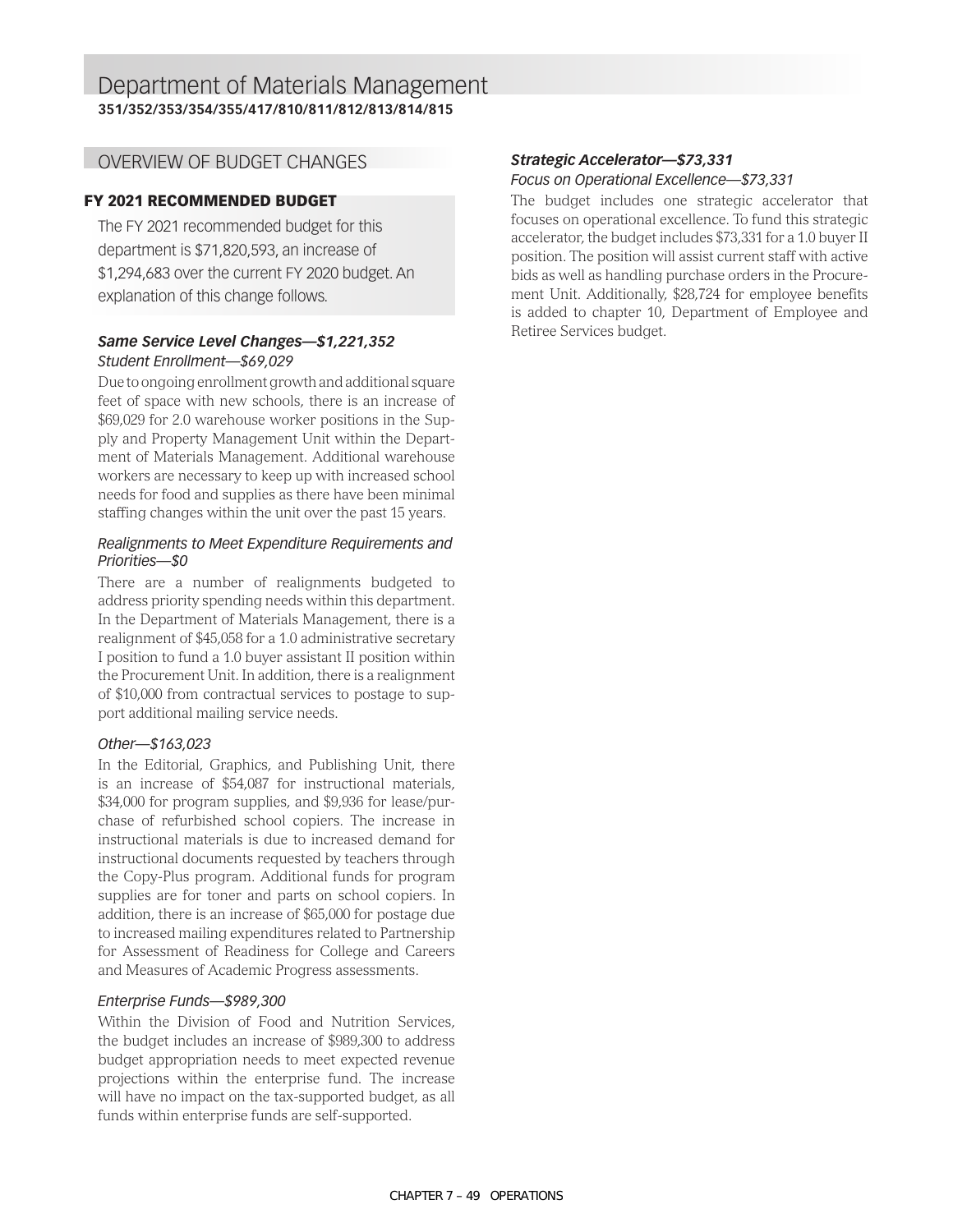# **Department of Materials Management**

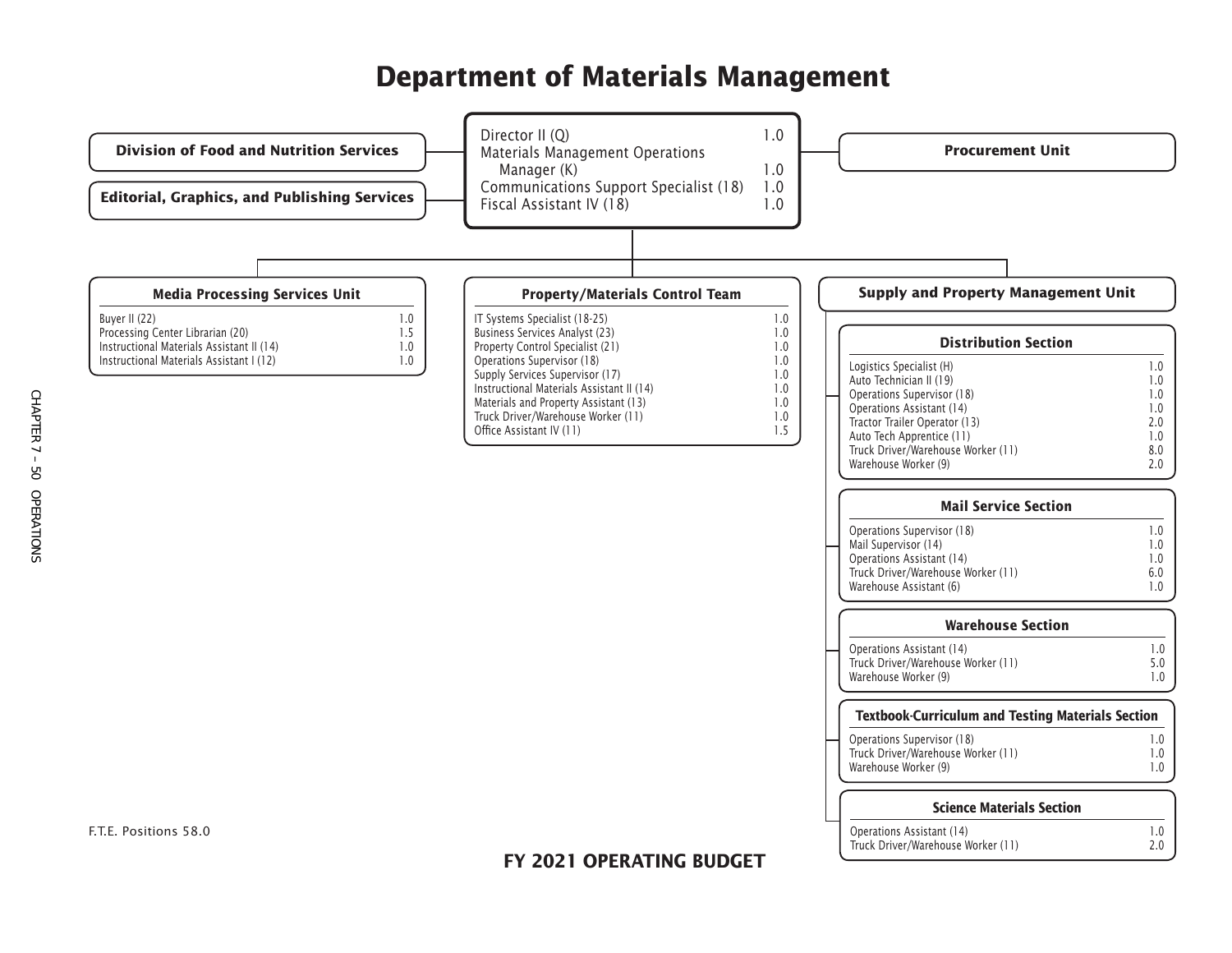### **Department of Materials Management - 351/352/354/355**

| Description                                                                                                                       | FY 2019<br>Actual     | FY 2020<br><b>Budget</b>   | FY 2020<br>Current         | FY 2021<br><b>Request</b>  | FY 2021<br>Change    |
|-----------------------------------------------------------------------------------------------------------------------------------|-----------------------|----------------------------|----------------------------|----------------------------|----------------------|
| 01 Salaries & Wages                                                                                                               |                       |                            |                            |                            |                      |
| <b>Total Positions (FTE)</b><br><b>Position Salaries</b>                                                                          | 57.000<br>\$3,681,774 | 57.000<br>\$4,006,835      | 57.000<br>\$4,006,835      | 58.000<br>\$3,955,806      | 1.000<br>(\$51,029)  |
| <b>Other Salaries</b><br>Summer Employment<br><b>Professional Substitutes</b><br><b>Stipends</b><br><b>Professional Part Time</b> |                       |                            |                            |                            |                      |
| <b>Supporting Services Part Time</b><br>Other                                                                                     |                       | 455,481<br>215,022         | 455,481<br>215,022         | 455,481<br>215,022         |                      |
| <b>Subtotal Other Salaries</b>                                                                                                    | 881,513               | 670,503                    | 670,503                    | 670,503                    |                      |
| <b>Total Salaries &amp; Wages</b>                                                                                                 | 4,563,287             | 4,677,338                  | 4,677,338                  | 4,626,309                  | (51, 029)            |
| 02 Contractual Services                                                                                                           |                       |                            |                            |                            |                      |
| Consultants<br><b>Other Contractual</b>                                                                                           |                       | 85,917                     | 85,917                     | 75,917                     | (10,000)             |
| <b>Total Contractual Services</b>                                                                                                 | 72,770                | 85,917                     | 85,917                     | 75,917                     | (10,000)             |
| 03 Supplies & Materials                                                                                                           |                       |                            |                            |                            |                      |
| <b>Textbooks</b><br>Media                                                                                                         |                       |                            |                            |                            |                      |
| Instructional Supplies & Materials<br>Office<br>Other Supplies & Materials                                                        |                       | 28,860<br>2,668<br>400,296 | 28,860<br>2,668<br>400,296 | 28,860<br>2,968<br>470,596 | 300<br>70,300        |
| <b>Total Supplies &amp; Materials</b>                                                                                             | 469,021               | 431,824                    | 431,824                    | 502,424                    | 70,600               |
| 04 Other                                                                                                                          |                       |                            |                            |                            |                      |
| Local/Other Travel<br>Insur & Employee Benefits<br><b>Utilities</b>                                                               |                       | 1,630                      | 1,630                      | 1,780                      | 150                  |
| Miscellaneous                                                                                                                     |                       | 219,216                    | 219,216                    | 294,466                    | 75,250               |
| <b>Total Other</b>                                                                                                                | 311,643               | 220,846                    | 220,846                    | 296,246                    | 75,400               |
| 05 Equipment                                                                                                                      |                       |                            |                            |                            |                      |
| Leased Equipment<br>Other Equipment                                                                                               |                       | 985,685<br>159,386         | 985,685<br>159,386         | 555,685<br>589,386         | (430,000)<br>430,000 |
| <b>Total Equipment</b>                                                                                                            | 576,533               | 1,145,071                  | 1,145,071                  | 1,145,071                  |                      |
| <b>Grand Total</b>                                                                                                                | \$5,993,254           | \$6,560,996                | \$6,560,996                | \$6,645,967                | \$84,971             |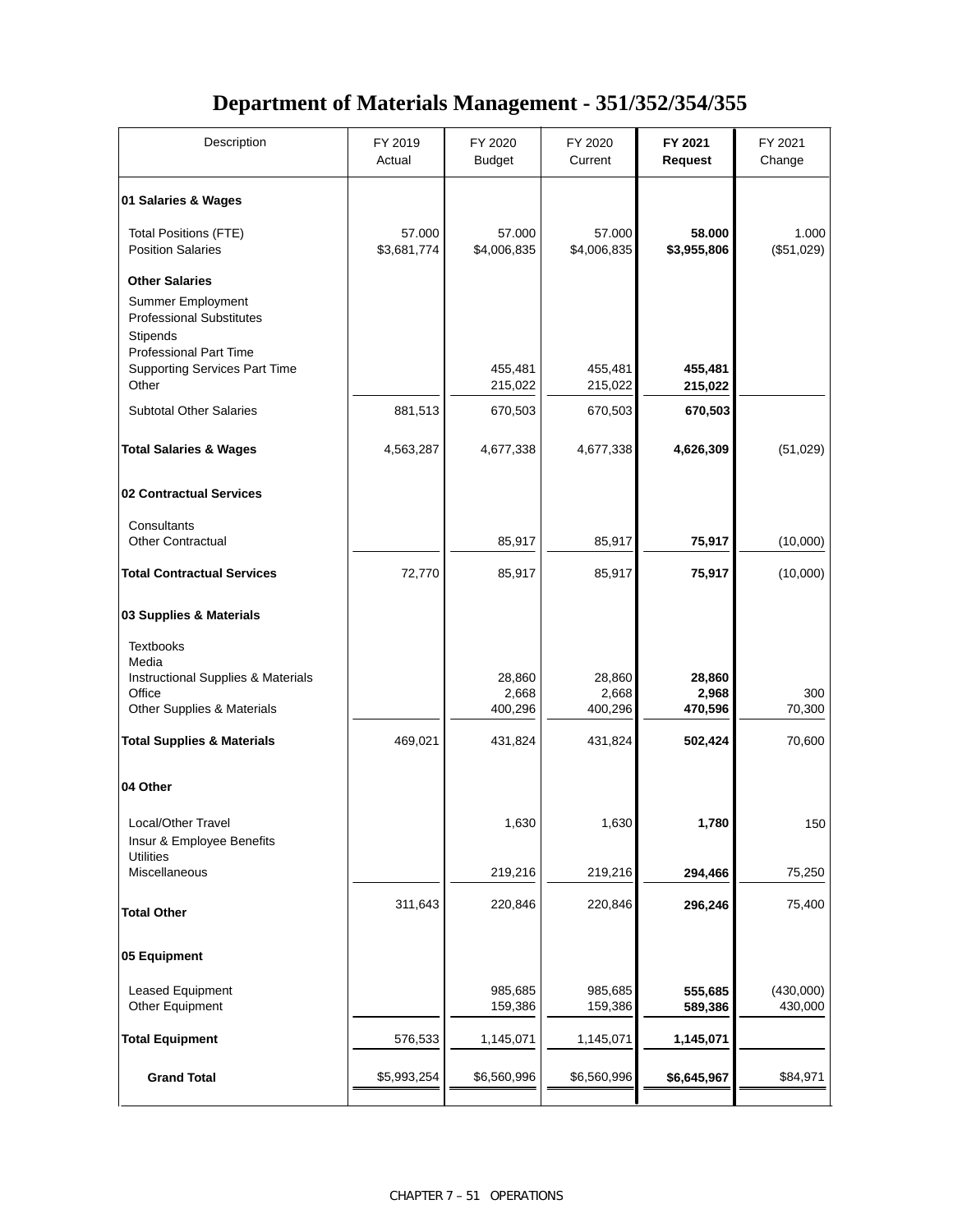# **Department of Materials Management - 351/352/354**

|                | <b>Total Positions</b>                     |     | 57.000        | 57.000        | 57.000         | 58.000         | 1.000         |
|----------------|--------------------------------------------|-----|---------------|---------------|----------------|----------------|---------------|
|                | <b>Subtotal</b>                            |     | 5.500         | 4.500         | 4.500          | 4.500          |               |
| $\overline{2}$ | 12 Instruct Materials Asst I               |     | 2.000         | 1.000         | 1.000          | 1.000          |               |
| $\overline{2}$ | <b>Instruct Materials Asst II</b><br>14    |     | 1.000         | 1.000         | 1.000          | 1.000          |               |
| $\overline{c}$ | 20 Processing Center Librarian             |     | 1.500         | 1.500         | 1.500          | 1.500          |               |
| $\overline{2}$ | 22 Buyer II                                |     | 1.000         | 1.000         | 1.000          | 1.000          |               |
|                | 354 Media Processing Services Unit         |     |               |               |                |                |               |
|                | <b>Subtotal</b>                            |     | 47.500        | 47.500        | 47.500         | 49.500         | 2.000         |
| 10             | <b>Warehouse Assistant</b><br>6            |     | 1.000         | 1.000         | 1.000          | 1.000          |               |
| 10             | 9<br>Warehouse Worker                      |     | 2.000         | 2.000         | 2.000          | 4.000          | 2.000         |
| 10             | 11<br>Truck Drive/Whr Wkr Shift 1          |     | 23.000        | 23,000        | 23.000         | 23.000         |               |
| 10             | 11<br>Auto Tech Apprentice Shift 1         |     | 1.000         | 1.000         | 1.000          | 1.000          |               |
| 10             | Office Assistant IV<br>11                  |     | 1.500         | 1.500         | 1.500          | 1.500          |               |
| 10             | 13<br><b>Materials &amp; Property Asst</b> |     | 1.000         | 1.000         | 1.000          | 1.000          |               |
| 10             | 13<br><b>Tractor Trailer Operator</b>      |     | 2.000         | 2.000         | 2.000          | 2.000          |               |
| 10             | <b>Instruct Materials Asst II</b><br>14    |     | 1.000         | 1.000         | 1.000          | 1.000          |               |
| 10             | <b>Operations Assistant</b><br>14          |     | 4.000         | 4.000         | 4.000          | 4.000          |               |
| 10             | 14<br><b>Mail Supervisor</b>               |     | 1.000         | 1.000         | 1.000          | 1.000          |               |
| 10             | 17<br><b>Supply Services Supervisor</b>    |     | 1.000         | 1.000         | 1.000          | 1.000          |               |
| 10             | <b>Operations Supervisor</b><br>18         |     | 4.000         | 4.000         | 4.000          | 4.000          |               |
| 10             | 19<br>Auto Technican II Shift 1            |     | 1.000         | 1.000         | 1.000          | 1.000          |               |
| 10             | <b>Property Control Specialist</b><br>21   |     | 1.000         | 1.000         | 1.000          | 1.000          |               |
| 10             | <b>Business Services Analyst</b><br>23     |     | 1.000         | 1.000         | 1.000          | 1.000          |               |
| 10             | <b>IT Systems Specialist</b><br>25         |     | 1.000         | 1.000         | 1.000          | 1.000          |               |
| 10             | <b>Logistics Specialist</b><br>н           |     | 1.000         | 1.000         | 1.000          | 1.000          |               |
|                | 352 Supply and Property Management Unit    |     |               |               |                |                |               |
|                | <b>Subtotal</b>                            |     | 4.000         | 5.000         | 5.000          | 4.000          | (1.000)       |
| 1              | 14 Administrative Secretary I              |     |               | 1.000         | 1.000          |                | (1.000)       |
| 1              | <b>Communications Support Spec</b><br>18   |     | 1.000         | 1.000         | 1.000          | 1.000          |               |
| 1              | <b>Fiscal Assistant IV</b><br>18           |     | 1.000         | 1.000         | 1.000          | 1.000          |               |
| 1              | Κ<br>Materials Mgt Oper Mgr                |     | 1.000         | 1.000         | 1.000          | 1.000          |               |
| 1              | Director II<br>Q                           |     | 1.000         | 1.000         | 1.000          | 1.000          |               |
|                | 351 Department of Materials Management     |     |               |               |                |                |               |
|                |                                            |     |               |               |                |                |               |
| CAT            | <b>DESCRIPTION</b>                         | Mon | <b>ACTUAL</b> | <b>BUDGET</b> | <b>CURRENT</b> | <b>REQUEST</b> | <b>CHANGE</b> |
|                |                                            | 10  | FY 2019       | FY 2020       | FY 2020        | FY 2021        | FY 2021       |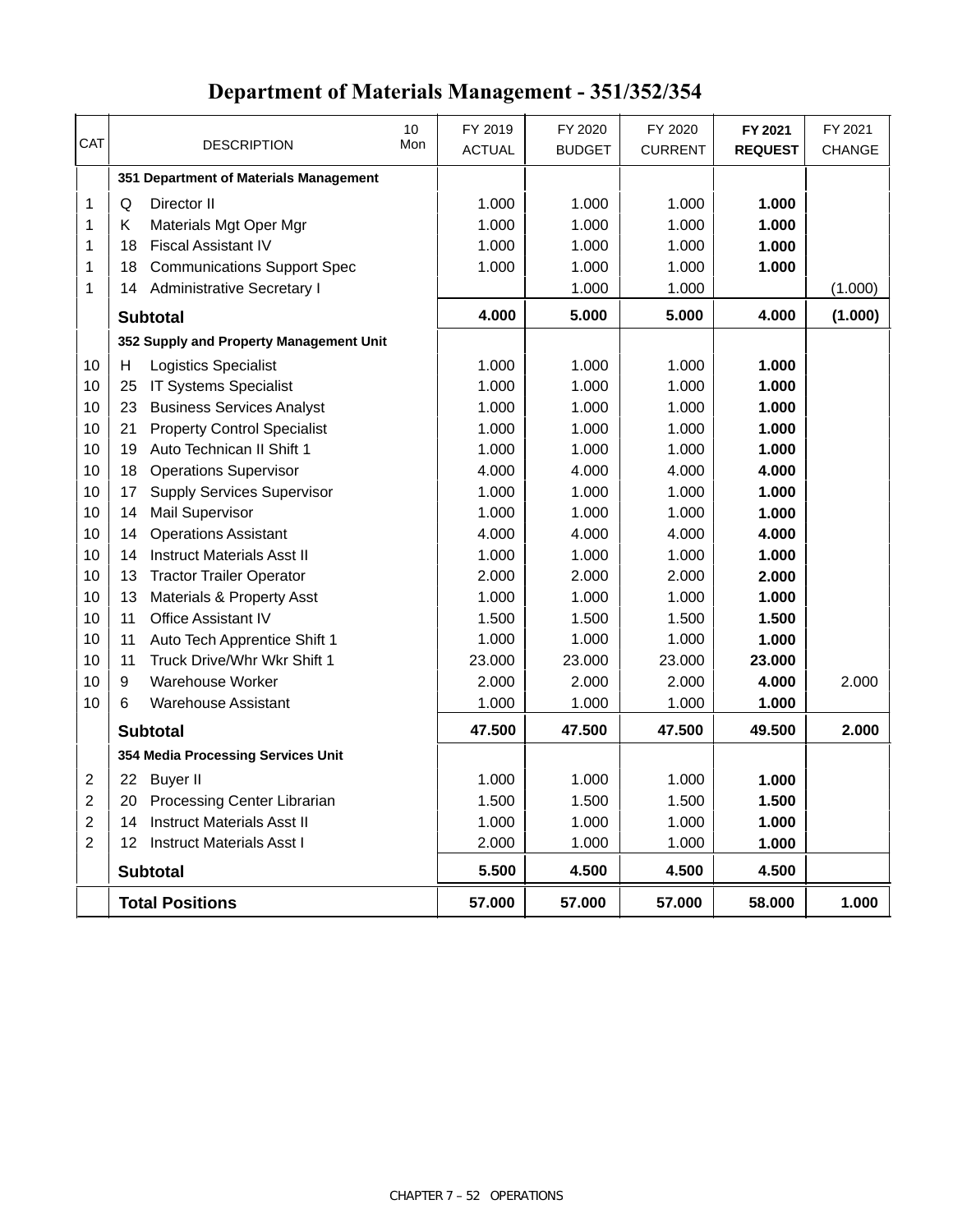# **Editorial, Graphics, and Publishing Services**

| Supervisor (O)<br>Printing Supervisor (H)<br>Publications Supervisor (G)<br>Publications Art Director (23)<br>Communications Specialist/Web Producer (21)<br>Senior Graphic Designer (20)<br>Graphic Designer (18)<br>Printing Equipment Operator IV (18)<br>Equipment Mechanic (17)<br>Customer Service Specialist (16)<br>Printing Equipment Operator III (16)<br>Copier Repair Technician (15) | 1.0<br>1.0<br>2.0<br>1.0<br>1.0<br>1.0<br>2.0<br>2.0<br>1.0<br>2.0<br>2.0<br>5.0<br>6.5 |
|---------------------------------------------------------------------------------------------------------------------------------------------------------------------------------------------------------------------------------------------------------------------------------------------------------------------------------------------------------------------------------------------------|-----------------------------------------------------------------------------------------|
| Printing Equipment Operator II (14)<br>Printing Equipment Operator I (11)                                                                                                                                                                                                                                                                                                                         | 6.0                                                                                     |
|                                                                                                                                                                                                                                                                                                                                                                                                   |                                                                                         |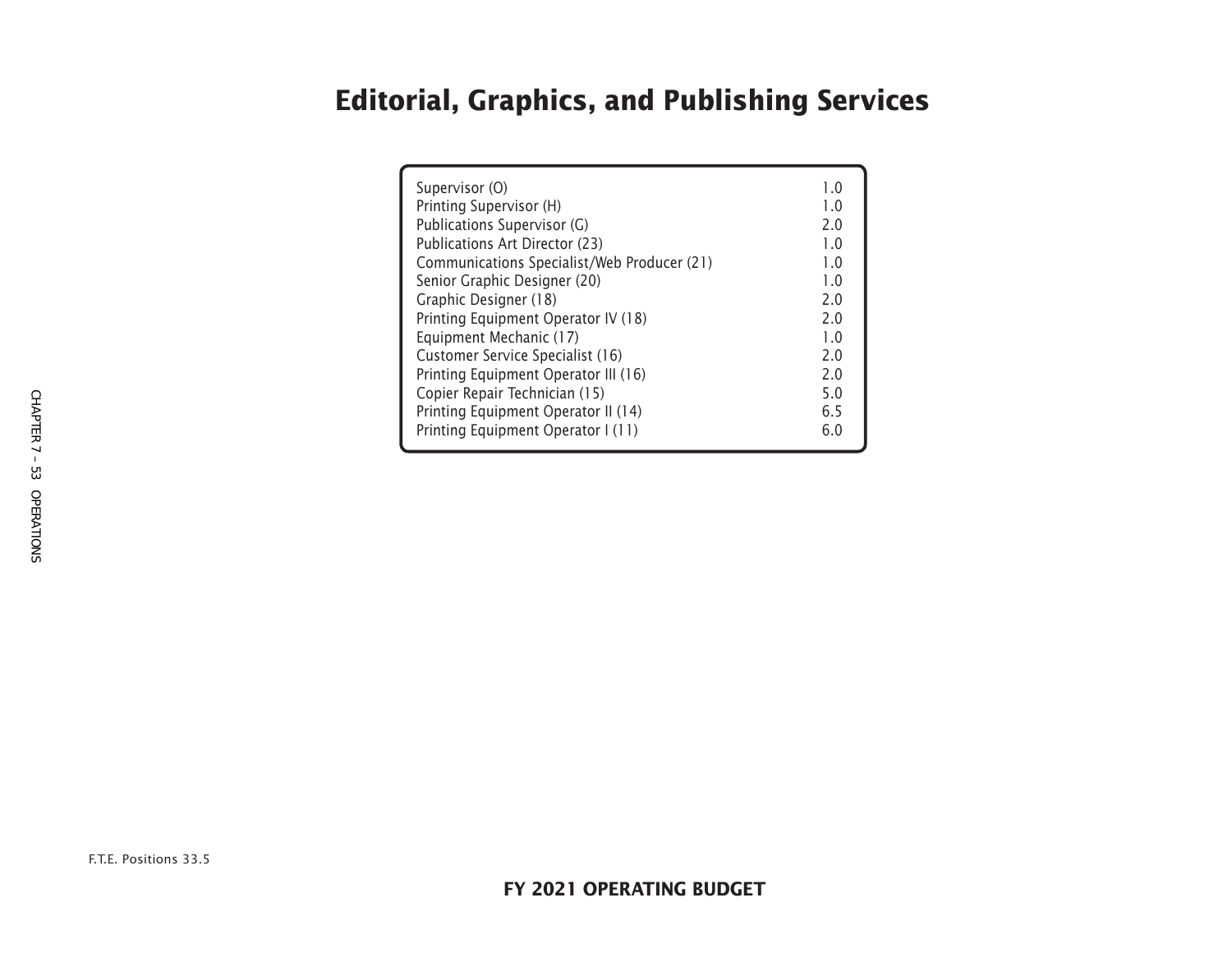### **Editorial, Graphics, and Publishing Services - 417**

| Description                                                                  | FY 2019<br>Actual     | FY 2020<br>Budget     | FY 2020<br>Current    | FY 2021<br><b>Request</b> | FY 2021<br>Change |
|------------------------------------------------------------------------------|-----------------------|-----------------------|-----------------------|---------------------------|-------------------|
| 01 Salaries & Wages                                                          |                       |                       |                       |                           |                   |
| <b>Total Positions (FTE)</b><br><b>Position Salaries</b>                     | 33.500<br>\$2,343,342 | 33.500<br>\$2,444,032 | 33.500<br>\$2,444,032 | 33.500<br>\$2,444,032     |                   |
| <b>Other Salaries</b><br>Summer Employment                                   |                       |                       |                       |                           |                   |
| <b>Professional Substitutes</b><br>Stipends<br><b>Professional Part Time</b> |                       | 211,805               | 211,805               | 211,805                   |                   |
| <b>Supporting Services Part Time</b><br>Other                                |                       | 94,153<br>39,297      | 94,153<br>39,297      | 94,153<br>39,297          |                   |
| <b>Subtotal Other Salaries</b>                                               | 389,713               | 345,255               | 345,255               | 345,255                   |                   |
| <b>Total Salaries &amp; Wages</b>                                            | 2,733,055             | 2,789,287             | 2,789,287             | 2,789,287                 |                   |
| 02 Contractual Services                                                      |                       |                       |                       |                           |                   |
| Consultants<br><b>Other Contractual</b>                                      |                       | 495,078               | 495,078               | 495,078                   |                   |
| <b>Total Contractual Services</b>                                            | 455,503               | 495,078               | 495,078               | 495,078                   |                   |
| 03 Supplies & Materials                                                      |                       |                       |                       |                           |                   |
| <b>Textbooks</b><br>Media                                                    |                       |                       |                       |                           |                   |
| Instructional Supplies & Materials<br>Office                                 |                       | 735,780               | 735,780               | 789,867                   | 54,087            |
| Other Supplies & Materials                                                   |                       | 714,050               | 714,050               | 748,050                   | 34,000            |
| <b>Total Supplies &amp; Materials</b>                                        | 2,194,054             | 1,449,830             | 1,449,830             | 1,537,917                 | 88,087            |
| 04 Other                                                                     |                       |                       |                       |                           |                   |
| Local/Other Travel<br>Insur & Employee Benefits<br><b>Utilities</b>          |                       | 100                   | 100                   | 100                       |                   |
| Miscellaneous                                                                |                       | 9,003                 | 9,003                 | 9,003                     |                   |
| <b>Total Other</b>                                                           | 14,928                | 9,103                 | 9,103                 | 9,103                     |                   |
| 05 Equipment                                                                 |                       |                       |                       |                           |                   |
| Leased Equipment<br>Other Equipment                                          |                       | 197,987               | 197,987               | 207,923                   | 9,936             |
| <b>Total Equipment</b>                                                       | 171,069               | 197,987               | 197,987               | 207,923                   | 9,936             |
| <b>Grand Total</b>                                                           | \$5,568,609           | \$4,941,285           | \$4,941,285           | \$5,039,308               | \$98,023          |
|                                                                              |                       |                       |                       |                           |                   |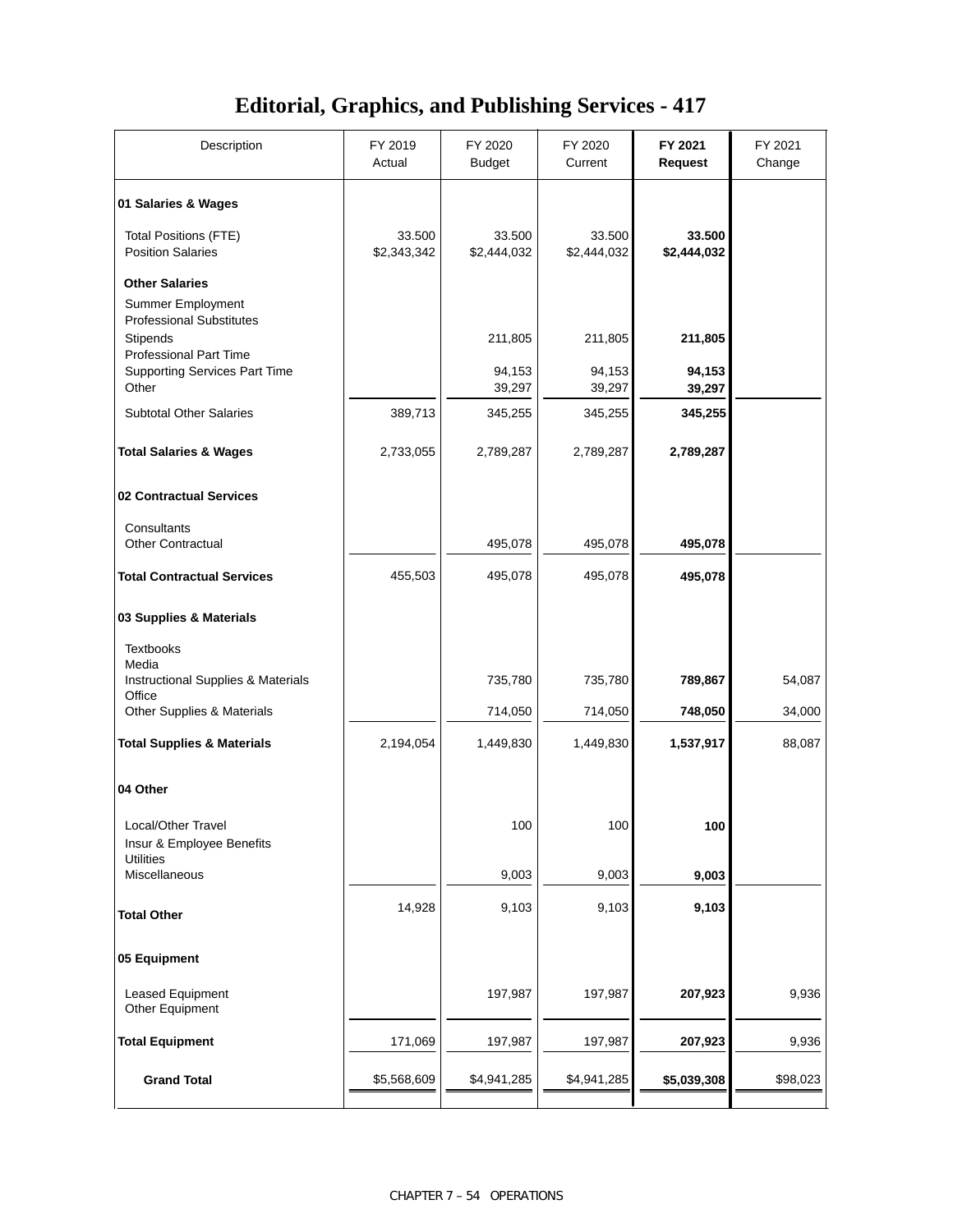| <b>CAT</b>      |    | <b>DESCRIPTION</b>                 | 10<br>Mon | FY 2019<br><b>ACTUAL</b> | FY 2020<br><b>BUDGET</b> | FY 2020<br><b>CURRENT</b> | FY 2021<br><b>REQUEST</b> | FY 2021<br><b>CHANGE</b> |
|-----------------|----|------------------------------------|-----------|--------------------------|--------------------------|---------------------------|---------------------------|--------------------------|
| 1               | O  | Supervisor                         |           | 1.000                    | 1.000                    | 1.000                     | 1.000                     |                          |
| 10              | н  | <b>Printing Supervisor</b>         |           | 1.000                    | 1.000                    | 1.000                     | 1.000                     |                          |
|                 | G  | <b>Publications Supervisor</b>     |           | 1.000                    | 1.000                    | 1.000                     | 1.000                     |                          |
| 10              | G  | <b>Publications Supervisor</b>     |           | 1.000                    | 1.000                    | 1.000                     | 1.000                     |                          |
| 1               | 23 | <b>Publications Art Director</b>   |           | 1.000                    | 1.000                    | 1.000                     | 1.000                     |                          |
| 1               | 21 | Comm Spec/Web Producer             |           | 1.000                    | 1.000                    | 1.000                     | 1.000                     |                          |
| 1               | 20 | Senior Graphic Designer            |           | 1.000                    | 1.000                    | 1.000                     | 1.000                     |                          |
| 1               | 18 | <b>Graphics Designer</b>           |           | 2.000                    | 2.000                    | 2.000                     | 2.000                     |                          |
| 10              | 18 | Printing Equipment Operator IV     |           | 2.000                    | 2.000                    | 2.000                     | 2.000                     |                          |
| 10              | 17 | <b>Equipment Mechanic</b>          |           | 1.000                    | 1.000                    | 1.000                     | 1.000                     |                          |
|                 | 16 | <b>Customer Service Spec</b>       |           | 2.000                    | 2.000                    | 2.000                     | 2.000                     |                          |
| 10              | 16 | <b>Printing Equip Operator III</b> |           | 2.000                    | 2.000                    | 2.000                     | 2.000                     |                          |
| 10              | 15 | Copier Repair Technician           |           | 5.000                    | 5.000                    | 5.000                     | 5.000                     |                          |
| 1               | 14 | Administrative Secretary I         |           | 1.000                    |                          |                           |                           |                          |
| 10              | 14 | <b>Printing Equip Operator II</b>  |           | 5.500                    | 6.500                    | 6.500                     | 6.500                     |                          |
| 10 <sub>1</sub> | 11 | Printing Equip Operator I          |           | 6.000                    | 6.000                    | 6.000                     | 6.000                     |                          |
|                 |    | <b>Total Positions</b>             |           | 33.500                   | 33.500                   | 33.500                    | 33.500                    |                          |

# **Editorial, Graphics, and Publishing Services - 417**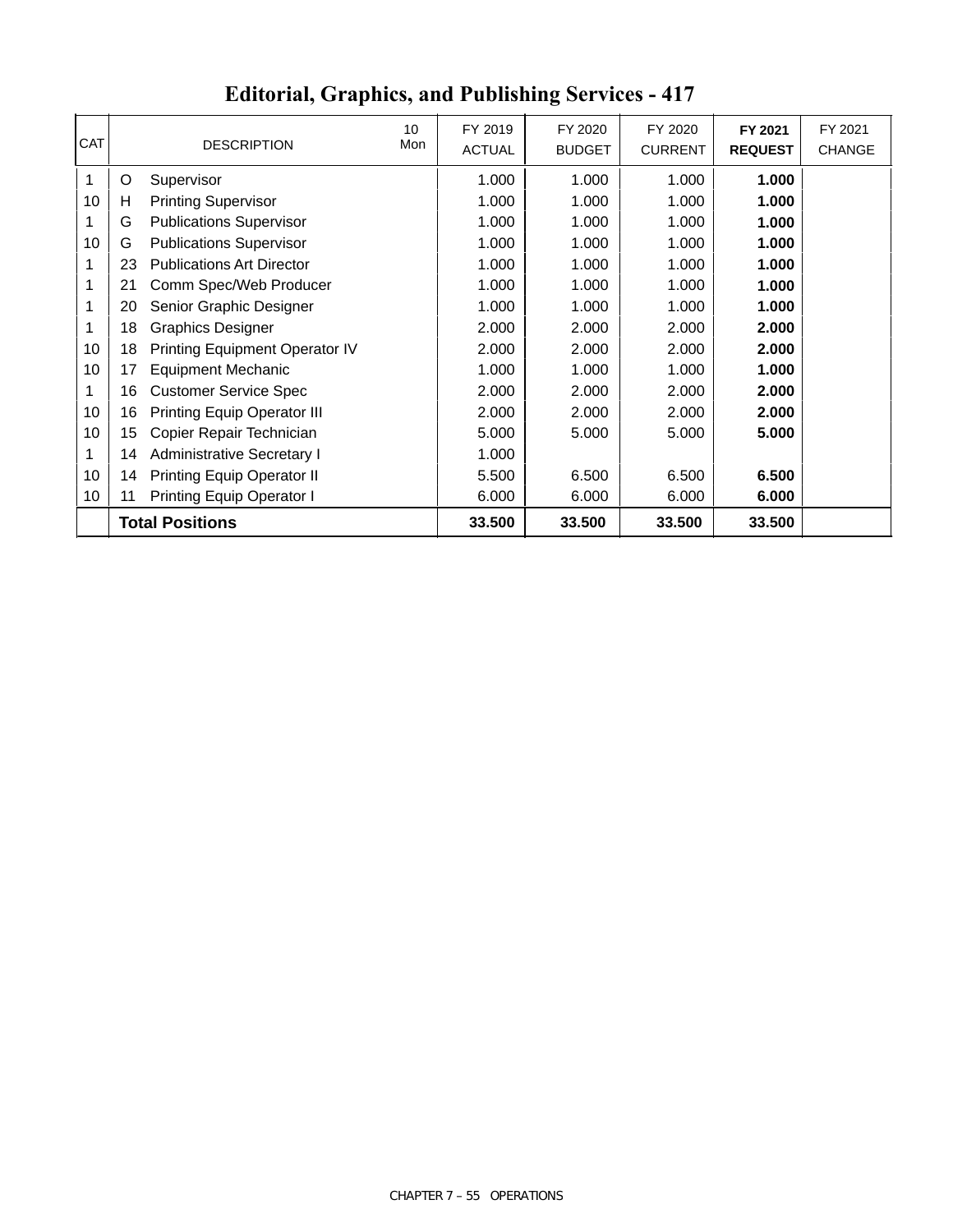# **Procurement Unit**

| Team Leader (M)<br>Business Services Analyst (23)<br>Buyer II (22)<br>Contract Administrator (20)<br>Buyer $1(18)$<br>Materials Support Specialist (16) | 10<br>1.0<br>3.0<br>1.0<br>3.0<br>1.0<br>3.0 |
|---------------------------------------------------------------------------------------------------------------------------------------------------------|----------------------------------------------|
| Buyer Assistant II (14)                                                                                                                                 |                                              |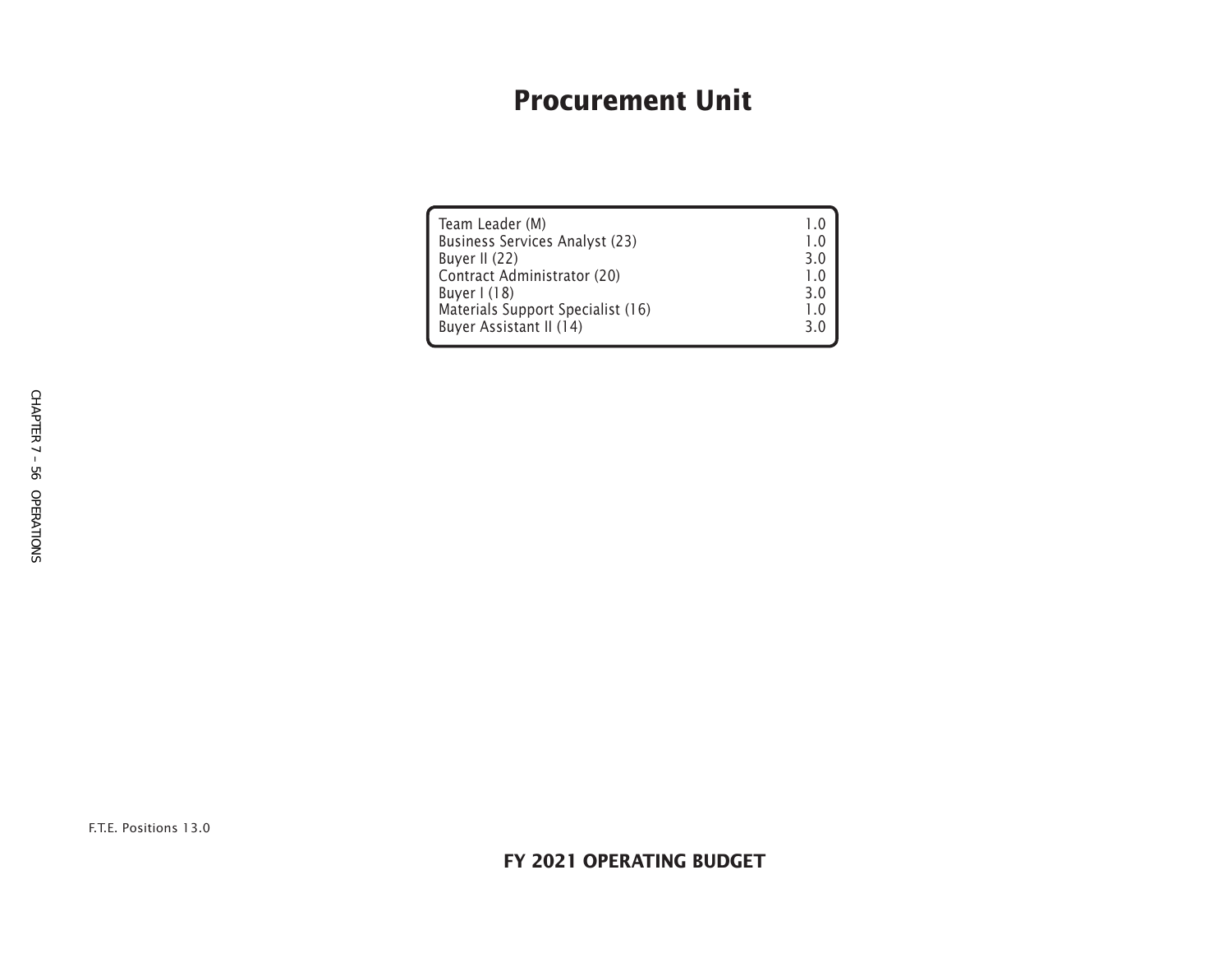### **Procurement Unit - 353**

| Description                                                                                                                                                                 | FY 2019<br>Actual   | FY 2020<br><b>Budget</b> | FY 2020<br>Current  | FY 2021<br><b>Request</b> | FY 2021<br>Change  |
|-----------------------------------------------------------------------------------------------------------------------------------------------------------------------------|---------------------|--------------------------|---------------------|---------------------------|--------------------|
| 01 Salaries & Wages                                                                                                                                                         |                     |                          |                     |                           |                    |
| <b>Total Positions (FTE)</b><br><b>Position Salaries</b>                                                                                                                    | 11.000<br>\$839,706 | 11.000<br>\$906,919      | 11.000<br>\$906,919 | 13.000<br>\$1,025,308     | 2.000<br>\$118,389 |
| <b>Other Salaries</b><br>Summer Employment<br><b>Professional Substitutes</b><br>Stipends<br><b>Professional Part Time</b><br><b>Supporting Services Part Time</b><br>Other |                     |                          |                     |                           |                    |
| <b>Subtotal Other Salaries</b>                                                                                                                                              |                     |                          |                     |                           |                    |
| <b>Total Salaries &amp; Wages</b>                                                                                                                                           | 839,706             | 906,919                  | 906,919             | 1,025,308                 | 118,389            |
| 02 Contractual Services                                                                                                                                                     |                     |                          |                     |                           |                    |
| Consultants<br><b>Other Contractual</b>                                                                                                                                     |                     | 450                      | 450                 | 450                       |                    |
| <b>Total Contractual Services</b>                                                                                                                                           | 51                  | 450                      | 450                 | 450                       |                    |
| 03 Supplies & Materials                                                                                                                                                     |                     |                          |                     |                           |                    |
| <b>Textbooks</b><br>Media<br>Instructional Supplies & Materials<br>Office<br>Other Supplies & Materials                                                                     |                     | 3,700                    | 3,700               | 6,200                     | 2,500              |
| <b>Total Supplies &amp; Materials</b>                                                                                                                                       | 6,945               | 3,700                    | 3,700               | 6,200                     | 2,500              |
| 04 Other                                                                                                                                                                    |                     |                          |                     |                           |                    |
| Local/Other Travel<br>Insur & Employee Benefits<br><b>Utilities</b><br>Miscellaneous                                                                                        |                     | 4,595                    | 4,595               | 6,095                     | 1,500              |
| <b>Total Other</b>                                                                                                                                                          | 3,997               | 4,595                    | 4,595               | 6,095                     | 1,500              |
| 05 Equipment                                                                                                                                                                |                     |                          |                     |                           |                    |
| Leased Equipment<br>Other Equipment                                                                                                                                         |                     |                          |                     |                           |                    |
| <b>Total Equipment</b>                                                                                                                                                      |                     |                          |                     |                           |                    |
| <b>Grand Total</b>                                                                                                                                                          | \$850,699           | \$915,664                | \$915,664           | \$1,038,053               | \$122,389          |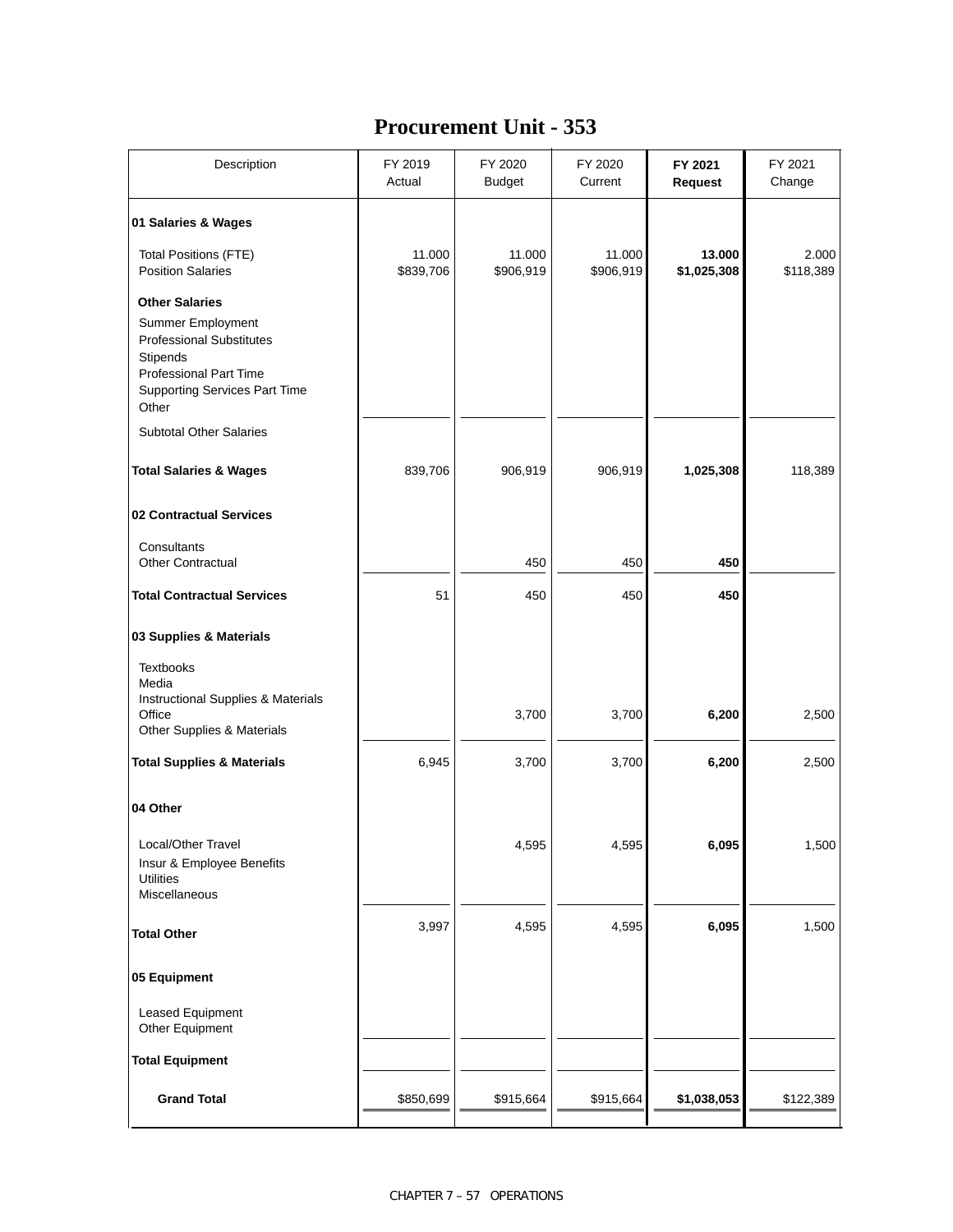| I CAT | <b>DESCRIPTION</b>                        | 10<br>Mon | FY 2019<br><b>ACTUAL</b> | FY 2020<br><b>BUDGET</b> | FY 2020<br><b>CURRENT</b> | FY 2021<br><b>REQUEST</b> | FY 2021<br><b>CHANGE</b> |
|-------|-------------------------------------------|-----------|--------------------------|--------------------------|---------------------------|---------------------------|--------------------------|
|       | м<br>Team Leader                          |           | 1.000                    | 1.000                    | 1.000                     | 1.000                     |                          |
| 1     | <b>Business Services Analyst</b><br>23    |           | 1.000                    | 1.000                    | 1.000                     | 1.000                     |                          |
|       | Buyer II<br>22                            |           | 2.000                    | 2.000                    | 2.000                     | 3.000                     | 1.000                    |
| 1     | Contract Administrator<br>20              |           | 1.000                    | 1.000                    | 1.000                     | 1.000                     |                          |
| 1     | 18<br>Buyer I                             |           | 3.000                    | 3.000                    | 3.000                     | 3.000                     |                          |
|       | <b>Materials Support Specialist</b><br>16 |           | 1.000                    | 1.000                    | 1.000                     | 1.000                     |                          |
|       | <b>Buyer Assistant II</b><br>14           |           | 2.000                    | 2.000                    | 2.000                     | 3.000                     | 1.000                    |
|       | <b>Total Positions</b>                    |           | 11.000                   | 11.000                   | 11.000                    | 13,000                    | 2.000                    |

### **Procurement Unit - 353**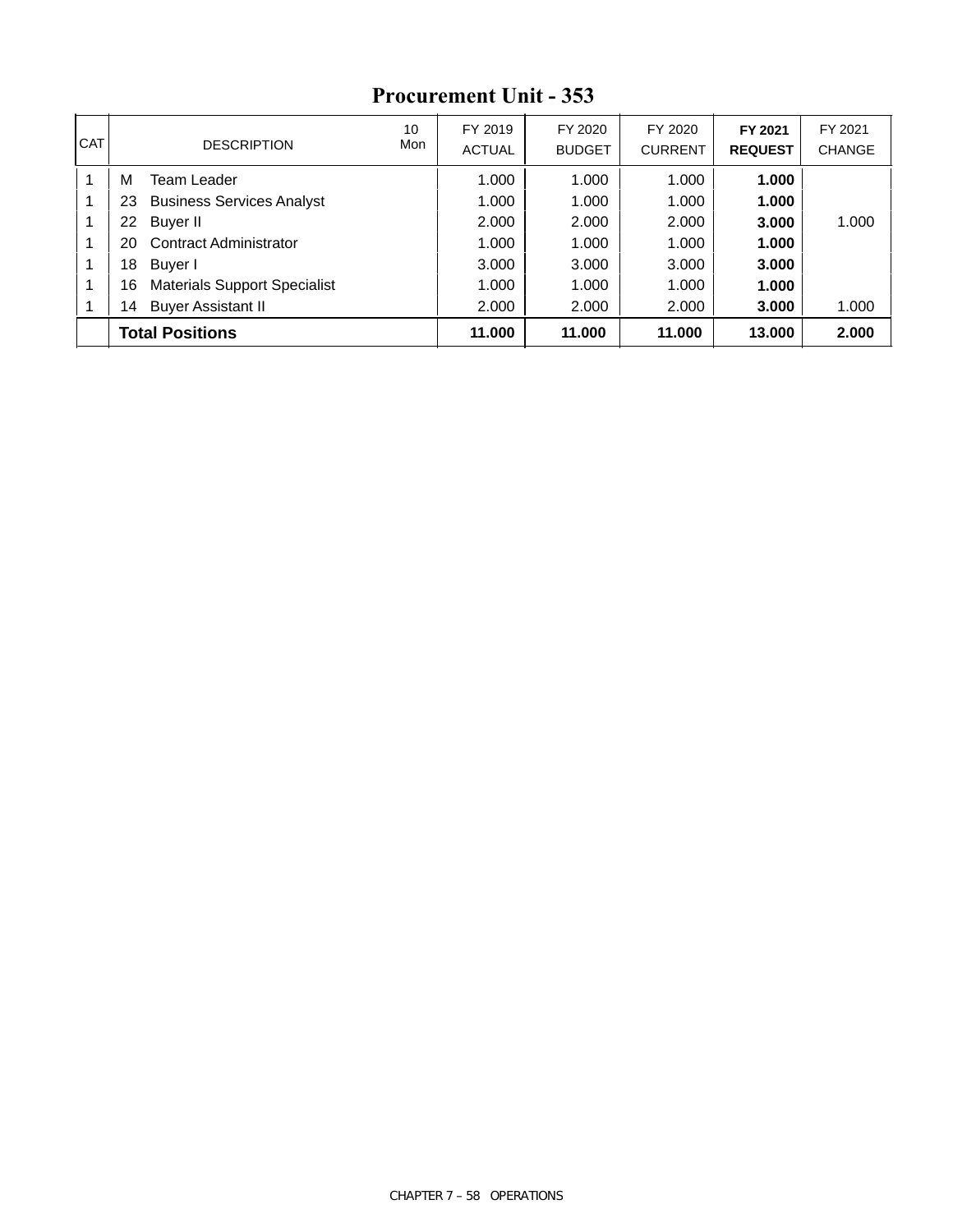# **Division of Food and Nutrition Services**



F.T.E. Positions 607.573

The 466.578 positions in schools also are shown on K–12 charts in Chapter 1.

Night Differential (ND) = Shift 3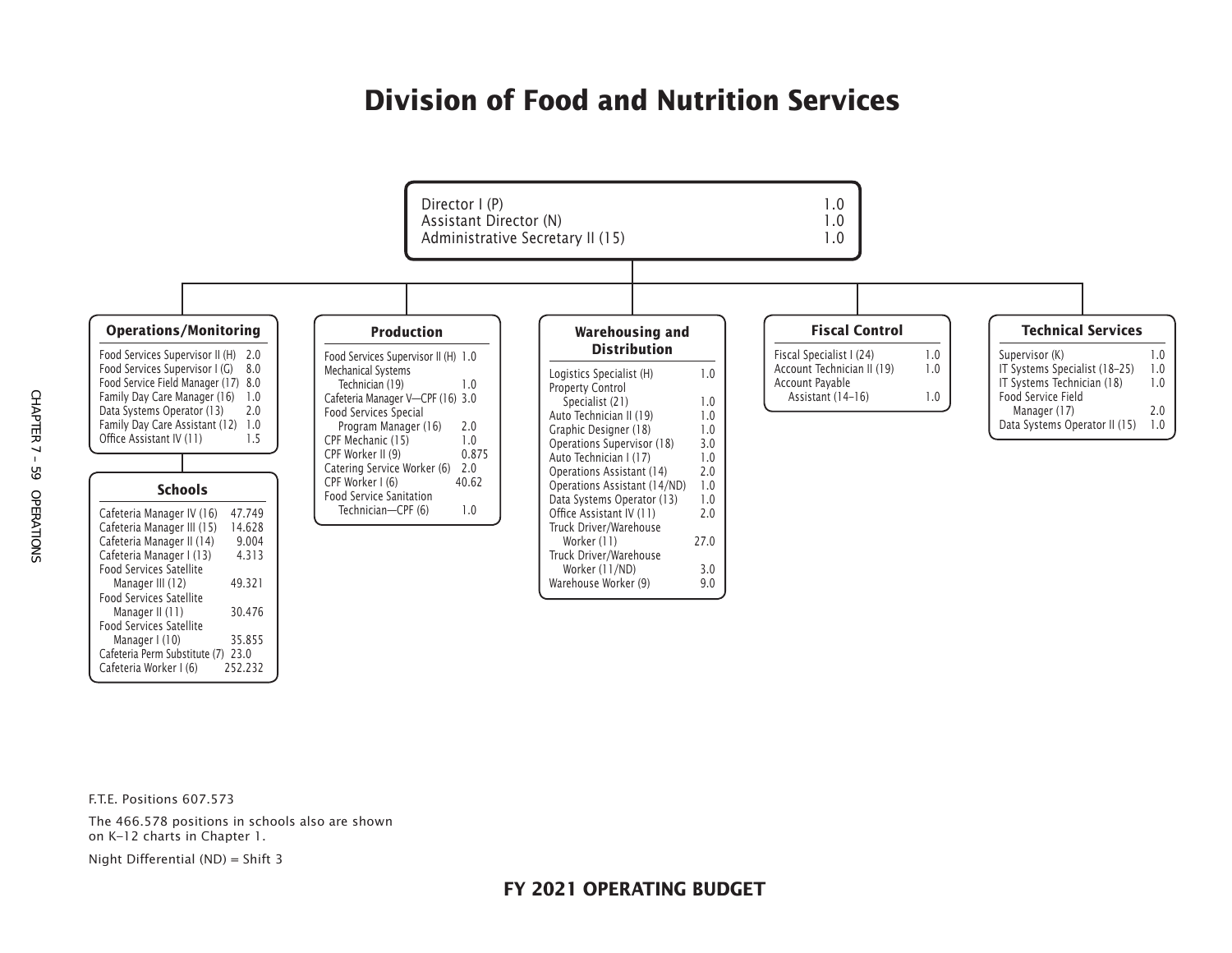### **Division of Food and Nutrition Services - 810/811/812/813/814/815**

| Description                                                                                                                                                                      | FY 2019<br>Actual       | FY 2020<br><b>Budget</b> | FY 2020<br>Current      | FY 2021<br><b>Request</b> | FY 2021<br>Change  |
|----------------------------------------------------------------------------------------------------------------------------------------------------------------------------------|-------------------------|--------------------------|-------------------------|---------------------------|--------------------|
| 01 Salaries & Wages                                                                                                                                                              |                         |                          |                         |                           |                    |
| <b>Total Positions (FTE)</b><br><b>Position Salaries</b>                                                                                                                         | 598.323<br>\$21,888,048 | 604.323<br>\$24,167,997  | 604.323<br>\$24,167,997 | 607.573<br>\$24,363,374   | 3.250<br>\$195,377 |
| <b>Other Salaries</b><br><b>Summer Employment</b><br><b>Professional Substitutes</b><br><b>Stipends</b><br><b>Professional Part Time</b><br><b>Supporting Services Part Time</b> |                         | 533,029                  | 533,029                 | 599,171                   | 66,142             |
| Other                                                                                                                                                                            |                         | 242,485                  | 242,485                 | 271,919                   | 29,434             |
| <b>Subtotal Other Salaries</b>                                                                                                                                                   | 1,073,281               | 775,514                  | 775,514                 | 871,090                   | 95,576             |
| <b>Total Salaries &amp; Wages</b>                                                                                                                                                | 22,961,329              | 24,943,511               | 24,943,511              | 25,234,464                | 290,953            |
| 02 Contractual Services                                                                                                                                                          |                         |                          |                         |                           |                    |
| Consultants<br><b>Other Contractual</b>                                                                                                                                          |                         | 1,708,313                | 1,708,313               | 1,708,313                 |                    |
| <b>Total Contractual Services</b>                                                                                                                                                | 1,393,396               | 1,708,313                | 1,708,313               | 1,708,313                 |                    |
| 03 Supplies & Materials                                                                                                                                                          |                         |                          |                         |                           |                    |
| <b>Textbooks</b><br>Media<br>Instructional Supplies & Materials<br>Office                                                                                                        |                         |                          |                         |                           |                    |
| Other Supplies & Materials                                                                                                                                                       |                         | 18,574,282               | 18,574,282              | 18,851,184                | 276,902            |
| <b>Total Supplies &amp; Materials</b>                                                                                                                                            | 23,201,324              | 18,574,282               | 18,574,282              | 18,851,184                | 276,902            |
| 04 Other                                                                                                                                                                         |                         |                          |                         |                           |                    |
| Local/Other Travel<br>Insur & Employee Benefits<br><b>Utilities</b>                                                                                                              |                         | 87,097<br>12,255,271     | 87,097<br>12,255,271    | 93,897<br>12,282,750      | 6,800<br>27,479    |
| Miscellaneous                                                                                                                                                                    |                         | 179,202                  | 179,202                 | 182,202                   | 3,000              |
| <b>Total Other</b>                                                                                                                                                               | 11,251,769              | 12,521,570               | 12,521,570              | 12,558,849                | 37,279             |
| 05 Equipment                                                                                                                                                                     |                         |                          |                         |                           |                    |
| Leased Equipment<br>Other Equipment                                                                                                                                              |                         | 274,489<br>85,800        | 274,489<br>85,800       | 542,155<br>202,300        | 267,666<br>116,500 |
| <b>Total Equipment</b>                                                                                                                                                           | 764,428                 | 360,289                  | 360,289                 | 744,455                   | 384,166            |
| <b>Grand Total</b>                                                                                                                                                               | \$59,572,246            | \$58,107,965             | \$58,107,965            | \$59,097,265              | \$989,300          |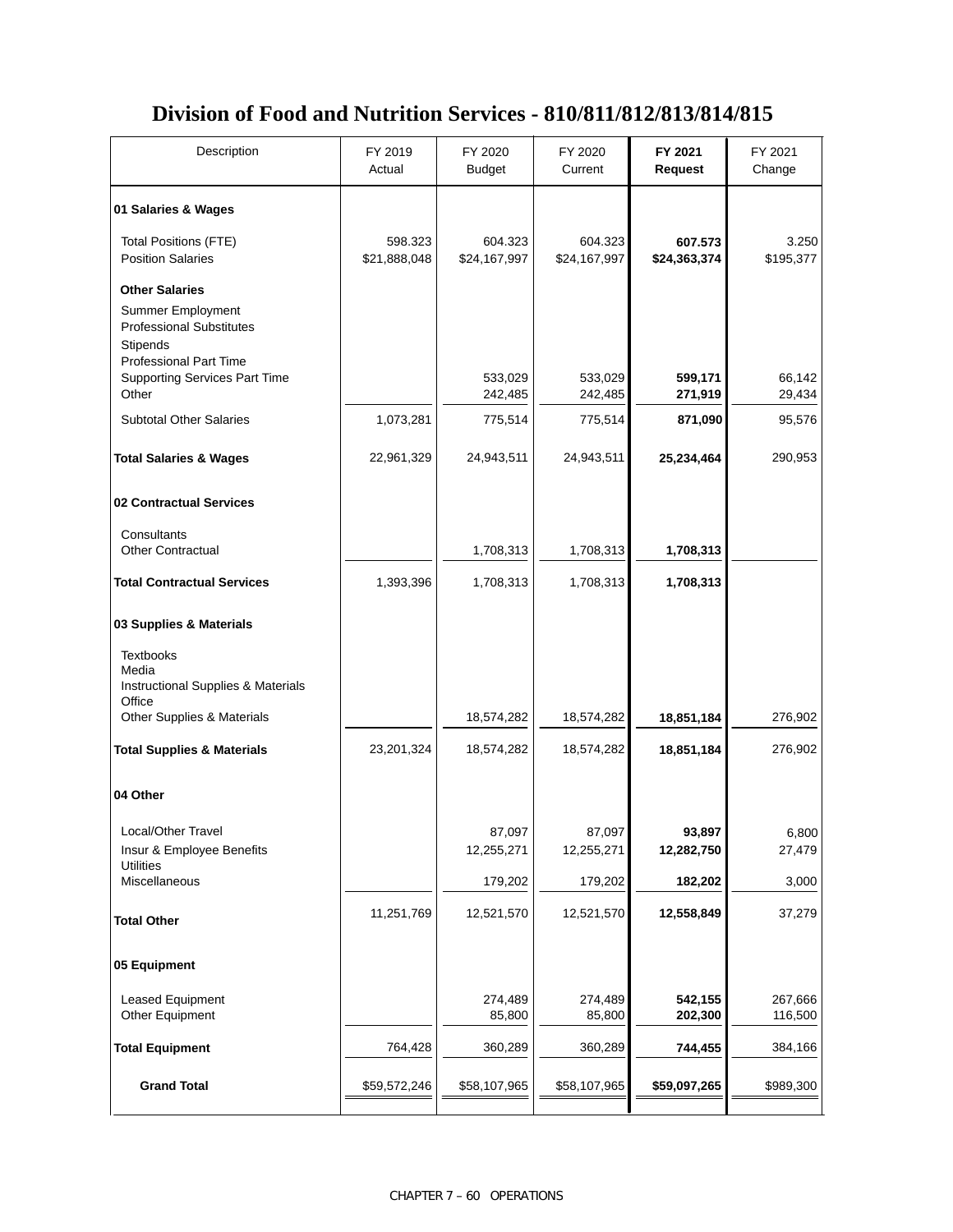| CAT |                 | <b>DESCRIPTION</b>                 | 10<br>Mon | FY 2019<br><b>ACTUAL</b> | FY 2020<br><b>BUDGET</b> | FY 2020<br><b>CURRENT</b> | FY 2021<br><b>REQUEST</b> | FY 2021<br><b>CHANGE</b> |
|-----|-----------------|------------------------------------|-----------|--------------------------|--------------------------|---------------------------|---------------------------|--------------------------|
| 61  | P               | Director I                         |           | 2.000                    | 1.000                    | 1.000                     | 1.000                     |                          |
| 61  | N               | <b>Assistant Director I</b>        |           | 1.000                    | 1.000                    | 1.000                     | 1.000                     |                          |
| 61  | Κ               | Supervisor                         |           | 1.000                    | 1.000                    | 1.000                     | 1.000                     |                          |
| 61  | н               | Food Services Supervisor II        |           | 3.000                    | 3.000                    | 3.000                     | 3.000                     |                          |
| 61  | Η               | <b>Logistics Specialist</b>        |           | 1.000                    | 1.000                    | 1.000                     | 1.000                     |                          |
| 61  | G               | Food Services Supervisor I         |           | 8.000                    | 8.000                    | 8.000                     | 8.000                     |                          |
| 61  | 25              | <b>IT Systems Specialist</b>       |           | 1.000                    | 1.000                    | 1.000                     | 1.000                     |                          |
| 61  | 24              | <b>Fiscal Specialist I</b>         |           | 1.000                    | 1.000                    | 1.000                     | 1.000                     |                          |
| 61  | 21              | <b>Property Control Specialist</b> |           |                          | 1.000                    | 1.000                     | 1.000                     |                          |
| 61  | 19              | Account Technician II              |           | 1.000                    | 1.000                    | 1.000                     | 1.000                     |                          |
| 61  | 19              | Auto Technican II Shift 1          |           | 1.000                    | 1.000                    | 1.000                     | 1.000                     |                          |
| 61  | 19              | Mechanical Systems Tech Shft 1     |           | 1.000                    | 1.000                    | 1.000                     | 1.000                     |                          |
| 61  | 18              | IT Systems Technician              |           | 1.000                    | 1.000                    | 1.000                     | 1.000                     |                          |
| 61  | 18              | <b>Graphics Designer</b>           |           | 1.000                    | 1.000                    | 1.000                     | 1.000                     |                          |
| 61  | 18              | <b>Operations Supervisor</b>       |           | 2.000                    | 3.000                    | 3.000                     | 3.000                     |                          |
| 61  | 17              | Food Service Field Manager         |           | 7.000                    | 8.000                    | 8.000                     | 8.000                     |                          |
| 61  | 17              | Food Svcs Field Manager 12 mo      |           | 1.000                    | 2.000                    | 2.000                     | 2.000                     |                          |
| 61  | 17              | Auto Technican I Shift 1           |           | 1.000                    | 1.000                    | 1.000                     | 1.000                     |                          |
| 61  | 16              | <b>Accounts Payable Assistant</b>  |           | 1.000                    | 1.000                    | 1.000                     | 1.000                     |                          |
| 61  | 16              | Cafeteria Manager IV               | X         | 46.484                   | 48.624                   | 48.624                    | 47.749                    | (.875)                   |
| 61  | 16              | Food Svcs Spec Prog Mgr            |           | 2.000                    | 2.000                    | 2.000                     | 2.000                     |                          |
| 61  | 16              | CPF Manager V                      |           | 3.000                    | 3.000                    | 3.000                     | 3.000                     |                          |
| 61  | 16              | Family Day Care Manager            |           | 1.000                    | 1.000                    | 1.000                     | 1.000                     |                          |
| 61  | 15              | Administrative Secretary II        |           | 1.000                    | 1.000                    | 1.000                     | 1.000                     |                          |
| 61  | 15              | Data Systems Operator II           |           |                          | 1.000                    | 1.000                     | 1.000                     |                          |
| 61  | 15              | Cafeteria Manager III              | X         | 17.188                   | 14.628                   | 14.628                    | 14.628                    |                          |
| 61  | 15              | <b>CPF Mechanic</b>                |           | 1.000                    | 1.000                    | 1.000                     | 1.000                     |                          |
| 61  | 14              | Cafeteria Manager II 10 mo         |           | 8.754                    | 7.254                    | 7.254                     | 9.004                     | 1.750                    |
| 61  | 14              | <b>Operations Assistant</b>        |           | 3.000                    | 2.000                    | 2.000                     | 2.000                     |                          |
| 61  | 14              | <b>Operations Assist Shift 3</b>   |           | 1.000                    | 1.000                    | 1.000                     | 1.000                     |                          |
| 61  |                 | 13 Data Systems Operator           |           | 2.000                    | 2.000                    | 2.000                     | 3.000                     | 1.000                    |
| 61  | 13              | Cafeteria Manager I                | X         | 4.313                    | 4.313                    | 4.313                     | 4.313                     |                          |
| 61  | 12              | Food Svcs Satellite Mgr III        |           | 50.626                   | 50.196                   | 50.196                    | 49.321                    | (.875)                   |
| 61  | 12 <sub>2</sub> | Family Day Care Assistant          |           | 1.000                    | 1.000                    | 1.000                     | 1.000                     |                          |
| 61  | 11              | Office Assistant IV                |           | 4.000                    | 4.500                    | 4.500                     | 3.500                     | (1.000)                  |
| 61  | 11              | Food Svcs Satellite Mgr II         |           | 31.851                   | 32.601                   | 32.601                    | 30.476                    | (2.125)                  |
| 61  | 11              | Truck Drive/Whr Wkr Shift 1        |           | 7.000                    | 8.000                    | 8.000                     | 8.000                     |                          |
| 61  | 11              | Truck Drive/Whr Wkr Shift 1        |           | 18.000                   | 19.000                   | 19.000                    | 19.000                    |                          |
| 61  | 11              | Truck Drive/Wrh Wkr Shift 3        |           | 3.000                    | 3.000                    | 3.000                     | 3.000                     |                          |
| 61  | 10              | Food Svcs Satellite Mgr I          |           | 33.920                   | 32.230                   | 32.230                    | 35.855                    | 3.625                    |
| 61  | 9               | Warehouse Worker                   | X         | 6.000                    | 6.000                    | 6.000                     | 6.000                     |                          |
| 61  | 9               | Warehouse Worker                   |           | 2.000                    | 3.000                    | 3.000                     | 3.000                     |                          |
| 61  | 9               | CPF Worker II                      | X         | .875                     | .875                     | .875                      | .875                      |                          |

### **Division of Food and Nutrition Services - 810/811/812/813/814/815**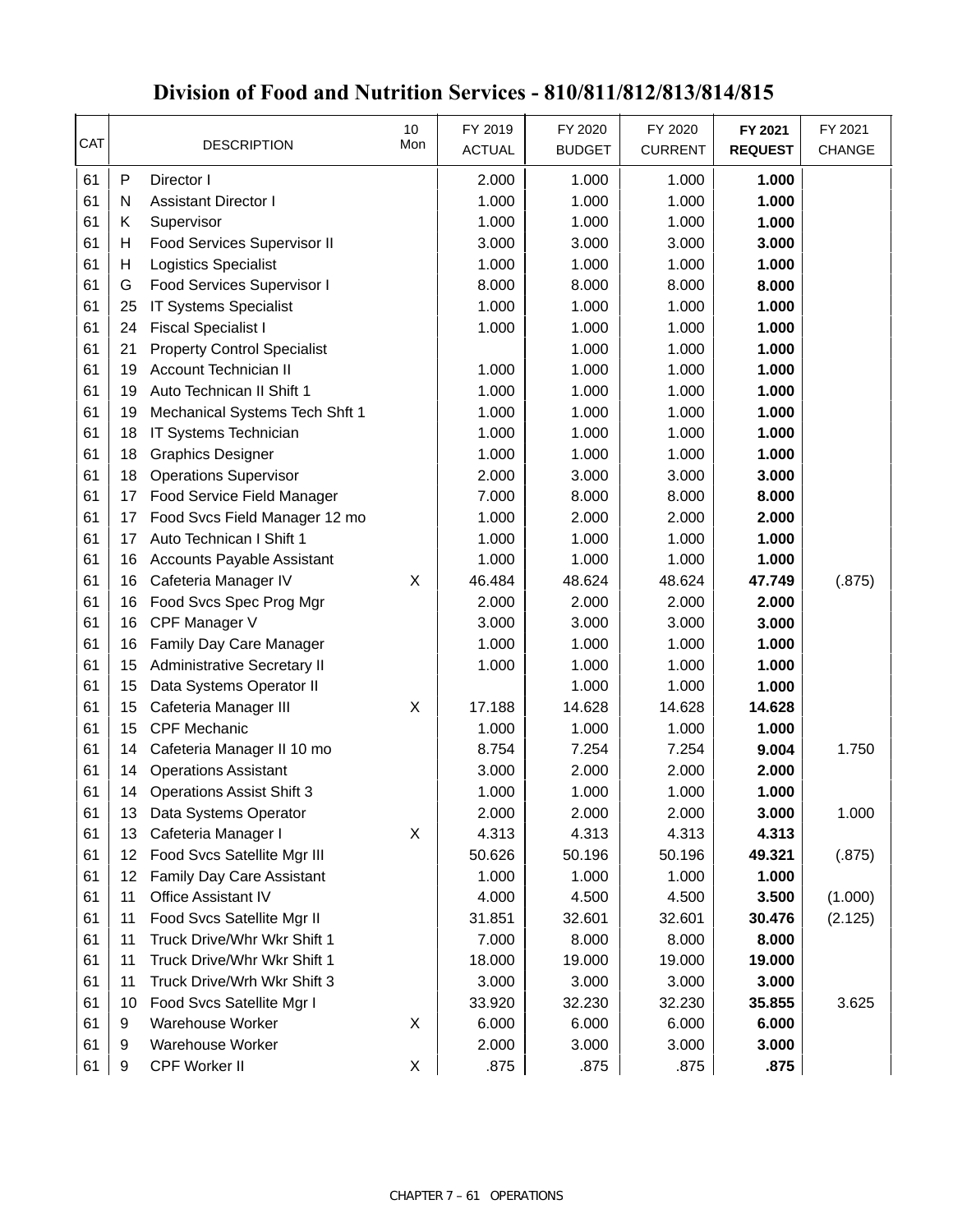| I CAT |                        | <b>DESCRIPTION</b>              | 10<br>Mon | FY 2019<br><b>ACTUAL</b> | FY 2020<br><b>BUDGET</b> | FY 2020<br><b>CURRENT</b> | FY 2021<br><b>REQUEST</b> | FY 2021<br><b>CHANGE</b> |
|-------|------------------------|---------------------------------|-----------|--------------------------|--------------------------|---------------------------|---------------------------|--------------------------|
| 61    |                        | Cafeteria Perm Substitute       |           | 21.500                   | 23.000                   | 23,000                    | 23,000                    |                          |
| 61    | -6                     | Cafeteria Worker I              | X         | 247.312                  | 250.482                  | 250.482                   | 252.232                   | 1.750                    |
| 61    | 6                      | <b>CPF Worker I</b>             | X         | 42.500                   | 40.620                   | 40.620                    | 40.620                    |                          |
| 61    | -6                     | <b>Catering Services Worker</b> | Χ         | 2.000                    | 2.000                    | 2.000                     | 2.000                     |                          |
| 61    | -6                     | Food Svc Sanit Tech CPF         |           | 1.000                    | 1.000                    | 1.000                     | 1.000                     |                          |
|       | <b>Total Positions</b> |                                 | 598.323   | 604.323                  | 604.323                  | 607.573                   | 3.250                     |                          |

### **Division of Food and Nutrition Services - 810/811/812/813/814/815**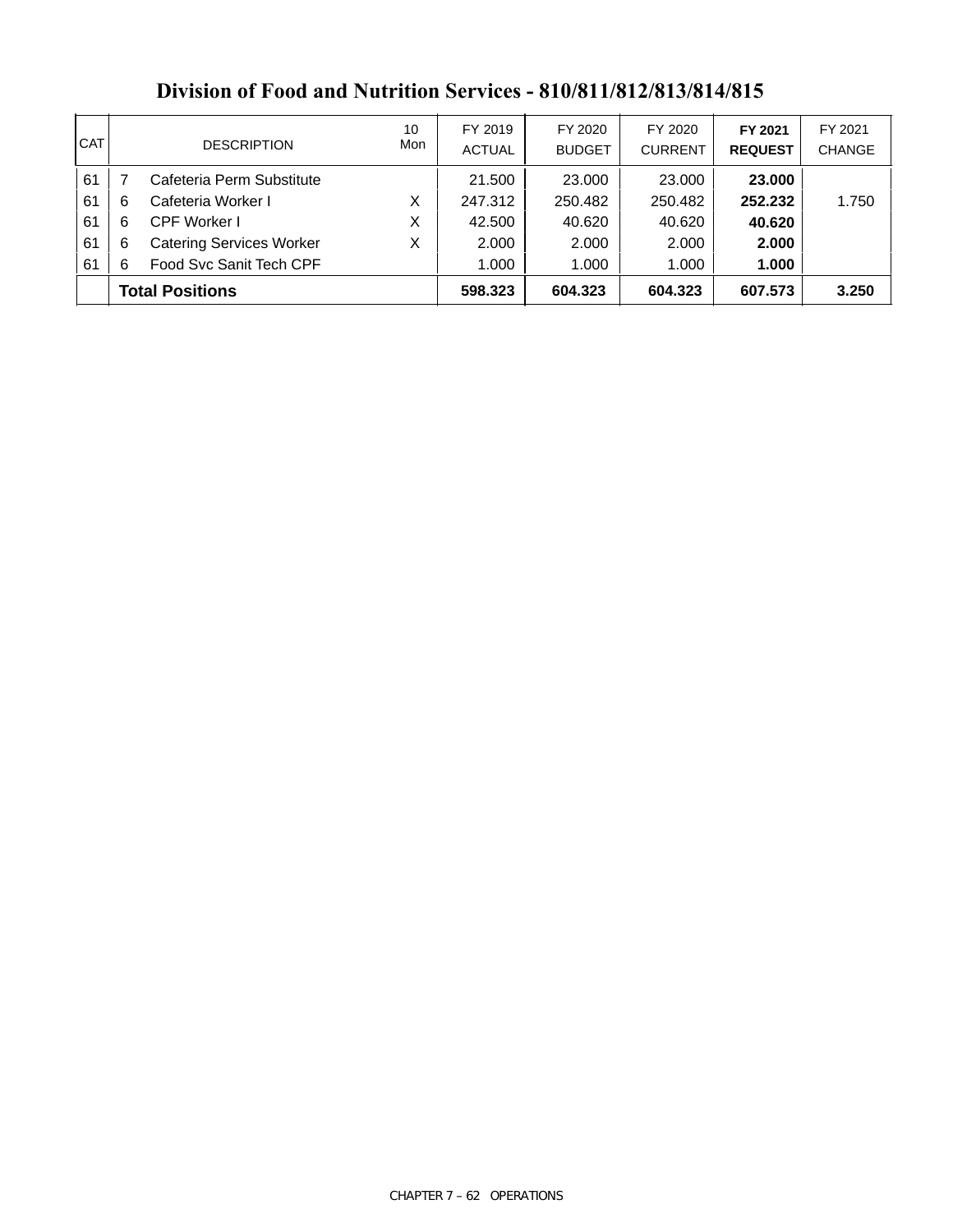### Department of Systemwide Safety and Emergency Management **337/315**

MISSION The Department of Systemwide Safety and Emergency Management (DSSEM) promotes a safe and secure learning and working environment for students and staff.

#### MAJOR FUNCTIONS

#### **Comprehensive School System Emergency Preparedness** *(Operational Excellence)*

DSSEM staff members design, develop, and conduct safety and security training programs for all security staff, school-based administrators, and all other schooland facility-based staff. DSSEM is responsible for developing overall school system emergency response protocols and working in partnership with public safety agencies to mitigate emergency scenarios that affect the school system. Staff provides security support and performs security assessments for all existing schools and facilities. Staff investigates and recommends corrective action regarding serious security issues and responds to critical incidents that occur in schools and facilities. DSSEM staff reviews and assesses the readiness of all staff to react in emergency situations and develop lesson-learned summaries for review with MCPS stakeholders and public safety partners.

#### **School Security Program Infrastructure Development and Management**  *(Operational Excellence)*

DSSEM staff members facilitate the design and installation of all security systems. These systems include, but are not limited to, access control systems, visitor management systems, and digital surveillance systems. Staff works with selected security contractors and MCPS technology staff to survey and study all new security technology. DSSEM staff members perform site evaluations and review construction plans for safety and security concerns in new and modernization construction projects.

#### **24-Hour Facility and Property Security**  *(Operational Excellence)*

DSSEM's Electronic Detection Section monitors perimeter intrusion, motion detectors, glass breakage, refrigeration, boiler, and power outage alarms at all MCPS schools and facilities after hours, on weekends, and on holidays. Security patrollers respond to schools and facilities for reports of alarms, burglaries, vandalism, suspicious individuals, trespassers, and various other calls for service.

#### **Systemwide Safety Programs** *(Operational Excellence)*

The department implements online safety and health training programs, responds to safety-related incidents and concerns, manages the MCPS Automated External Defibrillator (AED) Program, and ensures compliance with student and employee safety and health regulations. In efforts to improve safety in schools and minimize work-related injuries, the department administers seven major safety programs and provides ten online safety training courses to over 23,000 staff members on an annual basis. DSSEM provides essential central office support to schools in coordinating compliance efforts centrally to relieve schools of this additional work and allow the focus to remain on teaching and learning.

#### OVERVIEW OF BUDGET CHANGES

#### FY 2021 RECOMMENDED BUDGET

The FY 2021 recommended budget for this department is \$4,229,583, an increase of \$384,904 over the current FY 2020 budget. An explanation of this change follows.

#### *Same Service Level Changes—\$73,548 Realignments to Meet Expenditure Requirements and Program Priorities—\$73,548*

The FY 2021 recommended budget includes additional realignments that result in an overall budget neutral set of changes between departments and offices. There is a realignment from chapter 8, Office of Chief Technology Officer of \$73,548 to the Department of Systemwide Safety and Emergency Management budget to support a 1.0 video records specialist position. In addition, there is a realignment of \$30,000 from contractual services within the Department of Systemwide Safety and Emergency Management budget to lease/purchase to create a vehicle replacement schedule for high mileage vehicles.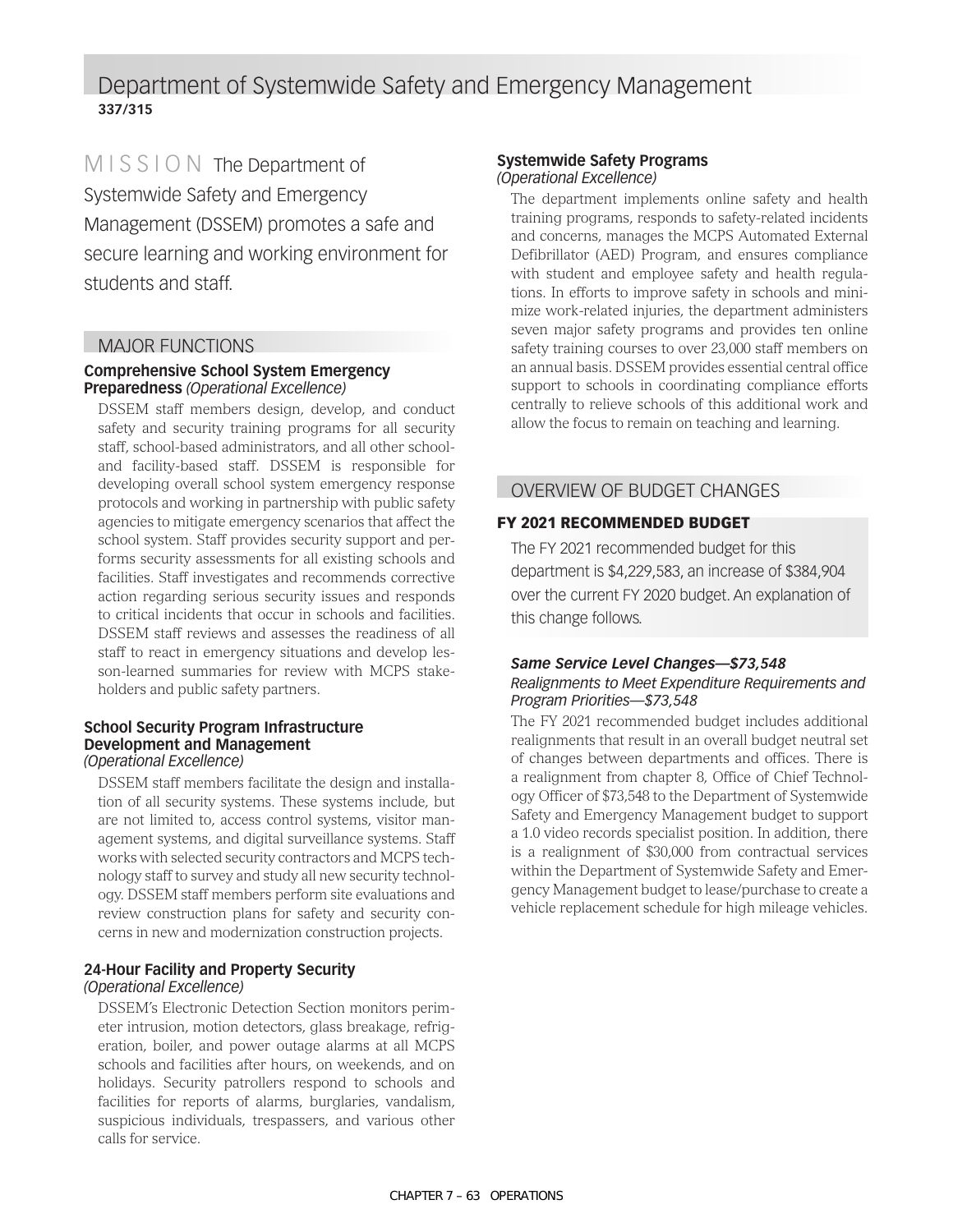### Department of Systemwide Safety and Emergency Management **337/315**

### *Strategic Accelerator—\$311,356*

*Focus on Operational Excellence—\$311,356*

The budget includes one strategic accelerator that focuses on operational excellence. To fund this strategic accelerator, the budget includes \$271,356 for 6.0 office security monitor positions, and \$40,000 for lease/purchase of vehicles. The primary purpose for the additional positions is to have security measures in place for elementary schools as the office security monitor positions will act as school rovers. The additional funds requested in the budget for lease/purchase will be used to purchase vehicles for the office security monitor positions. Additionally, \$110,954 for employee benefits is added to chapter 10, Department of Employee and Retiree Services budget.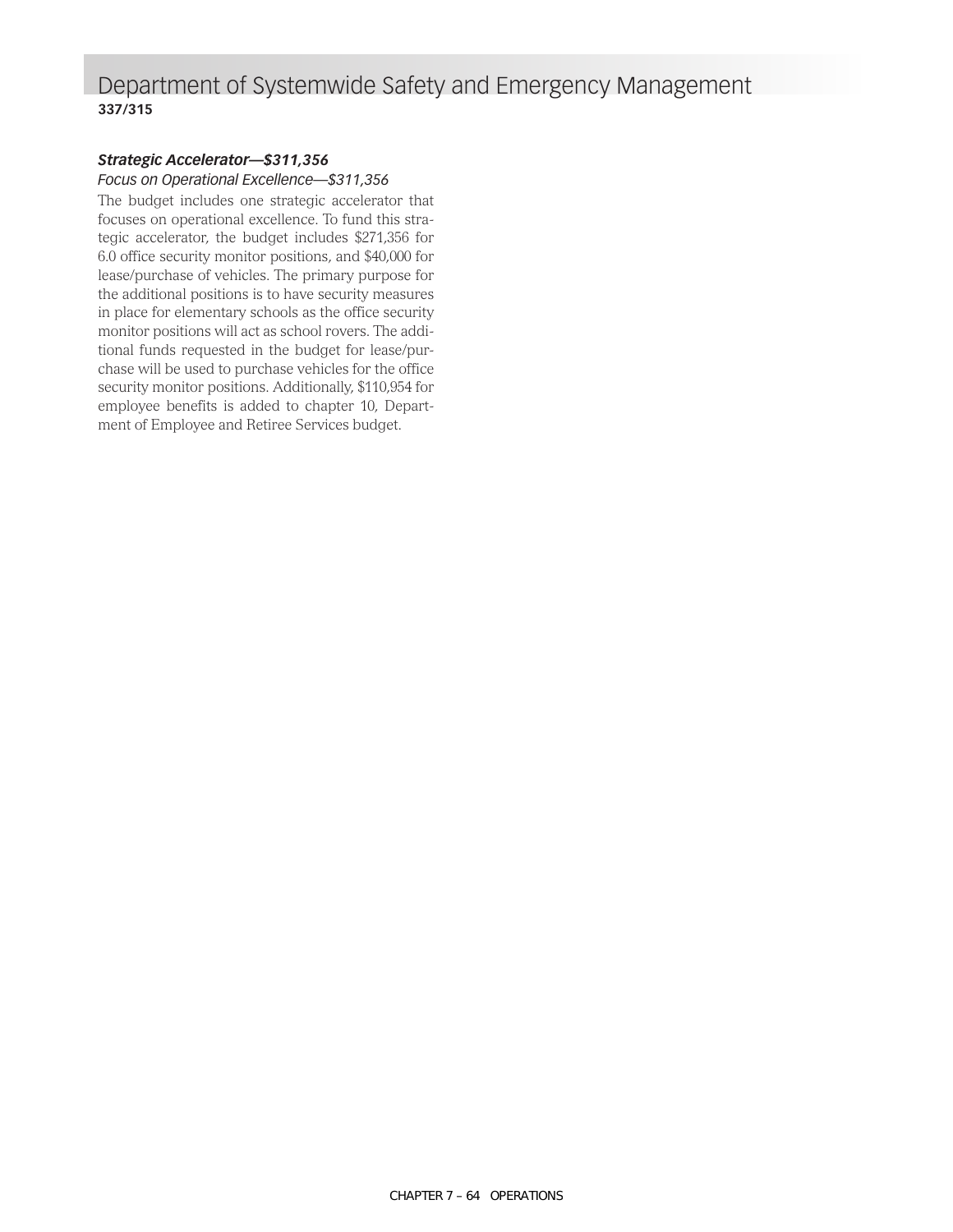### **Department of Systemwide Safety and Emergency Management**



F.T.E. Positions 29.5

\*The 234.0 positions in schools also are shown on K–12 charts in Chapter 1 and Office of Special Education and Student Services in Chapter 5.

Night Differential (ND) = Shifts 2 and 3

**FY 2021 OPERATING BUDGET**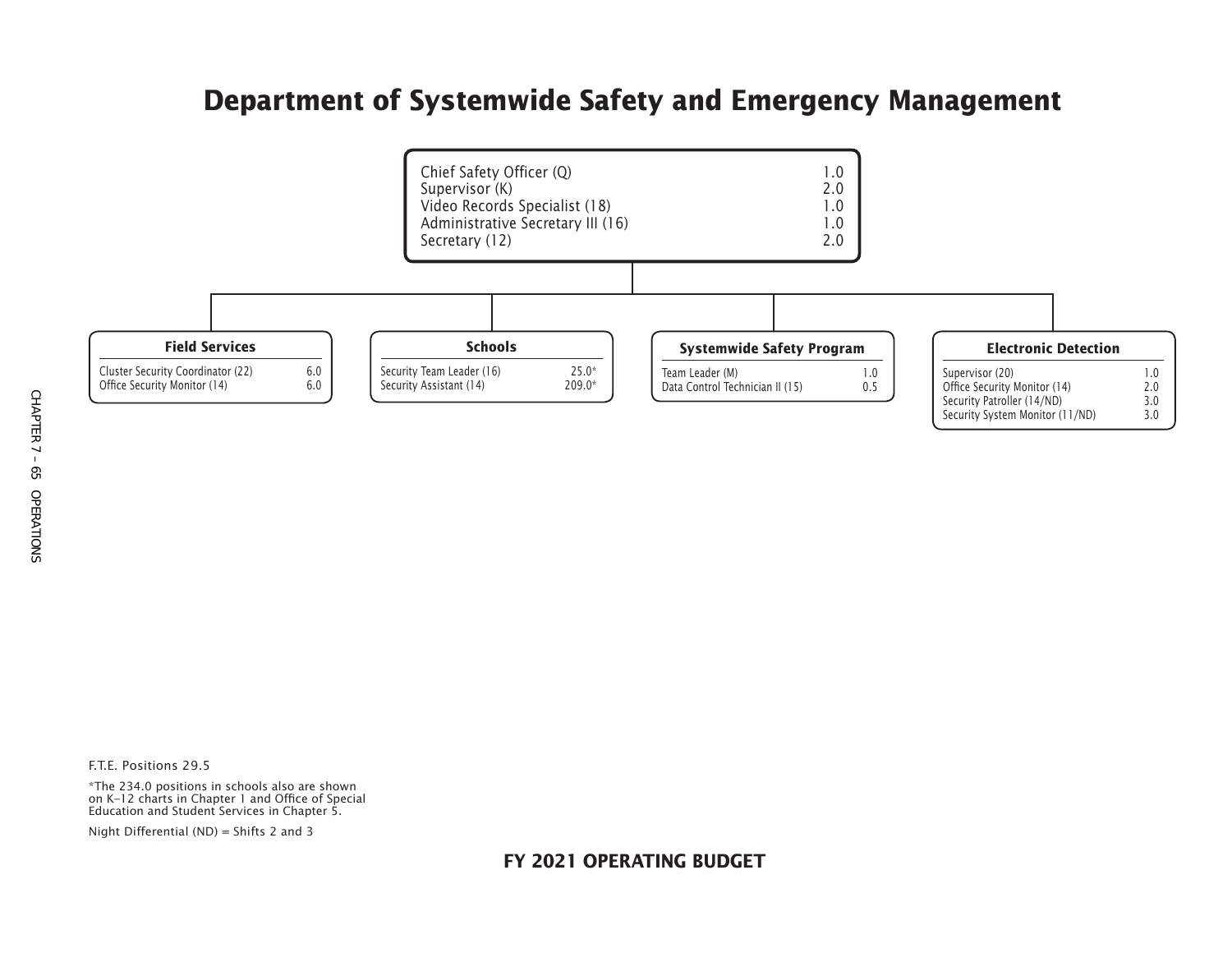### **Department of Systemwide Safety and Emergency Management - 337/315**

| Description                                                                                              | FY 2019<br>Actual     | FY 2020<br><b>Budget</b> | FY 2020<br>Current    | FY 2021<br><b>Request</b> | FY 2021<br>Change  |
|----------------------------------------------------------------------------------------------------------|-----------------------|--------------------------|-----------------------|---------------------------|--------------------|
| 01 Salaries & Wages                                                                                      |                       |                          |                       |                           |                    |
| <b>Total Positions (FTE)</b><br><b>Position Salaries</b>                                                 | 21.500<br>\$1,651,860 | 22.500<br>\$1,886,122    | 22.500<br>\$1,886,122 | 29.500<br>\$2,231,026     | 7.000<br>\$344,904 |
| <b>Other Salaries</b>                                                                                    |                       |                          |                       |                           |                    |
| Summer Employment<br><b>Professional Substitutes</b><br><b>Stipends</b><br><b>Professional Part Time</b> |                       |                          |                       |                           |                    |
| <b>Supporting Services Part Time</b><br>Other                                                            |                       | 168,842<br>31,859        | 168,842<br>31,859     | 168,842<br>31,859         |                    |
| <b>Subtotal Other Salaries</b>                                                                           | 237,267               | 200,701                  | 200,701               | 200,701                   |                    |
| <b>Total Salaries &amp; Wages</b>                                                                        | 1,889,127             | 2,086,823                | 2,086,823             | 2,431,727                 | 344,904            |
| 02 Contractual Services                                                                                  |                       |                          |                       |                           |                    |
| Consultants<br><b>Other Contractual</b>                                                                  |                       | 12,000<br>1,374,727      | 12,000<br>1,374,727   | 12,000<br>1,344,727       | (30,000)           |
| <b>Total Contractual Services</b>                                                                        | 1,773,895             | 1,386,727                | 1,386,727             | 1,356,727                 | (30,000)           |
| 03 Supplies & Materials                                                                                  |                       |                          |                       |                           |                    |
| <b>Textbooks</b><br>Media<br>Instructional Supplies & Materials                                          |                       |                          |                       |                           |                    |
| Office<br>Other Supplies & Materials                                                                     |                       | 3,355<br>165,425         | 3,355<br>165,425      | 8,355<br>160,425          | 5,000<br>(5,000)   |
| <b>Total Supplies &amp; Materials</b>                                                                    | 174,807               | 168,780                  | 168,780               | 168,780                   |                    |
| 04 Other                                                                                                 |                       |                          |                       |                           |                    |
| Local/Other Travel<br>Insur & Employee Benefits                                                          |                       | 2,405                    | 2,405                 | 2,405                     |                    |
| <b>Utilities</b><br>Miscellaneous                                                                        |                       | 109,944                  | 109,944               | 109,944                   |                    |
| <b>Total Other</b>                                                                                       | 119,882               | 112,349                  | 112,349               | 112,349                   |                    |
| 05 Equipment                                                                                             |                       |                          |                       |                           |                    |
| Leased Equipment<br>Other Equipment                                                                      |                       | 90,000                   | 90,000                | 70,000<br>90,000          | 70,000             |
| <b>Total Equipment</b>                                                                                   | 914,909               | 90,000                   | 90,000                | 160,000                   | 70,000             |
| <b>Grand Total</b>                                                                                       | \$4,872,620           | \$3,844,679              | \$3,844,679           | \$4,229,583               | \$384,904          |
|                                                                                                          |                       |                          |                       |                           |                    |